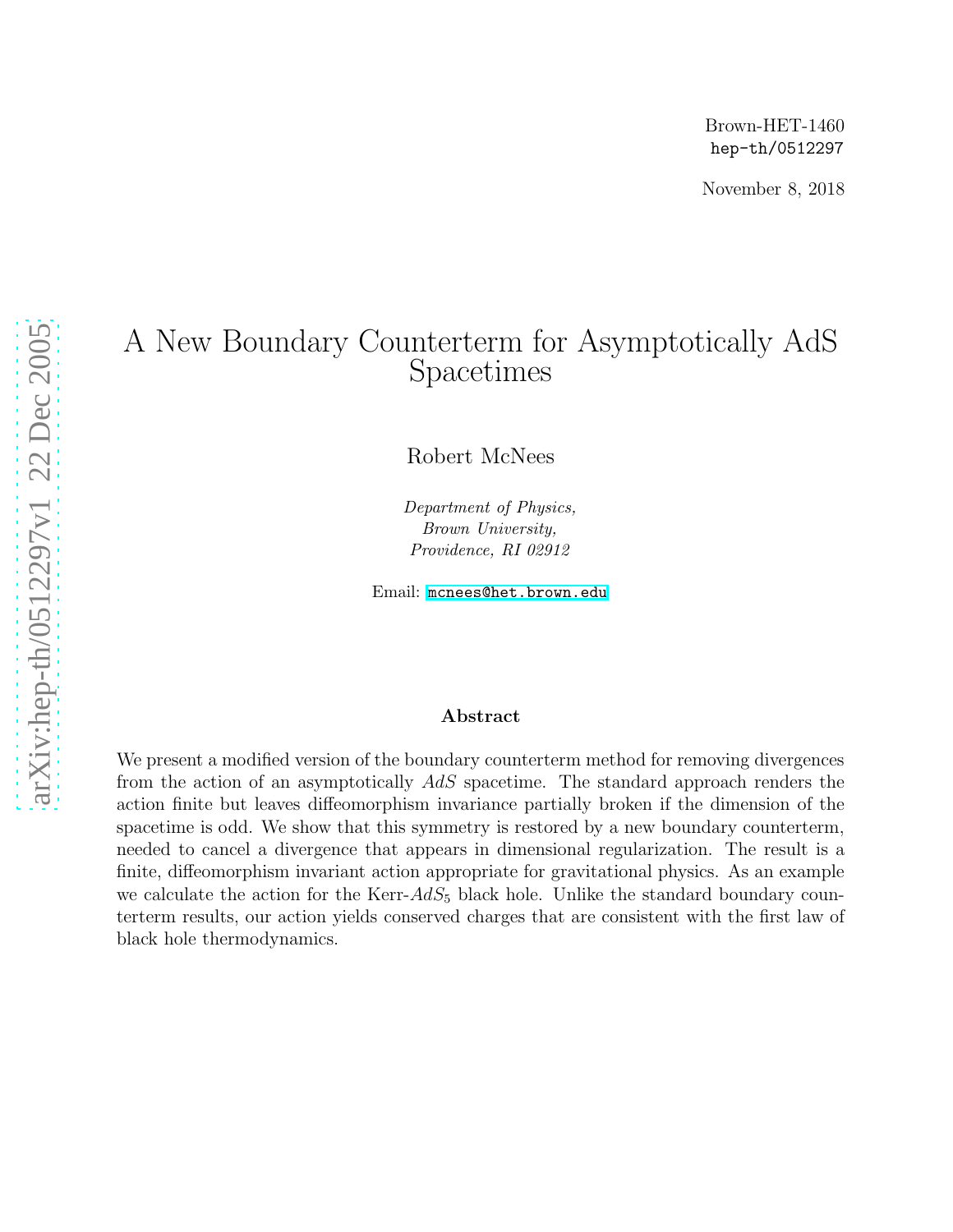## 1. Introduction

<span id="page-1-0"></span>A common problem in Euclidean quantum gravity is the appearance of divergences in the gravitational action. For instance, the thermodynamics of black holes can be studied by approximating the black hole partition function as a saddle point of the Euclidean path integral [\[1\]](#page-38-0)

<span id="page-1-1"></span>
$$
\mathcal{Z}_{BH} \simeq \exp\left(-I_{BH}\right) \tag{1.1}
$$

Unfortunately the right hand side of this relationship diverges, making its meaning unclear. This is usually addressed using a technique known as 'background subtraction' [\[1\]](#page-38-0). First, one identifies a reference spacetime with the same asymptotics as the black hole spacetime. Then the action for the reference spacetime is used to normalize the relationship [\(1.1\)](#page-1-0)

$$
\mathcal{Z}_{BH} = \exp\left(-\left(I_{BH} - I_{Ref}\right)\right) \tag{1.2}
$$

Although both actions contain divergences, their finite difference gives a well defined approximation to the black hole partition function. Equation  $(1.2)$  can be thought of as encoding the features of the black hole spacetime that were not already present in the reference spacetime.

A similar problem appears in applications of the AdS/CFT correspondence [\[2](#page-38-1)[,3,](#page-38-2)[4\]](#page-38-3). A common example of the correspondence is the duality between type IIB string theory with  $AdS_5 \times S^5$  boundary conditions, and  $\mathcal{N} = 4$  SYM in four dimensions with gauge group  $SU(N)$ . Because the duality maps strong coupling in one theory to weak coupling in the other, one may obtain the partition function for the SYM theory at strong 't Hooft coupling by evaluating the supergravity path integral

<span id="page-1-2"></span>
$$
\mathcal{Z}_{SYM} [\partial \mathcal{M}, \gamma] \simeq \sum_{\mathcal{M}} \int \mathcal{D}g \exp\left(-I_{SUGRA}[\mathcal{M}, g]\right) . \tag{1.3}
$$

The boundary conditions for the supergravity path integral are set by the spacetime  $(\partial \mathcal{M}, \gamma)$ on which the field theory resides. In the limit of large  $N$  and large  $\mathfrak t$  Hooft coupling the right hand side of  $(1.3)$  is dominated by the saddle points of the tree-level supergravity action. However, as in the previous example, the supergravity action diverges, leaving the SYM partition function ill-defined.

Extracting a meaningful result from [\(1.3\)](#page-1-2) requires a systematic method for regulating the supergravity action and removing its divergences, like the background subtraction used to normalize [\(1.1\)](#page-1-0). This is made easier by the fact that many features of the SYM theory are captured by pure gravity in five dimensions with a negative cosmological constant, rather than the full ten dimensional supergravity. In that case one usually employs an elegant technique known as the 'boundary counterterm' method [\[5](#page-38-4)[,6,](#page-38-5)[7,](#page-38-6)[8\]](#page-38-7). This involves supplementing the gravity action that appears in [\(1.3\)](#page-1-2) with a suitable counterterm

$$
\Gamma = I - I_{CT} \tag{1.4}
$$

The counterterm, whose construction is reviewed in section [3,](#page-10-0) is a boundary term that cancels the divergences in the gravity action. Unlike the external reference spacetime used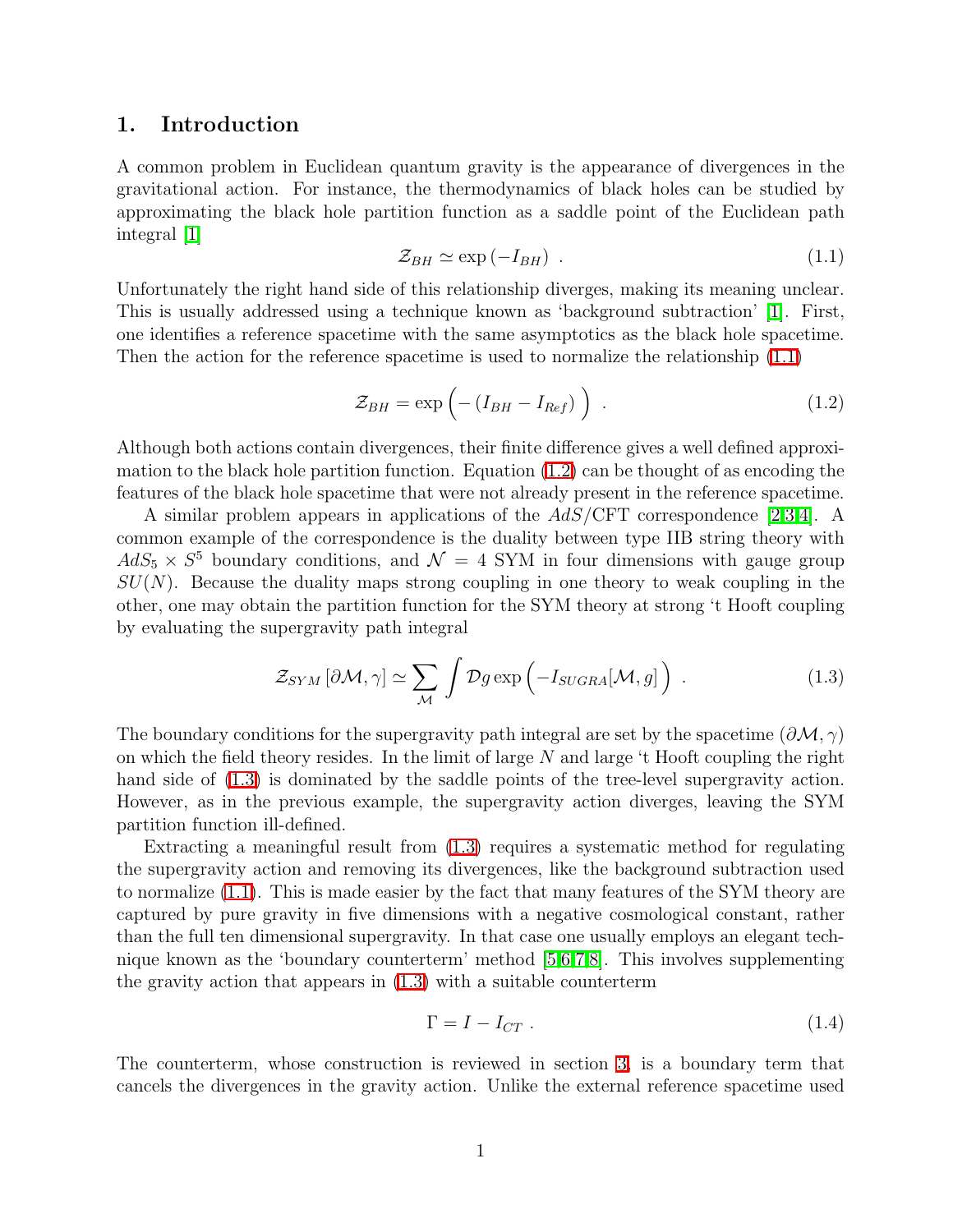in background subtraction, the counterterm is intrinsic to the spacetime being studied. The SYM partition function is related to the new action  $\Gamma$  by

$$
\mathcal{Z}_{SYM} = \exp\left(-\Gamma\right) \tag{1.5}
$$

This result leads to several satisfying predictions of the AdS/CFT correspondence. For instance, it gives the correct conformal anomaly when the field theory resides on a spacetime with non-trivial curvature or topology.

The techniques described above represent two approaches to dealing with the problem of divergences in the gravitational action. Although they bear a superficial resemblance to one another they are qualitatively different. In background subtraction, for example, everything is defined relative to a reference spacetime. In certain cases the appropriate reference can be ambiguous, or unknown. The boundary counterterm method does not require a reference spacetime. On the other hand, the boundary counterterm method only applies to spacetimes with a non-zero cosmological constant. Although many authors have tried to extend the technique to asymptotically flat spacetimes [\[9\]](#page-38-8), it does not seem that this is possible in general<sup>1</sup> . Background subtraction does not have this restriction; it works equally well for asymptotically flat spacetimes. Given these two different methods for addressing the same general problem, it is interesting to study cases for which both methods are applicable. If the two methods give different results it is important to understand why this is so, and whether the dissenting method can be amended to produce the correct physics.

A basis for comparing the two methods has been established by a number of authors who used the boundary counterterm method to study the conserved charges and thermodynamics of various asymptotically (locally)  $AdS$  spacetimes [\[6](#page-38-5)[,7](#page-38-6)[,11](#page-38-9)[,9](#page-38-8)[,12](#page-38-10)[,13\]](#page-38-11). In cases where background subtraction can also be used, the two methods give nearly identical results. The one caveat involves asymptotically  $AdS$  spacetimes with odd dimension<sup>2</sup>. Using the quasilocal stress tensor of Brown and York [\[14\]](#page-38-12), the boundary counterterm method gives a mass for the spacetime that differs from the result one obtains using background subtraction. The difference between the two results is interpreted as the Casimir energy of the dual field theory on the boundary of the space [\[6,](#page-38-5)[7](#page-38-6)[,11\]](#page-38-9)

$$
M_{BCT} = M_{BS} + E_{Casimir} . \t\t(1.6)
$$

The fact that this Casimir term is non-zero in the case of global AdS has led some authors to question the validity of the boundary counterterm method [\[15\]](#page-38-13). It is argued that a covariant procedure for determining the energy of an asymptotically AdS spacetime cannot give a nonzero energy for global AdS. If this were the case it would imply the existence of a non-zero  $d+1$ -momentum that is invariant under all isometries of the global  $AdS$  metric, and there is no such vector. More recently, the authors of [\[16\]](#page-39-0) raised a new objection by pointing out that the Casimir term in the mass interferes with the usual thermodynamic interpretation of the

<sup>&</sup>lt;sup>1</sup>As this work was being completed reference [\[10\]](#page-38-14) appeared, in which the authors propose a counterterm construction for asymptotically flat spacetimes.

<sup>&</sup>lt;sup>2</sup>We will be almost exclusively concerned with asymptotically  $AdS$  spacetimes whose dimension  $d+1$  is odd. Their even-dimensional counterparts do not suffer from the various problems we discuss, for reasons that will be reviewed later in the paper. Unless we explicitly state otherwise, it should be assumed that the spacetime dimension is odd.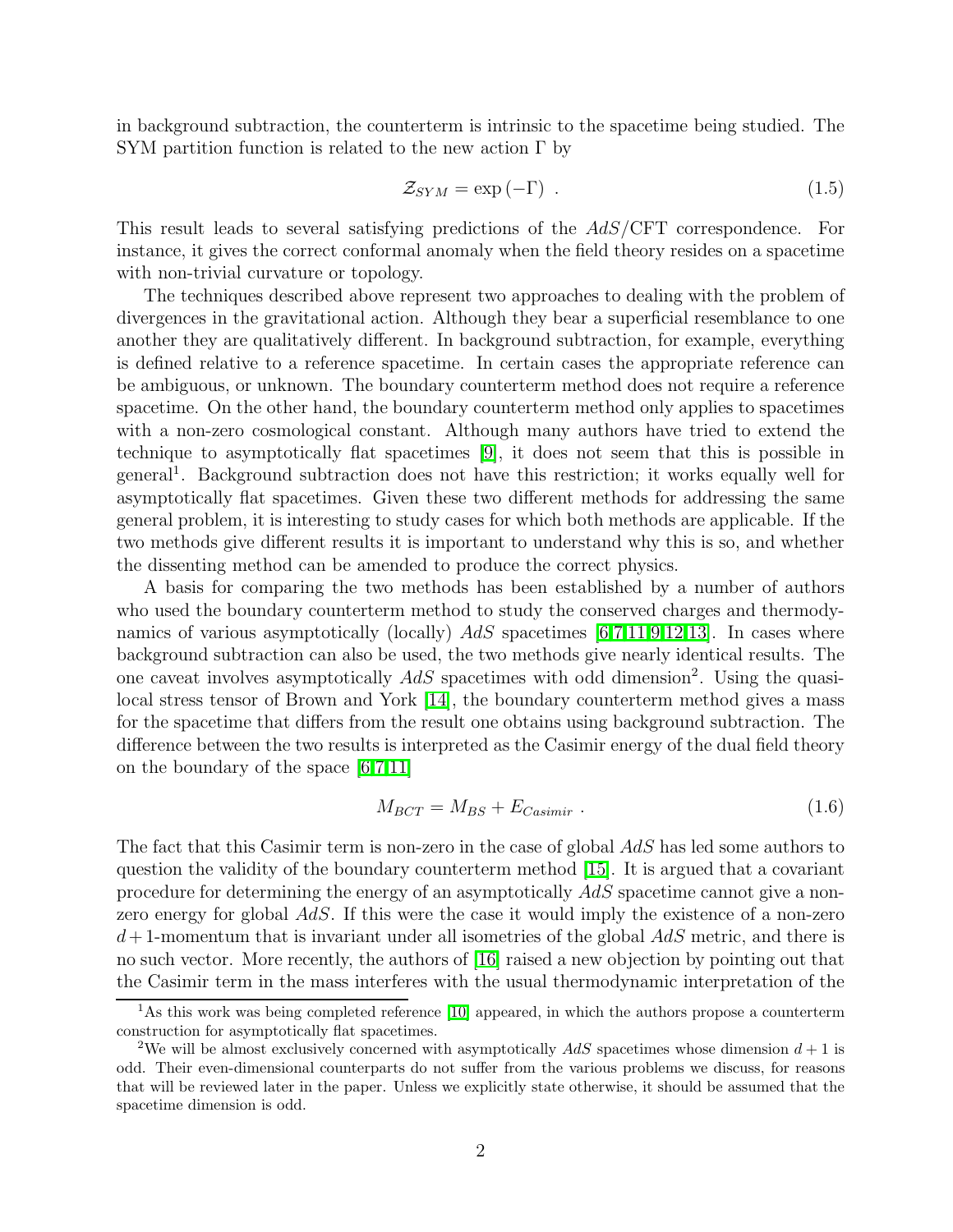Kerr-AdS black hole. Specifically they showed that, while the conserved charges obtained using background subtraction satisfy the first law of black hole thermodynamics [\[17](#page-39-1)[,18\]](#page-39-2)

$$
dM_{BS} = T dS_{BS} + \sum_{i} \Omega_i dJ_{BS}^i \t{,} \t(1.7)
$$

the conserved charges obtained using the boundary counterterm method [\[12\]](#page-38-10) do not.

The existence of a non-zero mass for global AdS and the breakdown of the first law for the Kerr-AdS solutions are the result of a subtlety in defining the correct counterterms for a gravitational theory. Whereas background subtraction gives an action that is invariant under diffeomorphisms of the spacetime, the boundary counterterm method does not. The boundary counterterm method is engineered to give an action that is invariant under transformations on the boundary that are symmetries of the dual field theory. A generic diffeomorphism of the spacetime induces a transformation on the boundary which is not a symmetry of the dual field theory, and therefore not a symmetry of Γ.

In this paper we show that the boundary counterterm method can be used to construct a gravitational action that is both finite and diffeomorphism invariant. Not surprisingly, this action agrees with the action obtained from background subtraction when the two can be compared. Furthermore, the quasi-local stress tensor obtained from this action gives conserved charges that agree with a number of other approaches [\[19](#page-39-3)[,20](#page-39-4)[,21](#page-39-5)[,22,](#page-39-6)[23\]](#page-39-7) and satisfy the first law of black hole thermodynamics. We obtain the action by including a new counterterm that is needed to cancel a divergence that appears in dimensional regularization. When the dimension is continued back to the physically relevant value this contribution to the counterterm action is finite. It is tempting to think of this finite term as representing a choice of renormalization scheme, along the lines of the ambiguity in the boundary counterterm construction first pointed out in [\[6\]](#page-38-5). In fact, this is not quite the case, as we will explain later in the paper. Finally, our modification does not alter the intrinsic character of the counterterm construction so that, unlike background subtraction, it does not require the use of a reference spacetime.

We proceed as follows. In section [2](#page-4-0) we review the properties of asymptotically  $AdS$ spacetimes. We also explain the problems that arise when one tries to evaluate the 'usual' gravitational action for these spacetimes. In section [3](#page-10-0) we summarize the boundary counterterm method and then explain its derivation from a solution of the Hamilton-Jacobi equation. We also show that the standard choice of counterterms, which is a minimal subtraction, leads to an action which is not invariant under certain diffeomorphisms. The restoration of this symmetry, which requires a new counterterm, is described in section [4.](#page-16-0) In section [5](#page-22-0) we use our modified action to study the Kerr-AdS black hole and obtain, without modification, the first law of thermodynamics. Finally, we discuss some implications of our results in section [6.](#page-32-0) Some technical results and background material are contained in two appendices.

The first two sections of this paper contain a large amount of background material. Readers who are already familiar with boundary counterterms and the properties of asymptotically AdS spacetimes can review the conventions and definitions established in section [2.1,](#page-4-1) and then proceed directly to section [4.](#page-16-0)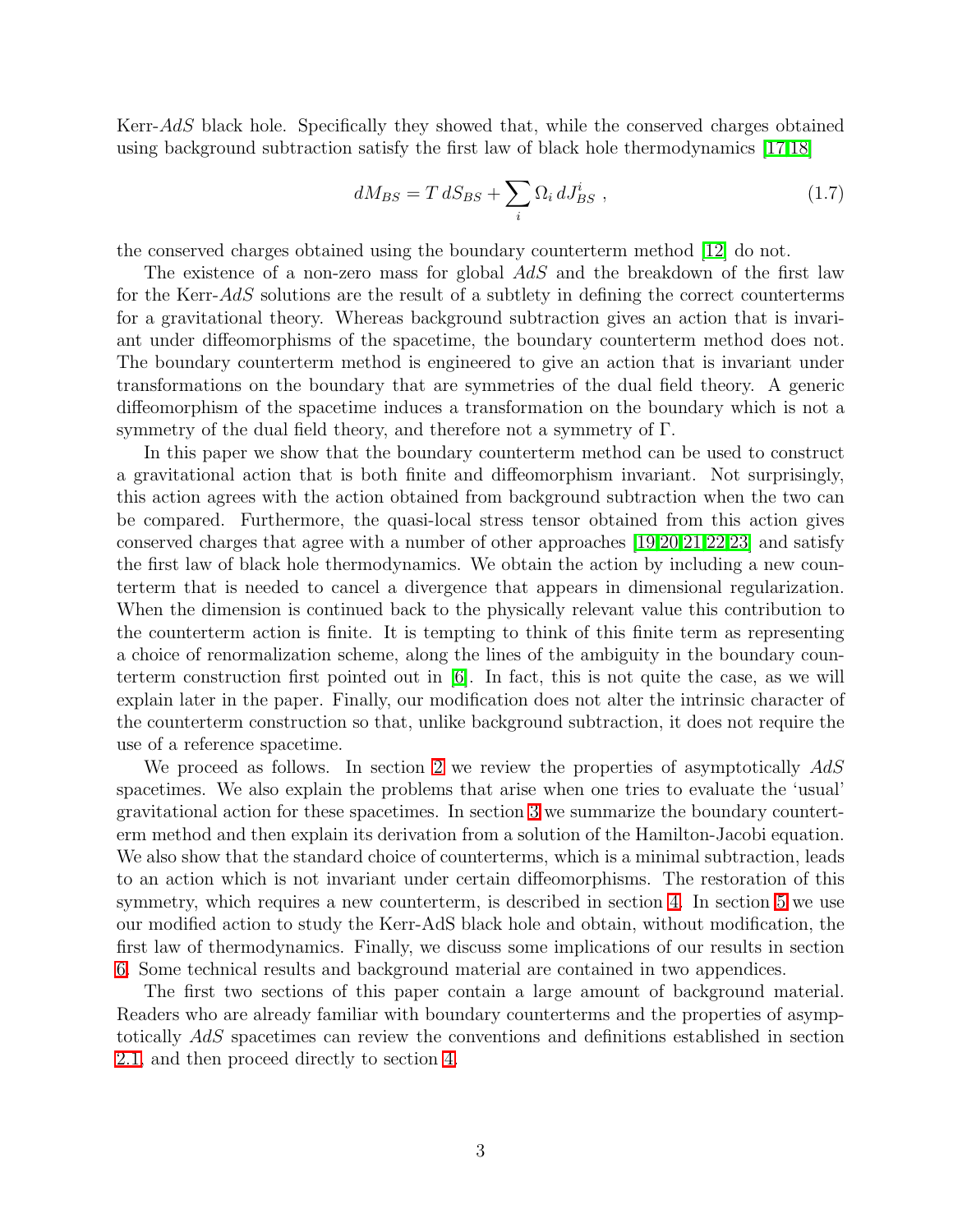## <span id="page-4-0"></span>2. Asymptotically Anti-de Sitter Spacetimes

In this paper we are interested in spacetimes  $(\mathcal{M}, g)$  that are asymptotically Anti-de Sitter. Our goal is to show that they possess a well defined action that is both finite and diffeomorphism invariant. The construction of this action will depend crucially on certain properties of these spacetimes, which we must review before we can proceed. A useful (but incomplete) list of references to the extensive literature on this subject includes [\[24,](#page-39-8)[25,](#page-39-9)[26,](#page-39-10)[27,](#page-39-11)[15,](#page-38-13)[5,](#page-38-4)[28,](#page-39-12)[29,](#page-39-13)[30,](#page-39-14)[31,](#page-39-15)[32\]](#page-39-16).

We begin with a brief review of Anti-de Sitter space  $(AdS)$ , followed by a precise definition of asymptotically AdS spacetimes. Next we review asymptotic coordinate systems for these spacetimes and introduce our conventions for foliations in the vicinity of spatial infinity. Finally, we discuss some of the inconsistencies that arise when one tries to evaluate the standard form of the gravitational action for an asymptotically AdS spacetime.

#### <span id="page-4-1"></span>2.1. Properties Of Asymptotically AdS Spacetimes

The best way to set the stage for a discussion of asymptotically AdS spacetimes is to first review the properties of AdS itself. The starting point is pure gravity in  $d+1$  dimensions with a negative cosmological constant. The Einstein equations are

$$
R_{\mu\nu} - \frac{1}{2} g_{\mu\nu} (R - 2\Lambda) = 0.
$$
 (2.1)

We will follow the conventional normalization and express the cosmological constant in terms of a length scale  $\ell$  by

<span id="page-4-2"></span>
$$
\Lambda = -\frac{d(d-1)}{2\,\ell^2} \tag{2.2}
$$

in which case Einstein's equation reduces to

<span id="page-4-4"></span>
$$
R_{\mu\nu} = -\frac{d}{\ell^2} g_{\mu\nu} \ . \tag{2.3}
$$

The simplest solution of this equation is Anti-de Sitter space. It is the maximally symmetric space of constant negative curvature, with Riemann tensor given by

<span id="page-4-3"></span>
$$
R^{\lambda}_{\ \mu\sigma\nu} = -\frac{1}{\ell^2} \left( g_{\mu\nu} \delta^{\lambda}_{\ \sigma} - g_{\mu\sigma} \delta^{\lambda}_{\ \nu} \right) \ . \tag{2.4}
$$

A useful parameterization of AdS is given by the global coordinates<sup>3</sup>  $(r, t, \sigma_{d-1})$ , where  $0 \leq r < \infty$  and  $-\infty < t < \infty$ , while  $\sigma_{d-1}$  represents coordinates on a sphere  $S^{d-1}$  of radius  $\ell$ . In these coordinates the metric on AdS is

$$
ds^{2} = \left(1 + \frac{r^{2}}{\ell^{2}}\right)^{-1} dr^{2} - \left(1 + \frac{r^{2}}{\ell^{2}}\right) dt^{2} + \frac{r^{2}}{\ell^{2}} d\sigma_{d-1}^{2} .
$$
 (2.5)

<sup>&</sup>lt;sup>3</sup>Technically, this represents a universal cover of  $AdS$ , obtained by 'unwinding' a periodic time coordinate and replacing it with the non-compact time coordinate t. When we refer to AdS we always refer to the causal spacetime obtained in this manner.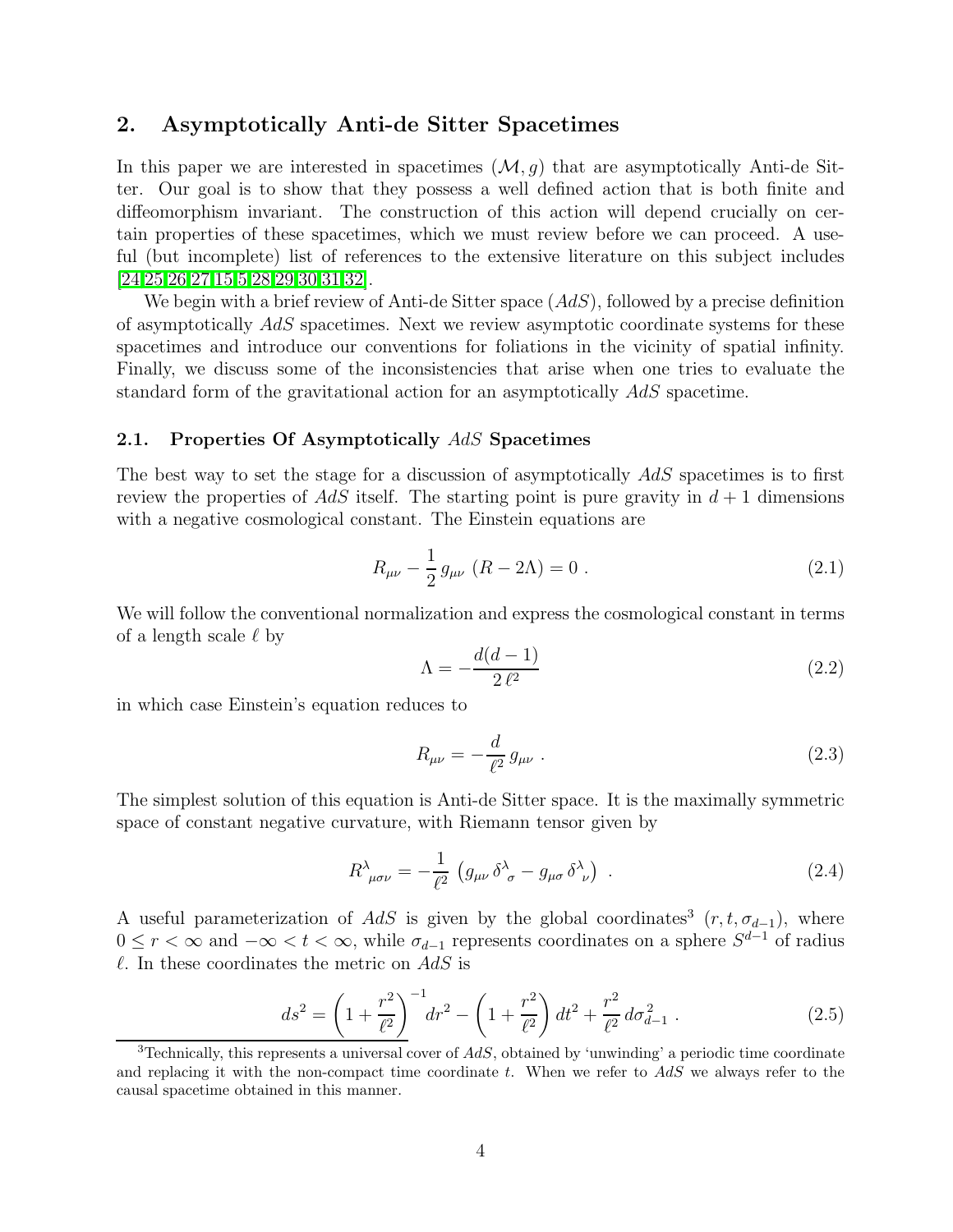There is a second-order pole in the metric at  $r \to \infty$ , where AdS possesses a conformal boundary with topology  $\mathbb{R} \times S^{d-1}$ . This divergence in the metric at spatial infinity is common to all solutions of [\(2.3\)](#page-4-2) and, as described below, implies that the metric [\(2.5\)](#page-4-3) does not induce a unique metric on the conformal boundary.

With this description of AdS in mind we want to establish a definition for an asymptotically  $AdS$  spacetime [\[25](#page-39-9)[,26](#page-39-10)[,27](#page-39-11)[,15,](#page-38-13)[33\]](#page-40-0). Following the discussion in [\[15\]](#page-38-13) we say that a spacetime  $(\mathcal{M}, g)$  that satisfies [\(2.3\)](#page-4-2) is asymptotically AdS if there exists a spacetime  $(\mathcal{M}, \hat{g})$ , where  $\hat{\mathcal{M}}$  is a manifold with boundary  $\partial \hat{\mathcal{M}}$ , such that:

- 1. The manifold M can be identified with the interior of  $\hat{\mathcal{M}}$  by means of a diffeomorphism from M onto  $\mathcal{\hat{M}} - \partial \mathcal{\hat{M}}$ .
- 2. There exists a positive function  $\Omega$  on  $\mathcal{M}$ , known as a 'defining function', such that  $\hat{g}_{\mu\nu} = \Omega^2 g_{\mu\nu}$ . Furthermore,  $\Omega$  has a first-order zero and a non-vanishing gradient on  $\partial \hat{\mathcal{M}}$  .
- 3. The Weyl tensor  $\hat{C}_{\lambda\mu\sigma\nu}$  on  $\hat{\mathcal{M}}$ , constructed from  $\hat{g}_{\mu\nu}$ , is such that  $\Omega^{3-d}\hat{C}_{\lambda\mu\sigma\nu}$  is smooth on  $\hat{\mathcal{M}}$ , and  $\hat{C}_{\lambda\mu\sigma\nu}$  vanishes on  $\partial\hat{\mathcal{M}}$ .
- 4. The boundary  $\partial \hat{\mathcal{M}}$  is topologically  $\mathbb{R} \times S^{d-1}$ .

We will distinguish between  $(\mathcal{M}, g)$  and  $(\hat{\mathcal{M}}, \hat{g})$  by referring to them as the 'physical' and 'unphysical' spacetimes, respectively.

The primary benefit of this definition is that it identifies M with the interior of  $\hat{\mathcal{M}}$ , which allows one to work with the unphysical spacetime  $(\mathcal{M}, \hat{q})$ . This neatly circumvents many technical difficulties that arise when working with the physical spacetime. For instance, the conformal boundary of  $\mathcal{M}$ , which we denote by  $\partial \mathcal{M}$ , is located at spatial infinity and is not part of M. But the boundary  $\partial M$  of the unphysical spacetime is defined as a finite value of a spacelike coordinate:  $\Omega = 0$ . Thus, working with the unphysical spacetime allows one to avoid some of the infinite limits associated with attaching the surface  $\partial M$  to M. If we insist on working with the physical spacetime, we find that we cannot extend the physical metric to  $\partial M$  because it diverges at spatial infinity. The defining function, whose properties are established in the second part of the definition, addresses this problem by insuring that the unphysical metric  $\hat{g}_{\mu\nu}$  is finite and well-defined on all of M, including  $\partial M$ . Having established the framework of the unphysical spacetime, the third point in the definition is simply the requirement that the Riemann tensor for an asymptotically AdS spacetime should approach the maximally symmetric form [\(2.4\)](#page-4-4) at spatial infinity. On the other hand, the Riemann tensor will generically have a non-vanishing Weyl tensor on the interior of the space and take the form

$$
R^{\lambda}_{\ \mu\sigma\nu} = C^{\lambda}_{\ \mu\sigma\nu} - \frac{1}{\ell^2} \left( g_{\mu\nu} \, \delta^{\lambda}_{\ \sigma} - g_{\mu\sigma} \, \delta^{\lambda}_{\ \nu} \right) \ . \tag{2.6}
$$

The first three parts of the definition already imply that  $(M, g)$  is locally asymptotic to  $AdS$ . To complete the definition we must include the fourth point and require that the topology of the boundary is  $\mathbb{R} \times S^{d-1}$ . This insures that the spacetime is asymptotically  $AdS$  in the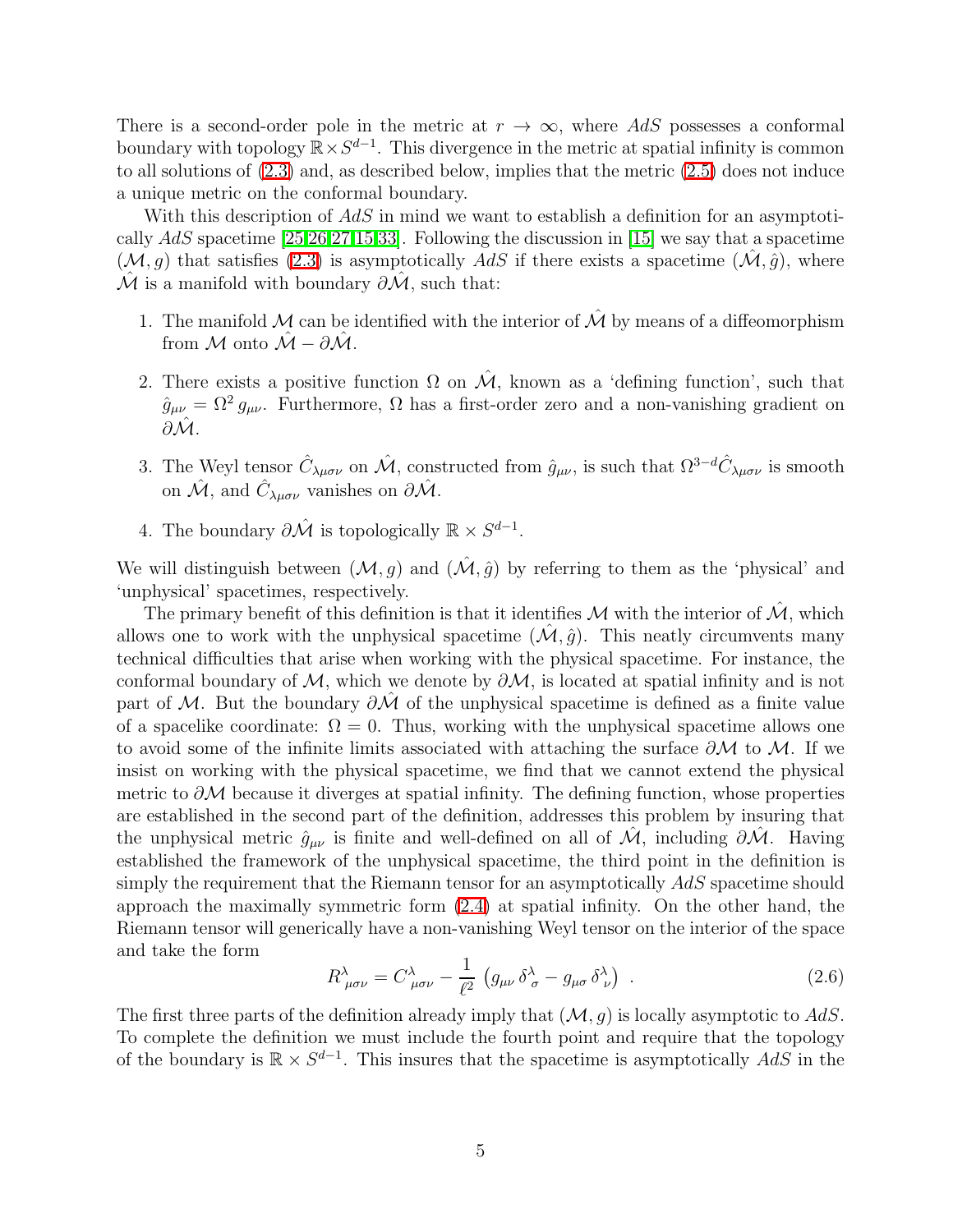global sense  $4$ . This also implies that the conformal boundary of an asymptotically  $AdS$ spacetime has vanishing Euler number. This will play an important role later in the paper.

There is a natural ambiguity in the construction of the unphysical spacetime that reflects a real and important property of asymptotically AdS spacetimes. As stated above, all metrics that solve [\(2.3\)](#page-4-2) exhibit a second-order pole at spatial infinity. Thus, even if we attach the conformal boundary  $\partial M$  to M the metric is not defined there. To address this we introduce a defining function that cancels the divergence and gives a finite but unphysical metric  $\hat{q}$ . But the properties of  $\Omega$  are not sufficient to determine it uniquely. In other words, there are many possible choices of unphysical spacetime, none of which are preferred over the others. The equivalent statement in the physical spacetime is that the metric on an asymptotically AdS spacetime does not induce a unique metric on the conformal boundary. Rather, it endows  $\partial M$  with a conformal class of metrics. To see this, consider a defining function  $\Omega$ and the corresponding unphysical metric  $\hat{g}_{\mu\nu} = \Omega^2 g_{\mu\nu}$  on  $\hat{\mathcal{M}}$ . The pullback of this metric onto the surface  $\Omega = 0$  induces a metric  $\hat{h}_{\mu\nu}$  on  $\partial \hat{\mathcal{M}}$ . But the choice of defining function  $\Omega$ is not unique. Any non-vanishing function  $e^{\omega}$  on  $\hat{\mathcal{M}}$  can be used to obtain a new defining function  $\tilde{\Omega} = e^{\omega} \Omega$ . The unphysical metric associated with this new defining function is related to  $\hat{g}_{\mu\nu}$  by a conformal rescaling

$$
\tilde{g}_{\mu\nu} = e^{2\omega} \hat{g}_{\mu\nu} \tag{2.7}
$$

The pullback of  $\tilde{g}_{\mu\nu}$  also induces a metric on  $\partial \hat{\mathcal{M}}$ , related to  $\hat{h}_{\mu\nu}$  by

$$
\tilde{h}_{\mu\nu} = e^{2\omega} \big|_{\partial \hat{\mathcal{M}}} \hat{h}_{\mu\nu} \tag{2.8}
$$

Therefore a particular choice of defining function merely identifies a representative of a conformal class of metrics related by (non-singular) local Weyl rescalings. As was shown in [\[15\]](#page-38-13), there is always a choice of defining function for which the induced metric on  $\partial M$  is manifestly conformally flat. Since the Weyl tensor is invariant under local rescalings of the metric, this result applies to the entire conformal class of metrics on the boundary. Thus, the metric on an asymptotically AdS spacetime induces a conformal class of metrics on the boundary, and that class of metrics is conformally flat.

All of the properties of asymptotically AdS spacetimes mentioned in this section will be used, either explicitly or implicitly, throughout this paper. But two points will play an important role and should be re-emphasized before proceeding:

- 1. The topology of the conformal boundary implies that its Euler number is zero.
- 2. Any member of the conformal class of metrics induced on the conformal boundary has a vanishing Weyl tensor.

Both of these follow from the definition of an asymptotically AdS spacetime. The first point is a simple consequence of the topology, and the second can be shown in a variety of ways using nothing more than local differential geometry [\[15](#page-38-13)[,34\]](#page-40-1). As a final note, in later

<sup>&</sup>lt;sup>4</sup>The phrase 'asymptotically  $AdS'$  is often used in the literature to describe spacetimes which are only asymptotically locally AdS. For a discussion of this more general class of spacetimes see [\[32\]](#page-39-16), and references therein.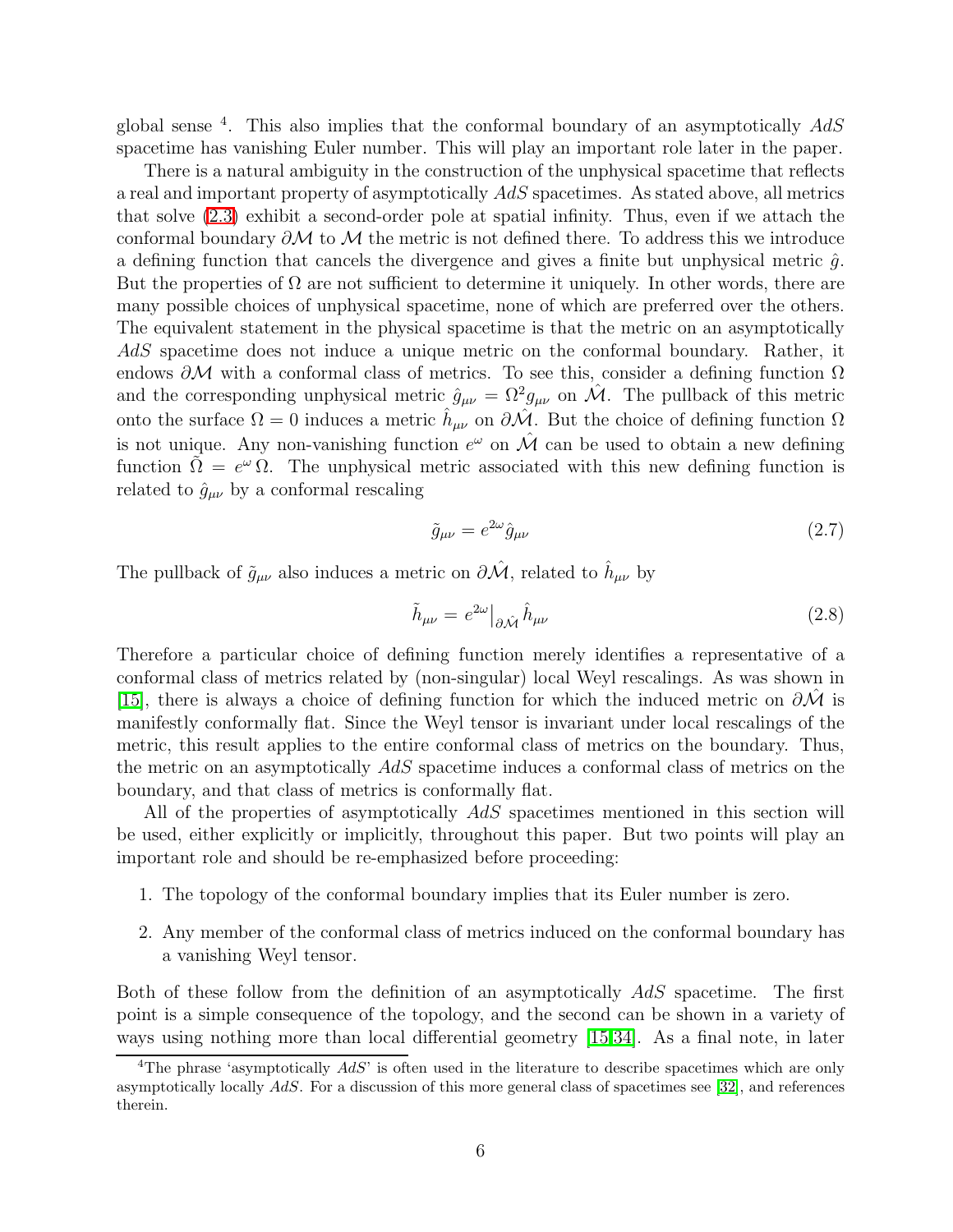sections of this paper we will often consider the Euclidean section of an asymptotically  $AdS$ spacetime, where the non-compact time coordinate  $t$  is replaced with a periodic imaginary time coordinate  $\tau$ . This changes the factor of R in the boundary topology to an  $S^1$ , but it does not change any of the conclusions of this section.

#### <span id="page-7-2"></span>2.2. Asymptotic Coordinate Systems

In the previous section we gave a definition of asymptotically AdS spacetimes that uses an unphysical spacetime to establish many of their properties. Despite the utility of the unphysical spacetime, some of the calculations that appear later in this paper are better suited to the physical spacetime. In this section we will establish a useful coordinate system to perform these calculations in.

The defining function  $\Omega$  that relates the physical and unphysical metrics has a nonvanishing gradient at the boundary  $\partial M$ . This allows us to construct an asymptotic coordinate system, with  $\Omega$  as a coordinate normal to the boundary, in which the boundary is located at  $\Omega = 0$ . Thus, near the boundary we can always choose coordinates in which the metric on  $\mathcal M$  takes the Fefferman-Graham form [\[35\]](#page-40-2)

<span id="page-7-0"></span>
$$
ds^{2} = \frac{\ell^{2}}{4\rho^{2}} d\rho^{2} + \frac{\ell}{\rho} H_{ab}(x,\rho) dx^{a} dx^{b} .
$$
 (2.9)

However, for the spacetimes we consider in this paper it is convenient to use a coordinate system in which the metric resembles the  $r \gg \ell$  limit of [\(2.5\)](#page-4-3)

$$
ds^{2} = \frac{\ell^{2}}{r^{2}} h_{rr}(r) dr^{2} + \frac{r^{2}}{\ell^{2}} h_{ab}(x, r) dx^{a} dx^{b}
$$
 (2.10)

In this coordinate system the boundary is located at  $r \to \infty$ , where the metric exhibits the characteristic second-order pole. The functions  $h_{ab}$  are smooth and yield a d-dimensional metric, conformal to the Einstein static universe, in the  $r \to \infty$  limit. Although we could perform a coordinate redefinition that sets the function  $h_{rr} = 1$ , we will leave it arbitrary for now and simply note that in the  $r \to \infty$  limit it approaches unity. From now on we will adopt our index notation to this coordinate system, using Greek letters  $\mu, \nu, \ldots$  to denote  $d+1$  dimensional indices and Latin letters  $a, b, \ldots$  for d-dimensional indices.

The coordinate system [\(2.10\)](#page-7-0) provides a useful foliation of M in the region  $r \gg \ell$ . The leaves of this foliation are timelike hypersurfaces of constant r that we denote  $\Sigma_r$ . The embedding of  $\Sigma_r$  in M is described locally by a spacelike unit normal vector  $n^{\mu}$  that takes the form

$$
n^{\mu} = \frac{r}{\ell \sqrt{h_{rr}}} \delta_{\mu r} \tag{2.11}
$$

The pullback of the physical metric  $g_{\mu\nu}$  induces a metric  $\gamma_{\mu\nu}$  on  $\Sigma_r$  given by

<span id="page-7-1"></span>
$$
\gamma_{\mu\nu} = g_{\mu\nu} - n_{\mu} n_{\nu} \tag{2.12}
$$

In the coordinate system [\(2.10\)](#page-7-0) this is simply

$$
\gamma_{ab}(x,r) = \frac{r^2}{\ell^2} h_{ab}(x,r) \ . \tag{2.13}
$$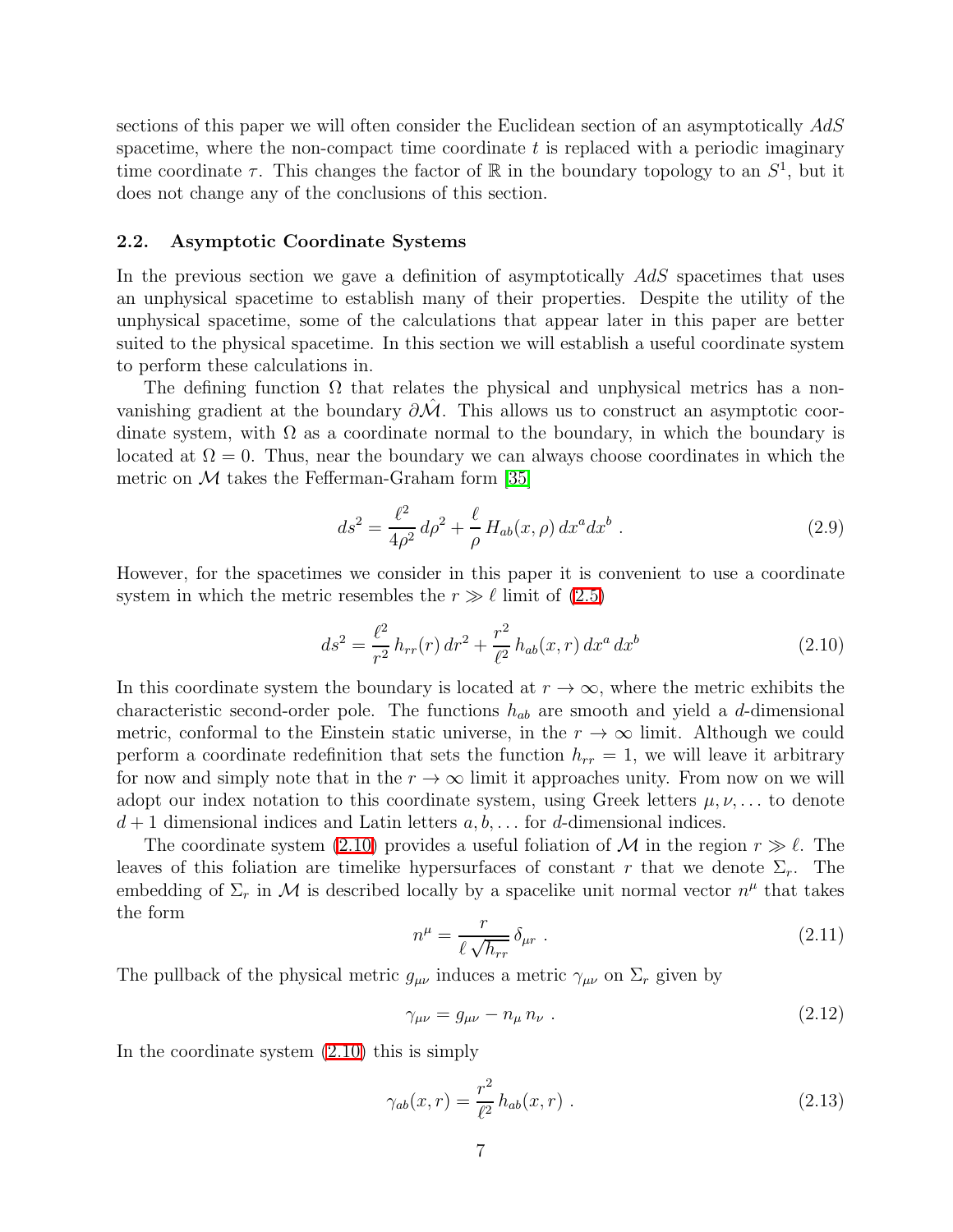The intrinsic curvature tensors constructed from  $\gamma_{ab}$  and its derivatives along  $\Sigma_r$  are denoted by  $\mathcal{R}_{cab}^d$ ,  $\mathcal{R}_{ab}$ , and  $\mathcal{R}_1$ , while the d-dimensional covariant derivative, compatible with  $\gamma_{ab}$ , is  $\mathcal{D}_a$ . Our convention for the extrinsic curvature associated with the embedding of  $\Sigma_r$  in M is

$$
K_{\mu\nu} = \nabla_{\mu} n_{\nu} - n_{\mu} a_{\nu} \tag{2.14}
$$

where  $a_{\nu} = n^{\lambda} \nabla_{\lambda} n_{\nu}$ . Expressed in terms of the normal derivative of  $\gamma_{ab}$  this is just

<span id="page-8-4"></span>
$$
K_{ab} = \frac{1}{2} n^{\mu} \partial_{\mu} \gamma_{ab} . \qquad (2.15)
$$

The trace of the extrinsic curvature, which appears in the gravitational action, is given by  $K = \nabla_{\mu} n^{\mu}.$ 

<span id="page-8-3"></span>By construction, the conformal boundary of the asymptotically AdS spacetime corresponds to the  $r \to \infty$  limit of the surface  $\Sigma_r$ . Given a choice of defining function  $\Omega$ , the induced metric on  $\Sigma_r$  singles out a representative  $\hat{h}_{ab}(x)$  of the conformal class of metrics on  $\partial M$ . For instance, in the coordinate system [\(2.10\)](#page-7-0) one may choose  $\Omega = \ell/r$ , in which case  $\hat{h}_{ab}(x)$  is given by

<span id="page-8-1"></span>
$$
\hat{h}_{ab}(x) = \lim_{r \to \infty} \frac{\ell^2}{r^2} \gamma_{ab}(x, r) = \lim_{r \to \infty} h_{ab}(x, r) . \tag{2.16}
$$

The definition of an asymptotically AdS spacetime guarantees that the boundary Weyl tensor constructed from this metric vanishes. This does not imply that the intrinsic Weyl tensor on  $\Sigma_r$  vanishes, though it will be proportional to terms that vanish in the  $r \to \infty$  limit.

#### <span id="page-8-2"></span>2.3. The Gravitational Action

The starting point of section [2.1](#page-4-1) was the Einstein equations [\(2.3\)](#page-4-2). We usually assume that these equations have been obtained by extremizing a gravitational action of the form

<span id="page-8-0"></span>
$$
I = -\frac{1}{2\kappa^2} \int_{\mathcal{M}} d^{d+1}x \sqrt{g} \left( R - 2\Lambda \right) - \frac{1}{\kappa^2} \int_{\partial \mathcal{M}} d^d x \sqrt{\gamma} K . \tag{2.17}
$$

This action comprises two terms: the Einstein-Hilbert term in the bulk, and the Gibbons-Hawking-York term [\[36,](#page-40-3)[1\]](#page-38-0) on the boundary. In this expression  $\gamma_{\mu\nu}$  is the d-dimensional metric induced on the boundary by  $g_{\mu\nu}$ , the  $d+1$ -dimensional metric on M. Under a small variation of the metric  $g_{\mu\nu} \rightarrow g_{\mu\nu} + \delta g_{\mu\nu}$  the change in the action is

$$
\delta I = \frac{1}{2\,\kappa^2} \int_{\mathcal{M}} d^{d+1}x \sqrt{g} \left( R^{\mu\nu} - \frac{1}{2} \, g^{\mu\nu} \left( R - 2\Lambda \right) \right) \delta g_{\mu\nu} + \frac{1}{2\,\kappa^2} \int_{\partial \mathcal{M}} d^d x \sqrt{\gamma} \left( K^{\mu\nu} - \gamma^{\mu\nu} K \right) \delta \gamma_{\mu\nu} \tag{2.18}
$$

The role of the GHY term is to insure that there are no boundary terms in [\(2.18\)](#page-8-0) that are proportional to the normal derivative of  $\delta \gamma_{\mu\nu}$ . Thus, the action [\(2.17\)](#page-8-1) appears to be extremized by solutions of [\(2.3\)](#page-4-2) with Dirichlet boundary conditions on the metric at  $\partial M$ .

Upon closer examination the conclusions of the previous paragraph cannot be entirely correct. The definition of the action and the description of the variational principle rely on assumptions that are not consistent with the solutions of the resulting equation of motion. There are three main causes for concern [\[5](#page-38-4)[,32\]](#page-39-16). First, the GHY term is a functional of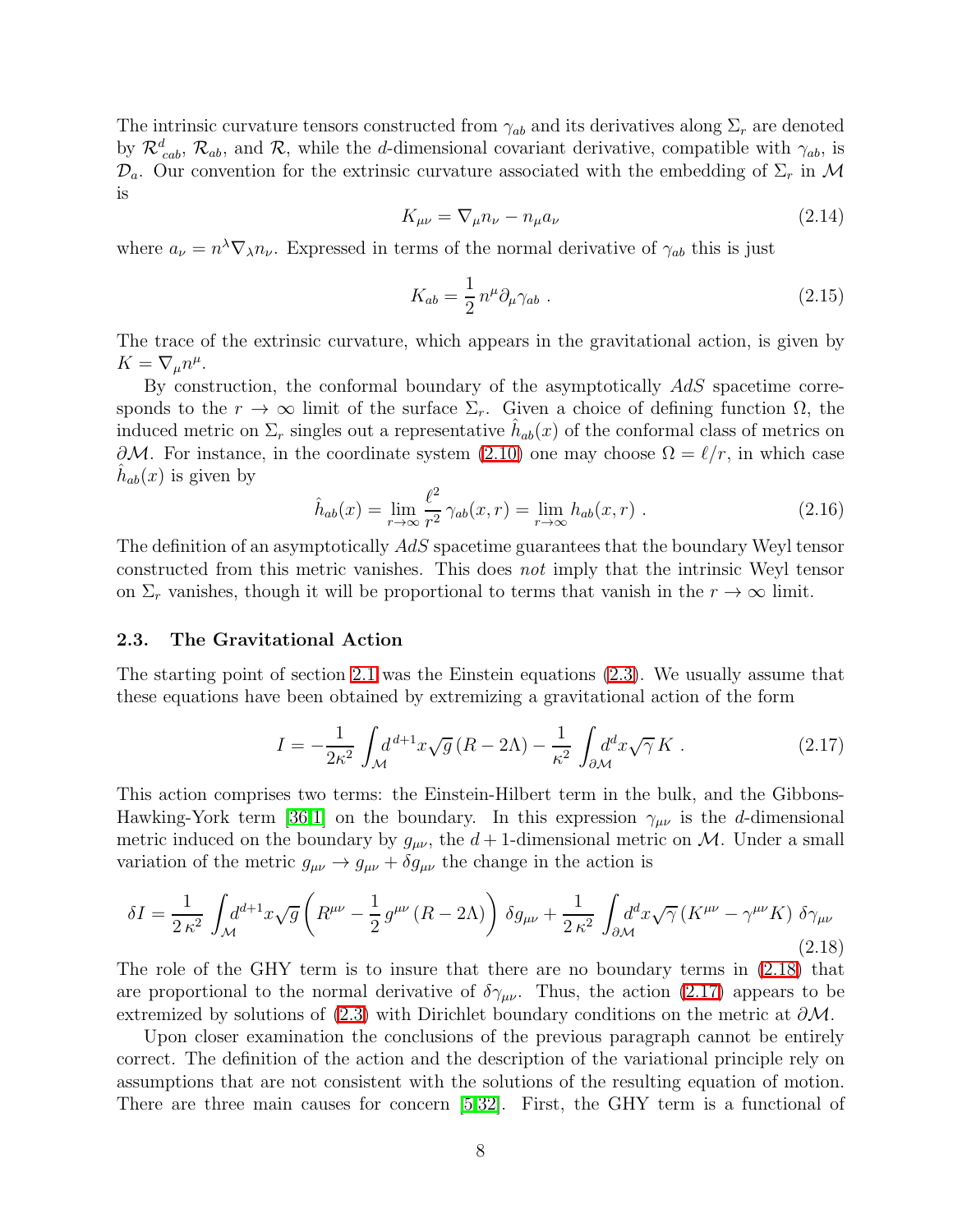the induced metric on  $\partial M$ . But metrics that solve [\(2.3\)](#page-4-2) diverge at the boundary and fail to induce a unique metric there. Second, since solutions of [\(2.3\)](#page-4-2) induce a conformal class of metrics on  $\partial M$ , the imposition of Dirichlet boundary conditions on the metric seems overly restrictive. A more suitable action might allow for boundary conditions which admit variations within a fixed conformal class [\[32\]](#page-39-16). Finally, the bulk term in [\(2.17\)](#page-8-1) diverges when evaluated for solutions of [\(2.3\)](#page-4-2). Because the integrand is constant the action diverges in the infra-red due to the infinite volume of  $\mathcal{M}$ .

As was recently shown in [\[32\]](#page-39-16) these problems are all very closely related. The boundary counterterm technique used to address the divergences of the action also results in a consistent variational principle, but with modified boundary conditions. Actions constructed in this way are designed to respect the symmetries of the dual field theory and not the full diffeomorphism invariance of the gravitational theory. Understanding the physics of asymptotically  $AdS$  spacetimes requires an action principle consistent with solutions of  $(2.3)$ , like the actions presented in [\[6,](#page-38-5)[7,](#page-38-6)[32\]](#page-39-16), but also invariant under diffeomorphisms. In this paper we will construct an action with these properties.

Our approach begins by addressing the divergences in the action. To do this we must introduce a regulator that allows us to work with finite quantities. In the coordinate system  $(2.10)$  this is achieved by putting a cut-off on the coordinate r at some large but finite value

<span id="page-9-0"></span>
$$
r \le r_c \quad \text{with} \quad r_c \gg \ell \tag{2.19}
$$

The result is a regulated spacetime  $\mathcal{M}_c$  whose boundary is the hypersurface  $\Sigma_c$  defined by the cut-off. The action [\(2.17\)](#page-8-1) can then be evaluated on the regulated spacetime, with the GHY term evaluated on  $\Sigma_c$ . Direct calculation gives a d-dimensional integral whose integrand contains a finite number of terms proportional to positive powers of the cut-off

$$
I = \frac{1}{\kappa^2} \int_{\Sigma_c} d^d x \, \left( c_0 \, r_c^d + c_2 \, r_c^{d-2} + c_4 \, r_c^{d-4} + \ldots \right) \,. \tag{2.20}
$$

Specifically, the regulated action generically contains  $[(d+1)/2]$  terms which scale as positive powers<sup>5</sup> of  $r_c$ , while the '...' represent terms which are finite or zero when  $r_c \to \infty$ . The structure of these terms is very suggestive when one considers the scaling of the induced metric on  $\Sigma_c$ . Since the cut-off satisfies  $r_c \gg \ell$ , the induced metric scales as  $\gamma_{ab} \sim r_c^2$ . Similarly, the inverse metric  $\gamma^{ab}$  scales as  $r_c^{-2}$ , and the factor of  $\sqrt{\gamma}$  appearing in the covariant volume element scales as  $r_c^d$ . Thus, the divergent terms in [\(2.20\)](#page-9-0) resemble an expansion in factors of the inverse metric on  $\Sigma_c$ . This observation motivates the boundary counterterm approach to removing these divergent terms from the action, which we will describe in section [3.](#page-10-0)

#### 2.4. A Note On Cut-Off Dependence

In the rest of the paper we will always employ the regulator described in the previous section. Thus, M will be replaced by the regulated spacetime  $\mathcal{M}_c$  whose boundary is  $\Sigma_c$ .

 $5$ The action for an asymptotically locally  $AdS$  spacetime, or the action for gravity plus certain forms of matter on an asymptotically AdS spacetime, may also contain logarithmic divergences that are not distinguished by the power counting argument given here.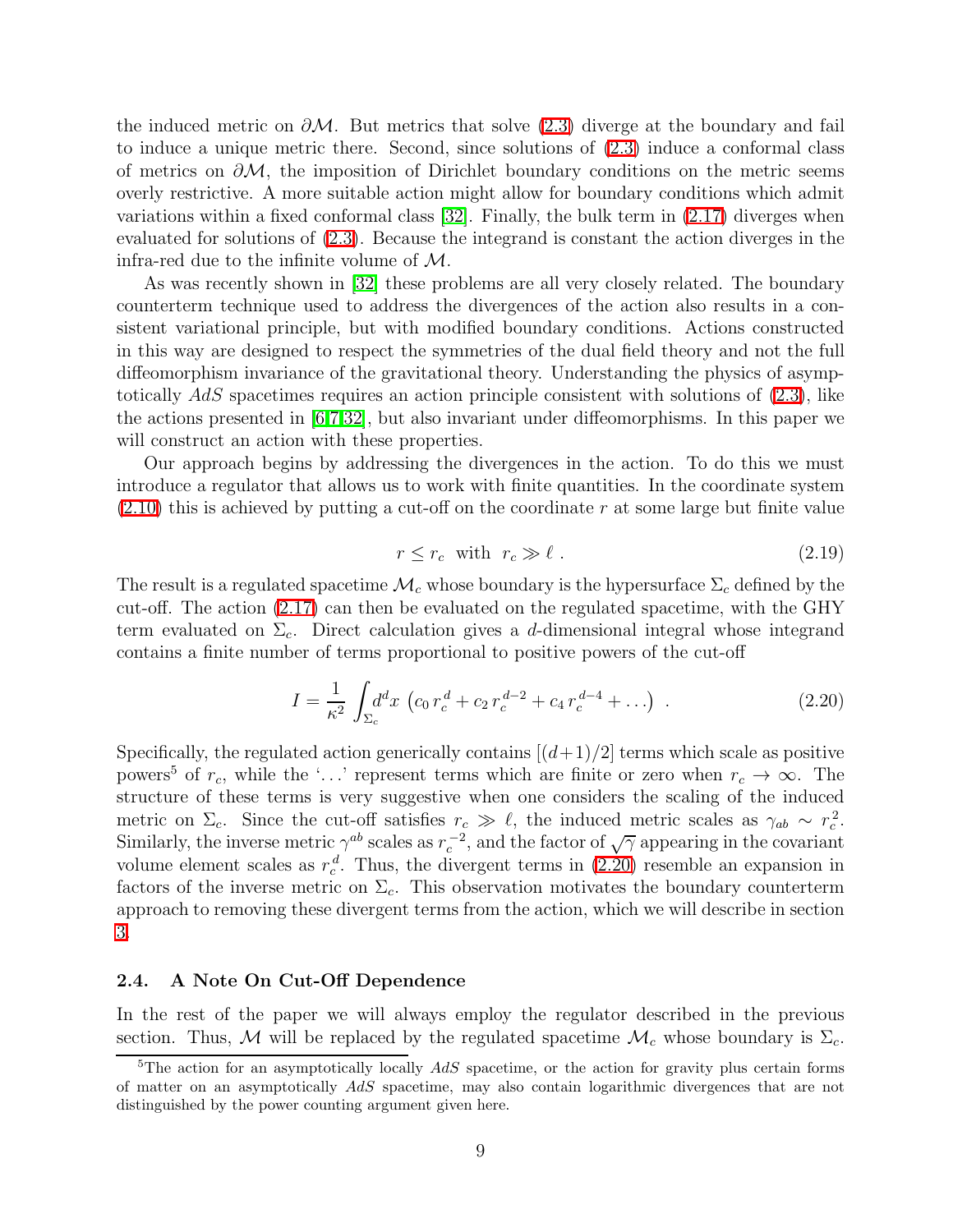The  $r_c \to \infty$  limit, which removes the cut-off and recovers the full spacetime, will be taken at the end of calculations after all cut-off dependent terms have been addressed. These calculations routinely involve asymptotic expansions, either in powers of the cut-off or in the inverse metric. We will always drop terms in these expansions which vanish as the cut-off is removed. Unless explicitly stated otherwise we do not distinguish between quantities that vanish identically, to all orders in the cut-off, and quantities that vanish in the  $r_c \to \infty$  limit.

## <span id="page-10-0"></span>3. Boundary Counterterms

In this section we review two approaches to the boundary counterterm method for removing divergences from the on-shell action. Both constructions lead to a minimal subtraction scheme, which fails to preserve diffeomorphism invariance of the gravitational theory.

#### <span id="page-10-3"></span>3.1. Boundary Terms as Counterterms

In [\[6](#page-38-5)[,7,](#page-38-6)[5\]](#page-38-4) a new technique was proposed for removing the divergences from the on-shell action. By supplementing the gravity action [\(2.17\)](#page-8-1) with a set of boundary counterterms, one obtains a renormalized action Γ that is finite on-shell

<span id="page-10-2"></span>
$$
\Gamma = I - I_{CT} \tag{3.1}
$$

The 'counterterm action' is a boundary integral whose integrand is a local function of the induced metric  $\gamma_{ab}$  and its boundary derivatives

<span id="page-10-4"></span>
$$
I_{CT} = \frac{1}{\kappa^2} \int_{\Sigma_c} d^d x \sqrt{\gamma} \mathcal{L}_{CT}(\gamma, \partial_a \gamma) . \tag{3.2}
$$

The asymptotic behavior [\(2.13\)](#page-7-1) of  $\gamma_{ab}$  gives the counterterm action the correct cut-off dependence to cancel the power-law divergent terms in the on-shell action [\(2.20\)](#page-9-0).

The general functional form of the counterterm action can be determined by expanding the Lagrangian density  $\mathcal{L}_{CT}$  in powers of the inverse metric

$$
I_{CT} = \frac{1}{\kappa^2} \int_{\Sigma_c} d^d x \sqrt{\gamma} \left( \mathcal{L}_{CT}^{(0)} + \mathcal{L}_{CT}^{(2)} + \mathcal{L}_{CT}^{(4)} + \ldots \right) . \tag{3.3}
$$

A term in this expansion with superscript  $(2n)$  contains n factors of the inverse metric. A useful basis for this expansion consists of polynomials built from the intrinsic curvature tensors and their derivatives, with constant coefficients. The first few terms are

<span id="page-10-1"></span>
$$
\mathcal{L}_{CT}^{(0)} = c_0
$$
\n
$$
\mathcal{L}_{CT}^{(2)} = c_1 \mathcal{R}
$$
\n
$$
\mathcal{L}_{CT}^{(4)} = c_2 \mathcal{R}^2 + c_3 \mathcal{R}^{ab} \mathcal{R}_{ab} + c_4 \mathcal{R}^{abcd} \mathcal{R}_{abcd} .
$$
\n(3.4)

Using the arguments in section [2.3](#page-8-2) these terms scale with the cut-off as

$$
\sqrt{\gamma} \mathcal{L}_{CT}^{(2n)} \sim r_c^{d-2n} \tag{3.5}
$$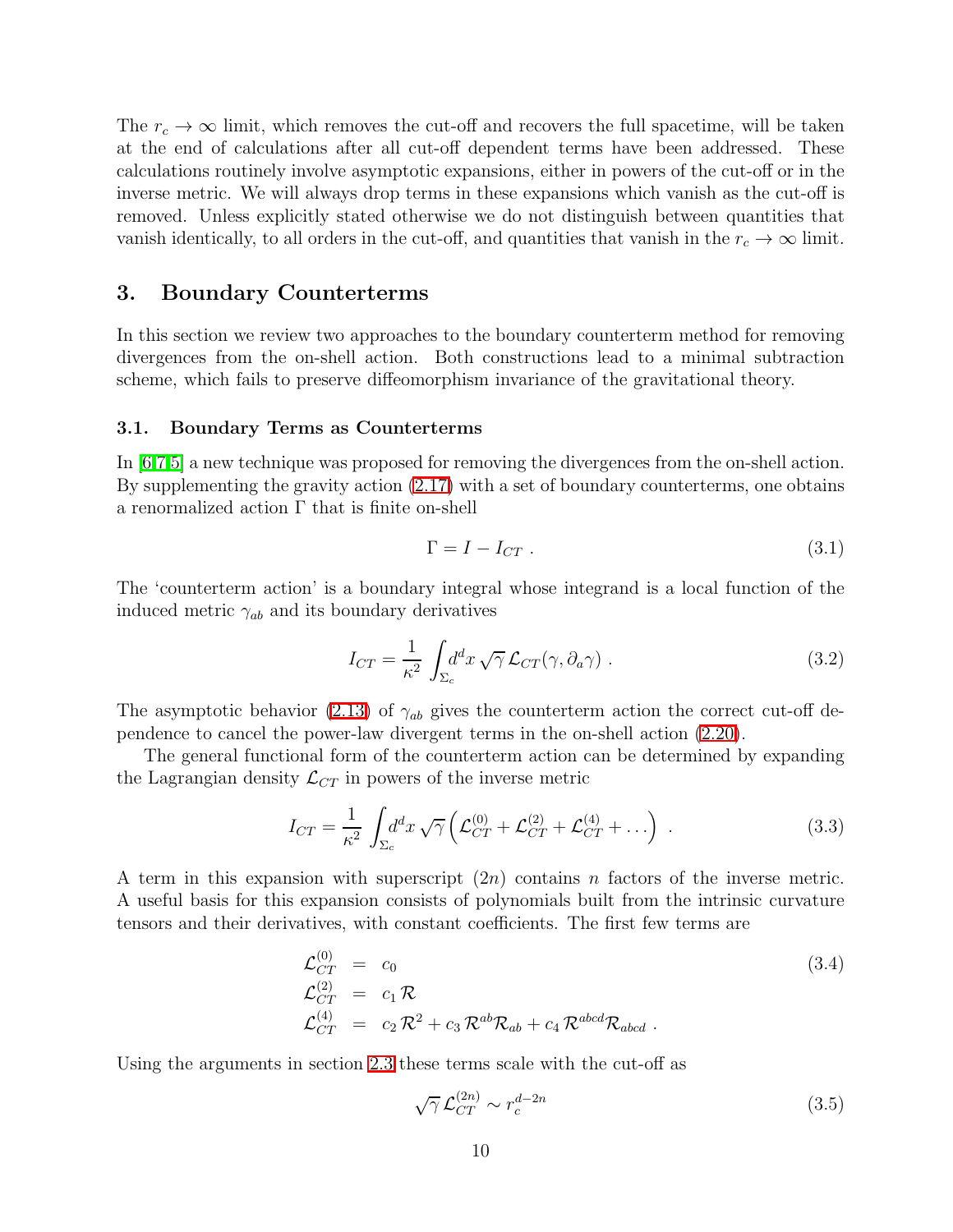so that terms with  $2n > d$  vanish as the cut-off is removed. The counterterm action then comprises a finite number of local functionals of the boundary metric that are manifestly invariant under diffeomorphisms of the boundary coordinates.

Determining the coefficients  $c_i$  that appear in  $(3.4)$  gives the exact form of the counterterm action. One way to accomplish this is to explicitly cancel the divergences that appear in the on-shell action for a sufficiently general class of asymptotically AdS metrics [\[6](#page-38-5)[,7](#page-38-6)[,37](#page-40-4)[,38\]](#page-40-5). The resulting expression for the counterterm action is

<span id="page-11-0"></span>
$$
I_{CT} = \frac{1}{\kappa^2} \int_{\Sigma_c} d^d x \sqrt{\gamma} \left( \frac{d-1}{\ell} + \frac{\ell}{2(d-2)} \mathcal{R} + \frac{\ell^3}{2(d-2)^2(d-4)} \left( \mathcal{R}^{ab} \mathcal{R}_{ab} - \frac{d}{4(d-1)} \mathcal{R}^2 \right) + \dots \right) .
$$
 (3.6)

where '...' denotes higher order terms in the inverse metric expansion. These higher order terms are easily determined using a simple iterative procedure given in [\[9\]](#page-38-8). Note that the dimension of the boundary has been left arbitrary in [\(3.6\)](#page-11-0). As stated above, a finite number of these terms are proportional to positive powers of the cut-off for a given  $d$ . Keeping only these terms defines a minimal subtraction that removes the divergences [\[6](#page-38-5)[,7\]](#page-38-6) from the action for any asymptotically (locally)  $AdS_{d+1}$  spacetime

<span id="page-11-2"></span>
$$
\Gamma_{MS} = I - I_{MS} \tag{3.7}
$$

This is the standard prescription for boundary counterterms in applications of the AdS/CFT correspondence. The counterterm action in the minimal subtraction scheme is given by

$$
I_{MS} = \frac{1}{\kappa^2} \int_{\Sigma_c} d^d x \sqrt{\gamma} \sum_{n=0}^{\left[\frac{1}{2}(d-1)\right]} \mathcal{L}_{CT}^{(2n)} . \tag{3.8}
$$

The upper limit on the sum is the integer part of  $\frac{1}{2}(d-1)$ . Thus, in  $d+1=3$  bulk dimensions only the first term in [\(3.6\)](#page-11-0), proportional to the boundary volume element, is required. In four and five dimensions the counterterm involving the Ricci scalar of the boundary metric is also needed, while all of the terms shown in [\(3.6\)](#page-11-0) are required in six and seven dimensions.

<span id="page-11-1"></span>There is an important subtlety that applies when the spacetime dimension is odd,  $d+1$  $2k+1$ . In that case the dimension of the boundary is even,  $d=2k$ . Power counting then implies that terms in the counterterm action containing  $k$  factors of the inverse metric are independent of the cut-off

$$
\sqrt{\gamma} \mathcal{L}_{CT}^{(2k)} \sim r_c^0 \tag{3.9}
$$

The authors of [\[6\]](#page-38-5) point out that this represents the usual ambiguity associated with the choice of renormalization scheme. Minimal subtraction, which does not include a finite term like [\(3.9\)](#page-11-1), is one such choice. But one is always free to add or remove finite terms from the divergent counterterms to impose a different renormalization scheme. This is more apparent when we rearrange [\(3.1\)](#page-10-2) to read

$$
I = \Gamma + I_{CT} \tag{3.10}
$$

A choice of renormalization scheme is simply some criteria for whether we associate a particular finite term in the regulated action with  $\Gamma$  or with  $I_{CT}$ .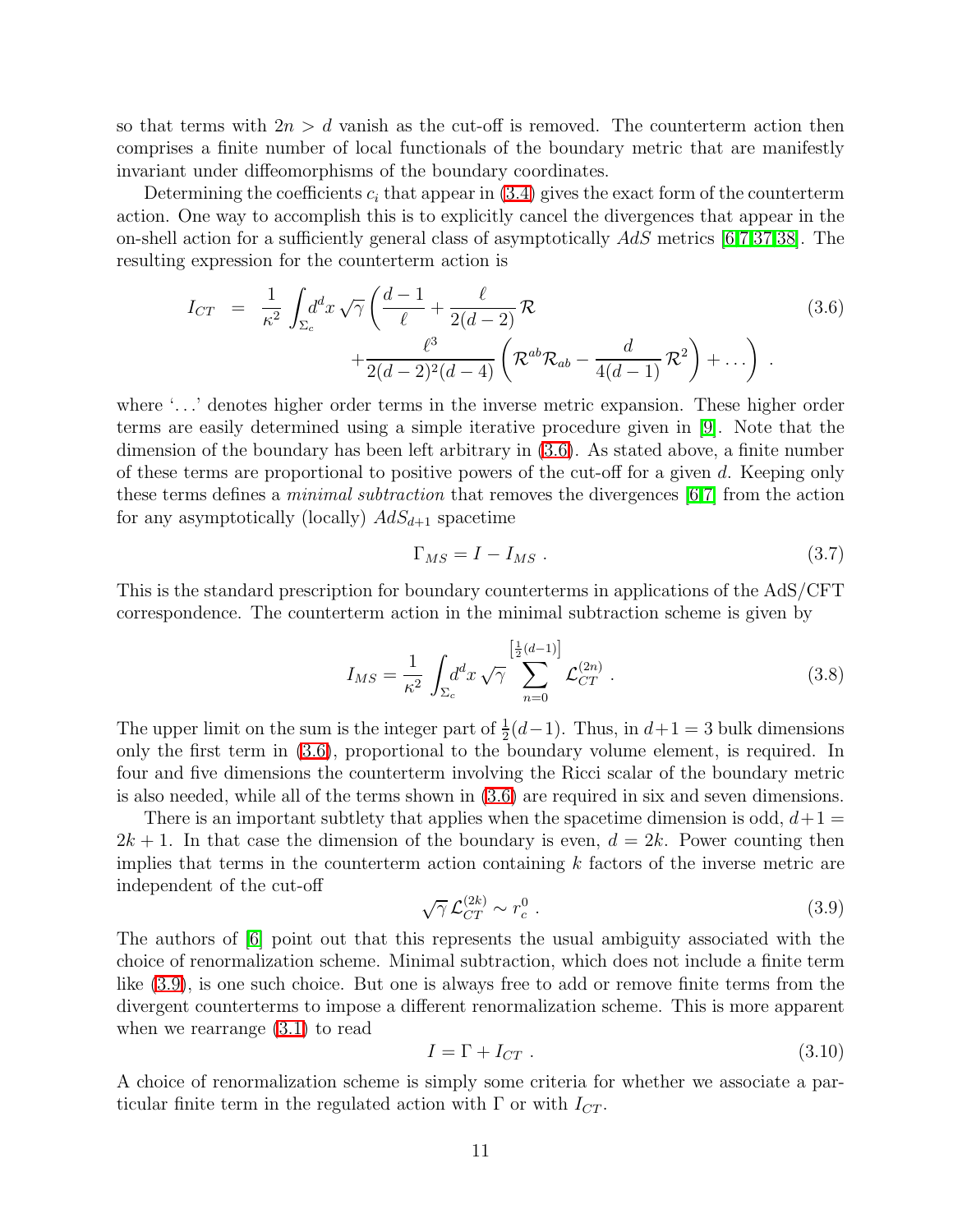The analysis in this section can be thought of as an attempt to determine the on-shell action's dependence on local functionals of the boundary metric, whose asymptotic behavior is assumed to be the source of the cut-off dependent terms in [\(2.20\)](#page-9-0). But, as discussed in the introduction, we are concerned with producing both a finite and diffeomorphism invariant action. Because the on-shell action should be diffeomorphism invariant, its functional dependence on the diffeomorphism covariant boundary metric is heavily constrained. In the next section we review the Hamilton-Jacobi method for determining the counterterm action, based on this observation.

#### 3.2. The Hamilton-Jacobi Method

The Hamilton-Jacobi method obtains the counterterm action by solving the constraints associated with diffeomorphism invariance of the gravitational theory [\[39](#page-40-6)[,40](#page-40-7)[,41\]](#page-40-8). An especially thorough review of this technique can be found in [\[42\]](#page-40-9). In this section we will review the standard application of this method, which leads to the same minimal subtraction counterterm action that was found in section [3.1.](#page-10-3) Then, in section [4,](#page-16-0) we will modify this approach to produce a finite, diffeomorphism invariant action.

Before explaining the derivation of the counterterm action it is useful to review the constraints associated with diffeomorphism invariance. In section [2.3](#page-8-2) the on-shell action was regulated by introducing an infra-red cut-off on the coordinate  $r$ , singling out this coordinate for special treatment. If H generates reparameterizations of r, and  $\mathcal{H}_a$  are the generators of diffeomorphisms of the boundary coordinates  $x^a$ , then diffeomorphism invariance requires

$$
\mathcal{H} = 0 \qquad \mathcal{H}_a = 0 \tag{3.11}
$$

The coordinate  $r$  is playing the same role as time in the standard Hamiltonian formalism, so we will refer to  $\mathcal H$  as the Hamiltonian.

In the Hamiltonian formulation of gravity the basic variables are the induced metric  $\gamma_{ab}$ on the hypersurface  $\Sigma_r$ , and its conjugate momentum  $\pi^{ab}$ . In terms of these variables  $\mathcal H$  and  $\mathcal{H}_a$  are given by

$$
\mathcal{H} = 2\kappa^2 \sqrt{\gamma} \left( \frac{1}{d-1} \pi_a^a \pi_b^b - \pi^{ab} \pi_{ab} \right) - \frac{\sqrt{\gamma}}{2\kappa^2} \left( \mathcal{R} - 2\Lambda \right) \tag{3.12}
$$

<span id="page-12-1"></span>
$$
\mathcal{H}_a = 2\sqrt{\gamma} \,\mathcal{D}^b \pi_{ab} \,. \tag{3.13}
$$

<span id="page-12-0"></span>The momentum is given by the derivative of the bulk Lagrangian density<sup>6</sup> with respect to the normal derivative of  $\gamma_{ab}$ 

$$
\pi^{ab} = \frac{\partial \mathcal{L}_{\mathcal{M}}}{\partial (n^{\mu} \partial_{\mu} \gamma_{ab})} = \frac{1}{2\kappa^2} \left( K^{ab} - \gamma^{ab} K \right) . \tag{3.14}
$$

Hamilton-Jacobi theory tells us that this momentum, evaluated at the boundary, can also be written as the functional derivative of the on-shell action with respect to the metric on

 ${}^{6}$ Given a foliation of the space  $M$ , such as the one presented in section [2.2,](#page-7-2) the contracted Gauss-Codazzi equations can be used to rewrite the action [\(2.17\)](#page-8-1) as a bulk integral with no boundary term. This form of the action, familiar from the ADM construction, is what we refer to here.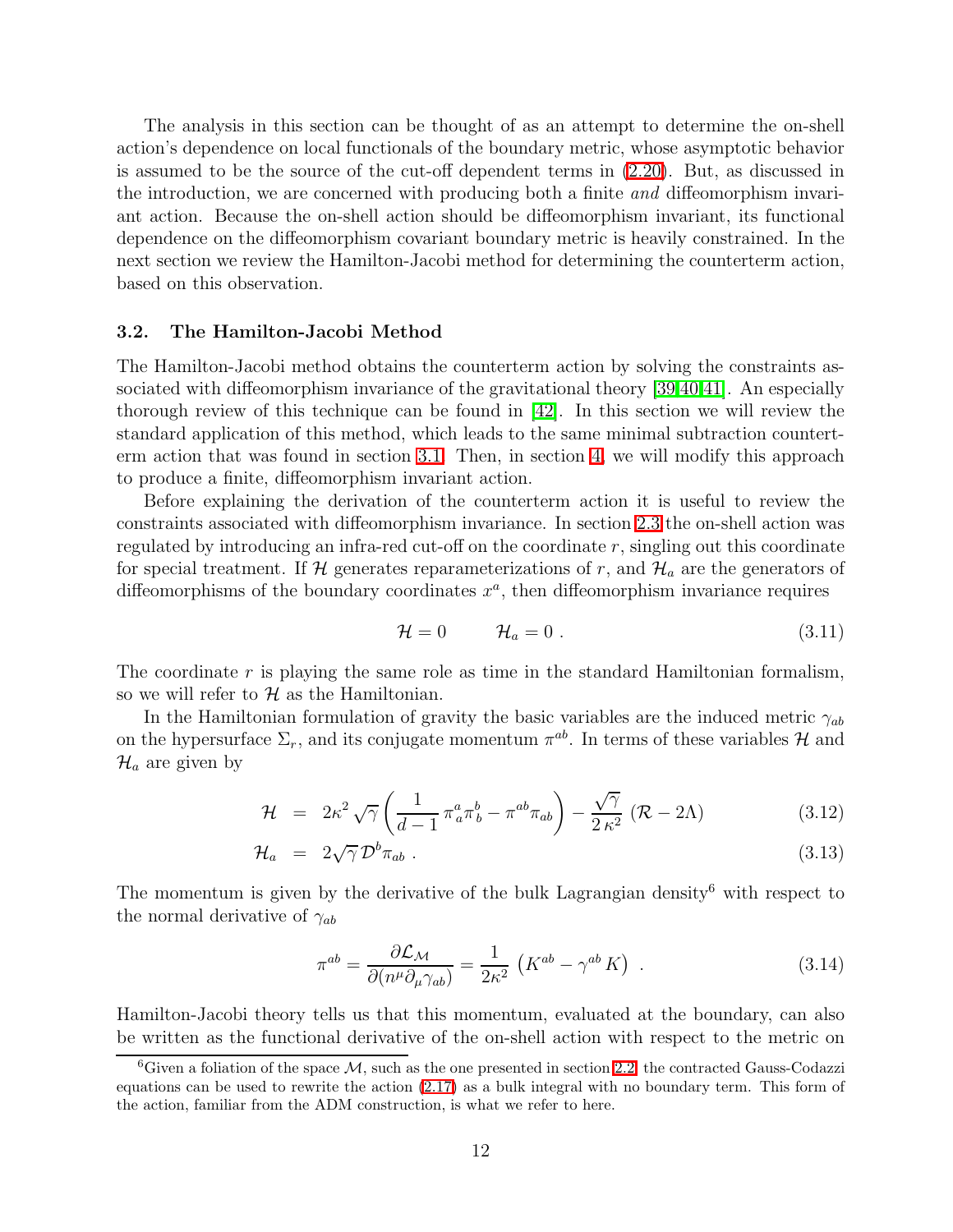the boundary

<span id="page-13-1"></span>
$$
\pi^{ab}\big|_{\Sigma_c} = \frac{1}{\sqrt{\gamma}} \frac{\delta I}{\delta \gamma_{ab}}\bigg|_{\Sigma_c} . \tag{3.15}
$$

This last result is easily verified using the variation of the action under a small change in the metric, given in [\(2.18\)](#page-8-0). Using this expression in [\(3.12\)](#page-12-0) and [\(3.13\)](#page-12-0) yields a set of functional differential equations for the on-shell action

$$
\frac{2\kappa^2}{\sqrt{\gamma}} \left( \frac{1}{d-1} \gamma_{ab} \gamma_{cd} - \gamma_{ac} \gamma_{bd} \right) \frac{\delta I}{\delta \gamma_{ab}} \frac{\delta I}{\delta \gamma_{cd}} - \frac{\sqrt{\gamma}}{2\kappa^2} \left( \mathcal{R} - 2\Lambda \right) = 0 \tag{3.16}
$$

$$
D_b \left( \frac{\delta I}{\delta \gamma_{ab}} \right) = 0 \tag{3.17}
$$

The first equation is known as the Hamilton-Jacobi equation. It will be our focus in the remainder of this section.

<span id="page-13-0"></span>The Hamilton-Jacobi equation is a non-linear functional differential equation and cannot be solved in general. Luckily, the results of the previous section suggest an ansatz for the solution we are looking for. The action is decomposed into renormalized and counterterm contributions

<span id="page-13-4"></span>
$$
I = \Gamma + I_{CT} \tag{3.18}
$$

The counterterm action  $I_{CT}$  will consist of a finite number of local functionals, intrinsic to the boundary, which should contain the infra-red divergent terms of the on-shell action. Splitting the action into two distinct terms allows us to rewrite the Hamilton-Jacobi equation in terms of the functional derivatives of  $\Gamma$  and  $I_{CT}$ 

<span id="page-13-5"></span>
$$
Z^{ab} = \frac{1}{\sqrt{\gamma}} \frac{\delta \Gamma}{\delta \gamma_{ab}} \qquad P^{ab} = \frac{1}{\sqrt{\gamma}} \frac{\delta I_{CT}}{\delta \gamma_{ab}} \,. \tag{3.19}
$$

According to [\(3.18\)](#page-13-0) these are related to  $\pi^{ab}$  by

<span id="page-13-2"></span>
$$
\pi^{ab} = Z^{ab} + P^{ab} \ . \tag{3.20}
$$

The Hamilton-Jacobi equation can now be written in the following form

<span id="page-13-3"></span>
$$
\mathcal{H}_{CT} + F_1[\Gamma] + F_2[\Gamma, I_{CT}] = 0.
$$
\n(3.21)

The first term is the expression [\(3.16\)](#page-13-1) with I replaced by  $I_{CT}$ . It will be referred to as the 'counterterm Hamiltonian', and is given by

$$
\mathcal{H}_{CT} = 2\kappa^2 \sqrt{\gamma} \left( \frac{1}{d-1} P_a^a P_b^b - P^{ab} P_{ab} \right) - \frac{\sqrt{\gamma}}{2\kappa^2} \left( \mathcal{R} - 2\Lambda \right) . \tag{3.22}
$$

The remaining terms in the Hamilton-Jacobi equation are functionals of  $\Gamma$  and  $I_{CT}$ 

$$
F_1\left[\Gamma\right] = 2\kappa^2 \sqrt{\gamma} \left(\frac{1}{d-1} Z_a^a Z_b^b - Z^{ab} Z_{ab}\right) \tag{3.23}
$$

$$
F_2\left[\Gamma, I_{CT}\right] = 4\kappa^2 \sqrt{\gamma} \left(\frac{1}{d-1} P_a^a Z_b^b - P^{ab} Z_{ab}\right) . \tag{3.24}
$$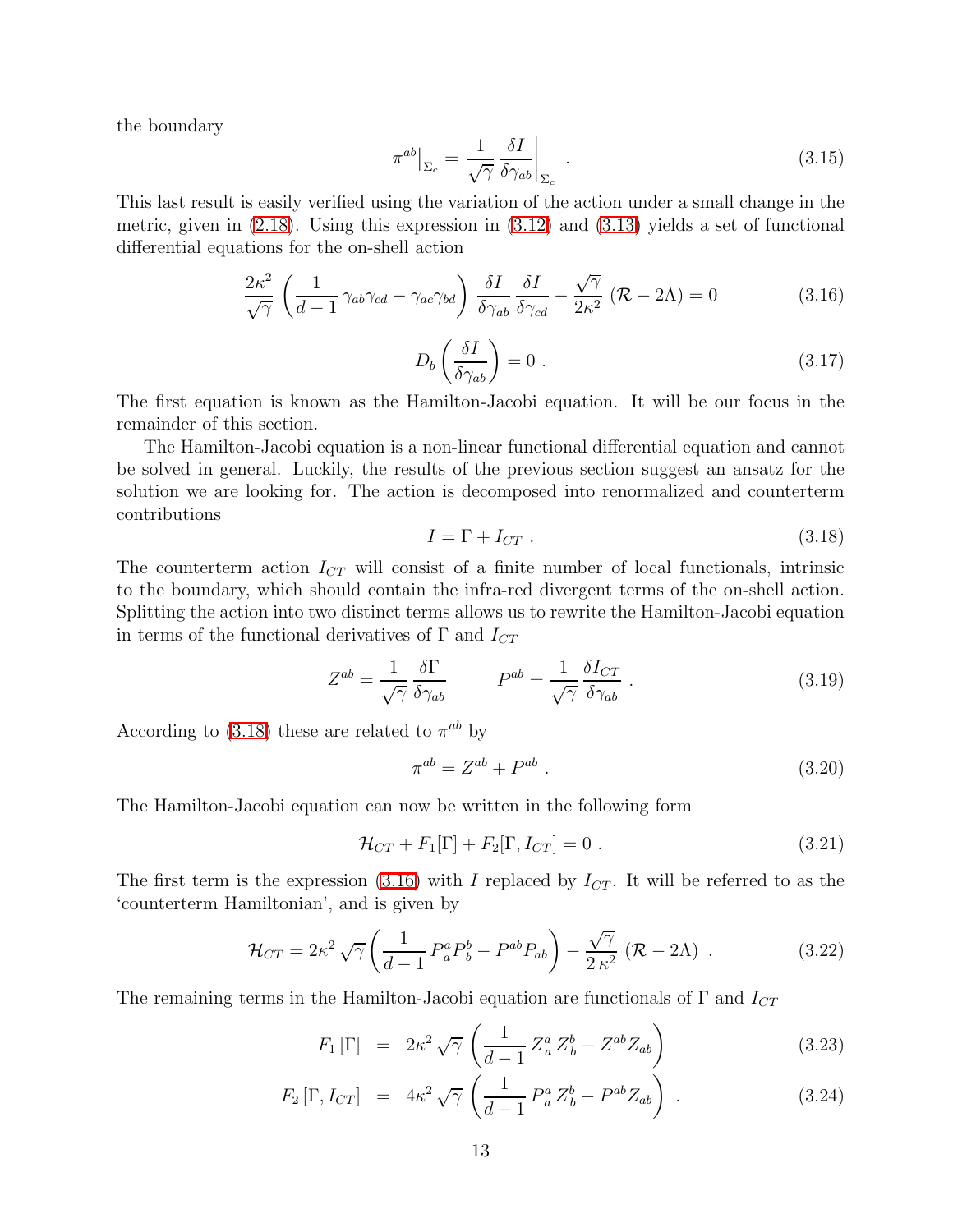Obtaining the form [\(3.21\)](#page-13-2) for the Hamilton-Jacobi equation only made use of the decompo-sition [\(3.18\)](#page-13-0) for the action. Next, we assume the same inverse metric expansion for  $I_{CT}$  that was used in section [3.1](#page-10-3)<sup>7</sup>. Starting with the expression  $(3.3)$  for the counterterm action, the functional derivative that appears in  $\mathcal{H}_{CT}$  is

$$
P^{ab} = P_{(0)}^{ab} + P_{(2)}^{ab} + P_{(4)}^{ab} + \dots
$$
\n(3.25)

The term in this expansion with subscript  $(2n)$  comes from the functional derivative of the term in [\(3.3\)](#page-10-4) with n factors of the inverse metric. As such, it contains  $n + 1$  factors of the inverse metric. Using the basis [\(3.4\)](#page-10-1) for the terms in the counterterm action, the first few terms in the inverse metric expansion of  $P^{ab}$  are

$$
P_{(0)}^{ab} = \frac{1}{2} \gamma^{ab} c_0
$$
\n
$$
P_{(2)}^{ab} = -c_1 \left( \mathcal{R}^{ab} - \frac{1}{2} \gamma^{ab} \mathcal{R} \right)
$$
\n
$$
P_{(4)}^{ab} = \frac{1}{2} \gamma^{ab} \left( c_2 \mathcal{R}^2 + c_3 \mathcal{R}^{ab} \mathcal{R}_{ab} + c_4 \mathcal{R}^{abcd} \mathcal{R}_{abcd} \right) - 2 c_2 \mathcal{R} \mathcal{R}^{ab}
$$
\n
$$
+ (2 c_2 + c_3 + 2 c_4) \mathcal{D}^a \mathcal{D}^b \mathcal{R} - \left( 2 c_2 + \frac{1}{2} c_3 \right) \gamma^{ab} \mathcal{D}^2 \mathcal{R} + 4 c_4 \mathcal{R}_c^a \mathcal{R}^{bc}
$$
\n
$$
- (2 c_2 + 4 c_4) \mathcal{R}^{acbd} \mathcal{R}_{cd} - (c_3 + 4 c_4) \mathcal{D}^2 \mathcal{R}^{ab} - 2 c_4 \mathcal{R}^{acde} \mathcal{R}_{cde}^b
$$
\n
$$
(3.26)
$$

Using these expressions in [\(3.22\)](#page-13-3) results in an inverse metric expansion for  $\mathcal{H}_{CT}$ 

<span id="page-14-0"></span>
$$
\mathcal{H}_{CT} = \mathcal{H}_{CT}^{(0)} + \mathcal{H}_{CT}^{(2)} + \mathcal{H}_{CT}^{(4)} + \dots
$$
 (3.27)

<span id="page-14-1"></span>where a superscript  $(2n)$  indicates n factors of the inverse metric. The terms appearing at the first three orders in [\(3.27\)](#page-14-0) are

$$
\mathcal{H}_{CT}^{(0)} = \frac{d}{2(d-1)} \kappa^2 \sqrt{\gamma} \left( c_0^2 - \frac{(d-1)^2}{\kappa^4 \ell^2} \right) \tag{3.28}
$$

$$
\mathcal{H}_{CT}^{(2)} = \kappa^2 \sqrt{\gamma} \left( \left( \frac{d-2}{d-1} \right) c_0 c_1 - \frac{1}{2 \kappa^4} \right) \mathcal{R} \tag{3.29}
$$

$$
\mathcal{H}_{CT}^{(4)} = 2\kappa^2 \sqrt{\gamma} \left( \frac{d}{2(d-1)} c_1^2 + \frac{(d-4)}{4(d-1)} c_0 c_2 \right) \mathcal{R}^2 \tag{3.30}
$$

$$
+ 2 \kappa^2 \sqrt{\gamma} \left( \frac{(d-4)}{4(d-1)} c_0 c_3 - 2 c_1^2 \right) \mathcal{R}^{ab} \mathcal{R}_{ab} - 2 \kappa^2 \sqrt{\gamma} c_0 \left( c_2 + \frac{d}{4(d-1)} c_3 + \frac{1}{d-1} c_4 \right) \mathcal{D}^2 \mathcal{R} + \kappa^2 \sqrt{\gamma} \frac{(d-4)}{2(d-1)} c_0 c_4 \mathcal{R}^{abcd} \mathcal{R}_{abcd} .
$$

<sup>7</sup>The inverse metric expansion can also be thought of as a derivative expansion, since the factors of the inverse metric are contracting indices on the boundary metric and its derivatives. Thus, a term with n factors of the inverse metric typically involves  $2n$  derivatives of the boundary metric. This approach to solving the Hamilton-Jacobi equation in GR was studied extensively by Salopek and collaborators [\[43](#page-40-10)[,44](#page-40-11)[,45,](#page-40-12)[46](#page-40-13)[,47\]](#page-40-14).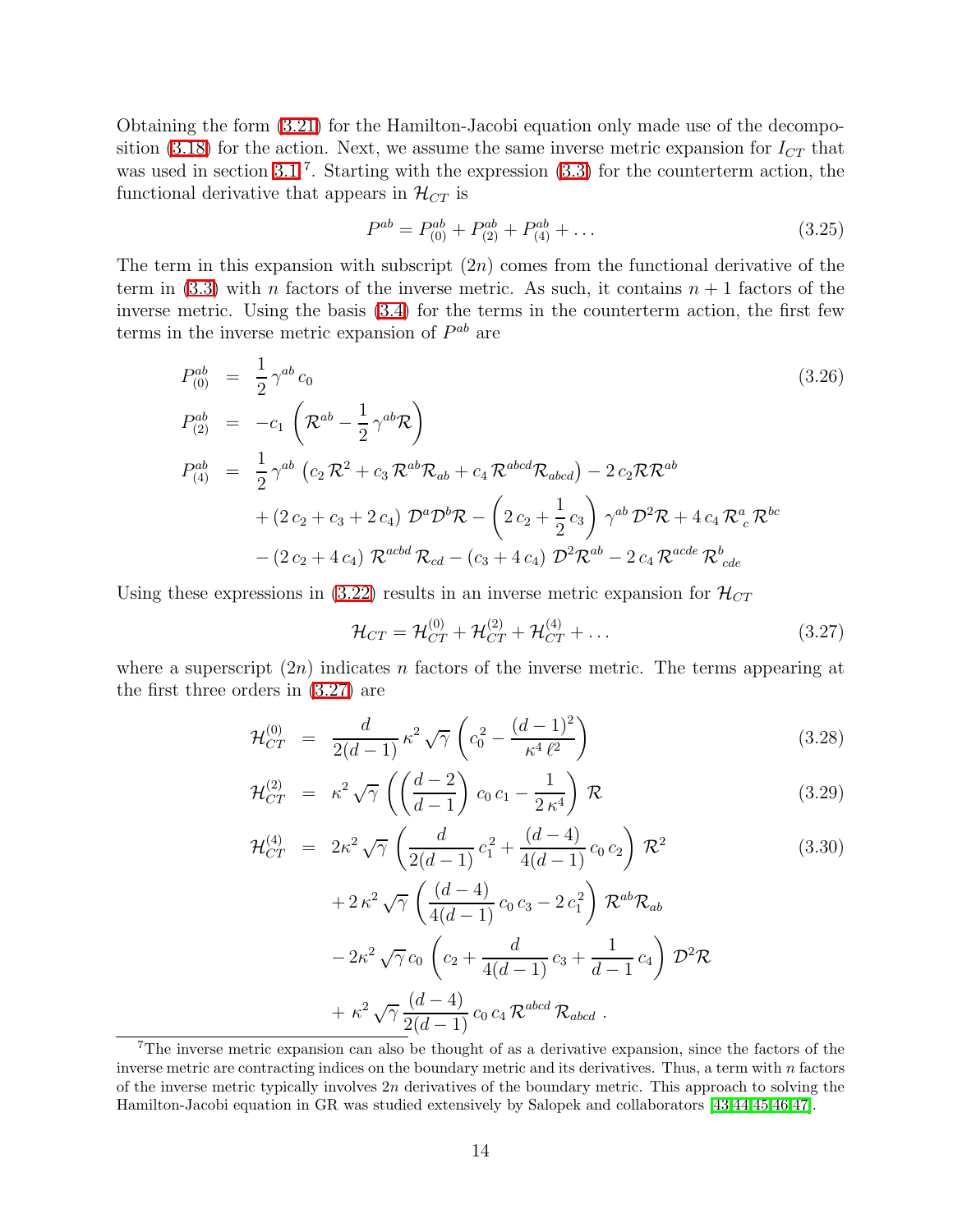<span id="page-15-0"></span>The ansatz [\(3.3\)](#page-10-4) for the counterterm action has led to an expression for the Hamilton-Jacobi equation

$$
\mathcal{H}_{CT}^{(0)} + \mathcal{H}_{CT}^{(2)} + \ldots + F_1 [\Gamma] + F_2 [\Gamma, I_{CT}] = 0
$$
\n(3.31)

that should be solved order-by-order in the inverse metric expansion.

<span id="page-15-1"></span>When the dimension of the boundary is even,  $d = 2k$ , the first  $k - 1$  terms in [\(3.31\)](#page-15-0) scale as different (positive) powers of the cut-off and must be set to zero. This gives a set of 'descent equations' [\[42\]](#page-40-9)

$$
\mathcal{H}_{CT}^{(2n)} = 0 \qquad 2n < d \tag{3.32}
$$

These equations determine the coefficients for terms in the counterterm action with up to  $k-1$  factors of the inverse metric. The term in the expansion involving k factors of the inverse metric,  $\mathcal{H}_{CT}^{(2k)}$ , is finite. At this order the descent equations break down, because the functionals  $F_1$  and  $F_2$  in the Hamilton-Jacobi equation contain terms which are finite. The remaining part of the Hamilton-Jacobi equation is

<span id="page-15-2"></span>
$$
\mathcal{H}_{CT}^{(2k)} + F_1 [\Gamma] + F_2 [\Gamma, I_{CT}] = 0.
$$
\n(3.33)

Unless some additional ansatz is specified, only the divergent terms in the counterterm action are determined by this procedure. Thus, solving the descent equations [\(3.32\)](#page-15-1) yields the same minimal subtraction counterterm action [\(3.8\)](#page-11-2) that was found in section [3.1.](#page-10-3) Once again there is a natural ambiguity corresponding to a finite term in  $I_{CT}$ , which is left unresolved due to the break-down in the descent equations. Note that when the boundary dimension is odd there is no finite term in [\(3.27\)](#page-14-0), and the counterterm action is completely determined by this method.

#### <span id="page-15-3"></span>3.3. Minimal Subtraction and Diffeomorphisms

Working with the on-shell action requires the introduction of an infra-red cut-off on the coordinate r. The cut-off renders the action finite but it does so at the expense of diffeomorphism invariance; reparameterizations of the coordinate normal to the boundary are manifestly broken by the choice of regulator. Of course, once the divergent terms in the action have been cancelled the cut-off can be removed, leaving a finite action  $\Gamma_{MS}$ . But the fact that diffeomorphism invariance was not preserved at all stages in the renormalization procedure makes it unclear whether or not  $\Gamma_{MS}$  really exhibits this symmetry. An explicit calculation shows that it does not.

As stated in section [2,](#page-4-0) the boundary of an asymptotically  $AdS_{2k+1}$  spacetime possesses a conformal class of metrics. The choice of a non-covariant regulator identifies a particular representative from the conformal class [\[28\]](#page-39-12) corresponding to the limit [\(2.16\)](#page-8-3) of the induced metric on the boundary of the regulated space. Depending on the geometry of the boundary<sup>8</sup>, the renormalized action  $\Gamma_{MS}$  may retain information about this choice of conformal representative, even after the cut-off has been removed. From the point of view of the AdS/CFT correspondence this represents a conformal anomaly in the dual field theory.

<sup>&</sup>lt;sup>8</sup>The definition of an asymptotically AdS spacetime fixes the topology of the boundary to be  $\mathbb{R} \times S^{d-1}$ . For the asymptotically locally AdS spacetimes discussed in [\[32\]](#page-39-16) additional factors, such as the topology of the boundary and choice of conformal structure, also play a role.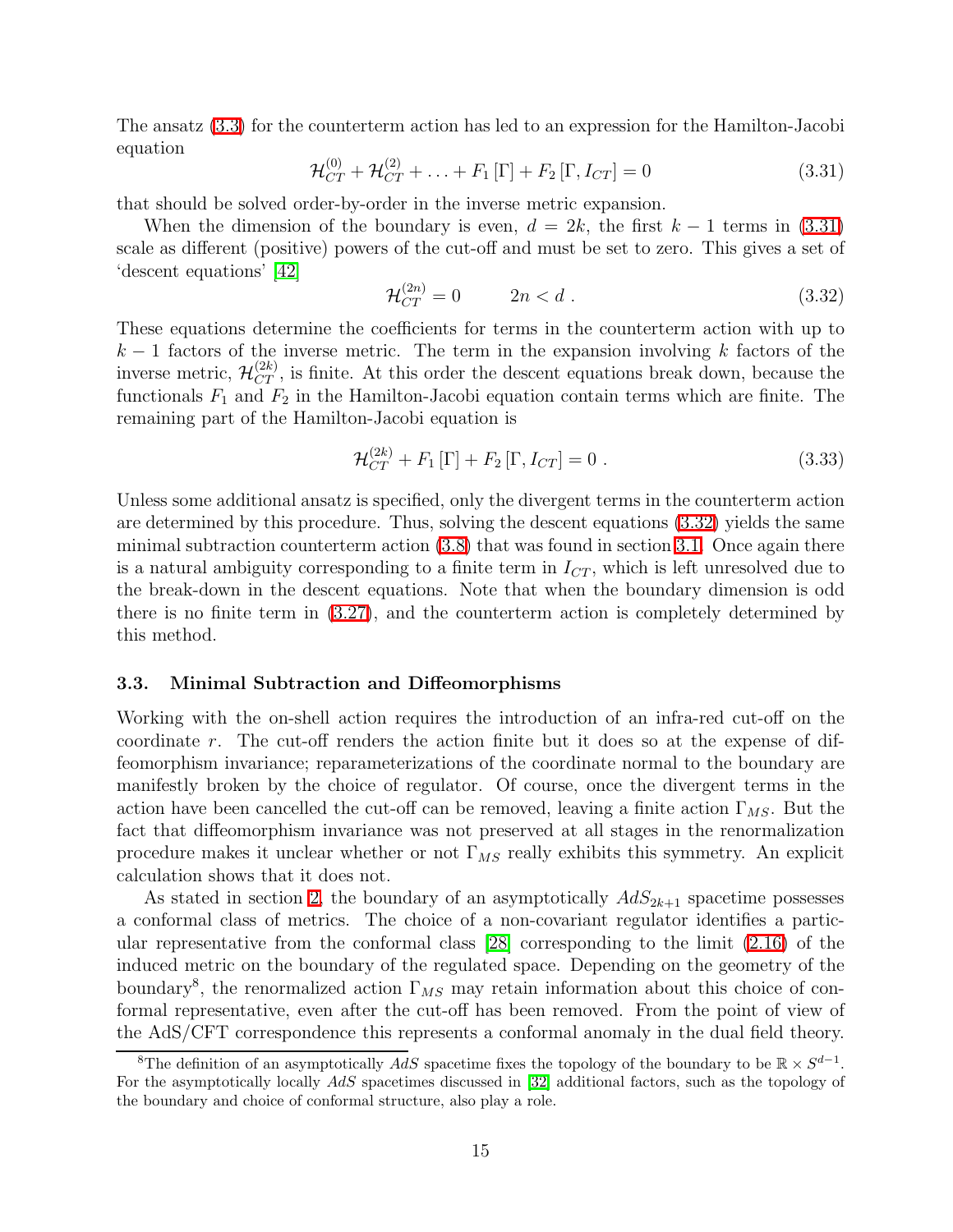<span id="page-16-1"></span>The relationship between conformal anomalies and diffeomorphisms can be seen by considering a transformation of the bulk coordinates:  $x^{\mu} \to x^{\mu} - \epsilon^{\mu}(x)$ . The renormalized action transforms as [\[32\]](#page-39-16)

$$
\delta_{\epsilon} \Gamma_{MS} \sim \int_{\partial \mathcal{M}} d^d x \sqrt{\hat{h}} \mathcal{A}[\hat{h}] n_{\mu} \epsilon^{\mu}(x) . \qquad (3.34)
$$

where  $\hat{h}_{ab}$  is the conformal representative and  $\mathcal{A}[\hat{h}]$  is the conformal anomaly density of the dual field theory. Note that this term is finite by power-counting<sup>9</sup>. The normal component of the diffeomorphism  $\epsilon^{\mu}$  may have an arbitrary dependence on the boundary coordinates, so the action  $\Gamma_{MS}$  is only invariant under bulk diffeomorphisms if the anomaly density vanishes. This is true for global AdS or the AdS-Schwarzschild solution, but not for the Kerr- $AdS_{d+1}$ spacetime, whose renormalized action was calculated using minimal subtraction in [\[12](#page-38-10)[,13](#page-38-11)[,48\]](#page-40-15). Therefore, diffeomorphism invariance is not a general property of the action obtained using minimal subtraction.

Upon closer inspection, it seems that the failure of diffeomorphism invariance is related to the breakdown in the descent equations [\(3.32\)](#page-15-1). By direct calculation [\[42\]](#page-40-9), the term  $\mathcal{H}_{CT}^{(2k)}$  $_{CT}$ is proportional to the anomaly density of the dual field theory

$$
\mathcal{H}_{CT}^{(2k)} \sim \sqrt{\hat{h}} \,\mathcal{A}[\hat{h}]\;.
$$
\n(3.35)

The transformation [\(3.34\)](#page-16-1) of the renormalized action  $\Gamma_{MS}$  can now be expressed as

$$
\delta_{\epsilon} \Gamma_{MS} \sim \int_{\partial \mathcal{M}} d^d x \, \mathcal{H}_{CT}^{(2k)} \, n_{\mu} \, \epsilon^{\mu} \; . \tag{3.36}
$$

It seems reasonable, if our goal is to obtain a renormalized action that is invariant under bulk diffeomorphisms, to try to modify the counterterm action so that

$$
\mathcal{H}_{CT}^{(2k)} = 0\tag{3.37}
$$

when the boundary dimension is  $d = 2k$ . In the next section we will show that this can be accomplished for asymptotically AdS spacetimes.

## <span id="page-16-0"></span>4. Modifying The Counterterm Action

In the previous section we saw that the renormalized action obtained via minimal subtraction is not invariant under certain diffeomorphisms when the dimension of the boundary is even. Explicitly working out the transformation properties of  $\Gamma_{MS}$  under a diffeomorphism shows that this is related to the breakdown in the descent equations [\(3.32\)](#page-15-1). In this section we show that adding the condition  $\mathcal{H}_{CT}^{(2k)} = 0$  to our ansatz for solving the Hamilton-Jacobi equation leads to a new renormalized action,  $\Gamma_{HJ}$ , that is invariant under diffeomorphisms. Imposing this condition requires the introduction of a new counterterm which is finite by power-counting. The role of this term is apparent in dimensional regularization, as is the proof of its existence for asymptotically  $AdS_{2k+1}$  spacetimes.

<sup>9</sup>The power counting rules are only sensitive to power-law dependence on the cut-off. But at leading order, the normal component of the diffeomorphism may in fact scale as the log of the cut-off. We ignore this additional complication for the moment and focus on the fact that [\(3.34\)](#page-16-1) does not vanish for generic asymptotically AdS spacetimes. In later sections of this paper the potential log divergence of the normal component of the diffeomorphism will not pose a problem.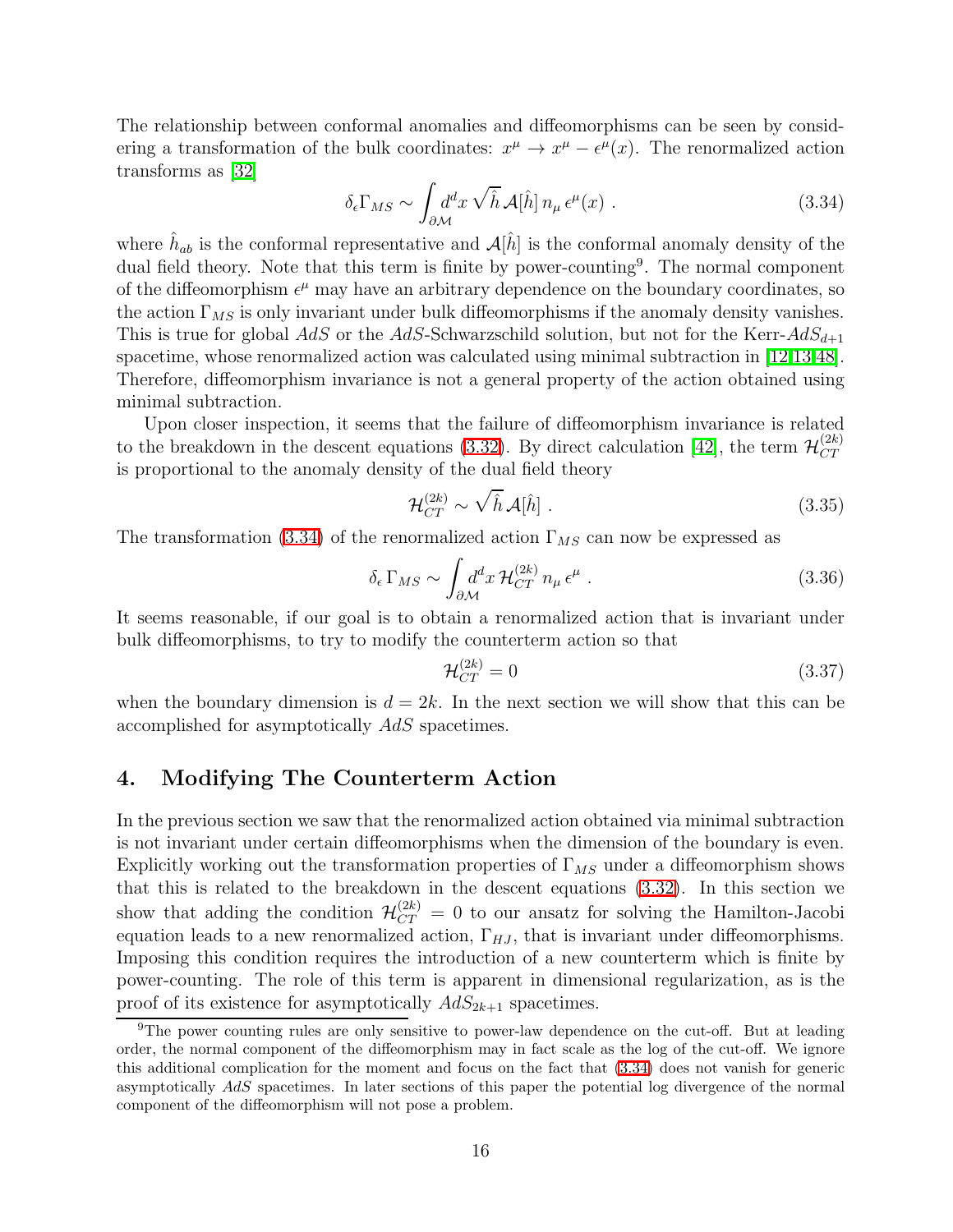#### 4.1. A New Counterterm

<span id="page-17-0"></span>Solving the descent equations  $(3.32)$  for arbitrary d yields the following inverse metric expansion for the counterterm action

$$
I_{CT} = \frac{1}{\kappa^2} \int_{\Sigma_c} d^d x \sqrt{\gamma} \left( \frac{d-1}{\ell} + \frac{\ell}{2(d-2)} \mathcal{R} + \frac{\ell^3}{2(d-2)^2(d-4)} \left( \mathcal{R}^{ab} \mathcal{R}_{ab} - \frac{d}{4(d-1)} \mathcal{R}^2 \right) + \dots \right) .
$$
\n(4.1)

If we accept that the descent equations break down with the finite term [\(3.33\)](#page-15-2) then the Hamilton-Jacobi approach gives the same counterterm action as minimal subtraction. On the other hand, if we let d take the non-integral value  $2k + 2\varepsilon$ , with  $\varepsilon$  small and positive, then there is no breakdown in the descent equations. Rather, the term  $\mathcal{H}_{CT}^{(2k)}$  appearing in the inverse metric expansion of  $\mathcal{H}_{CT}$  scales as a positive power of the cut-off and must be cancelled by additional terms in the counterterm action. To do this we include the terms in [\(4.1\)](#page-17-0) at the next order beyond what is required by minimal subtraction. The counterterm action associated with our new solution of the Hamilton-Jacobi equation is then given by

$$
I_{HJ} = \frac{1}{\kappa^2} \int_{\Sigma_c} d^{2k+2\varepsilon} x \sqrt{\gamma} \sum_{n=0}^k \mathcal{L}_{CT}^{(2n)} \tag{4.2}
$$

and the new renormalized action is

$$
\Gamma_{HJ} = I - I_{HJ} \tag{4.3}
$$

The counterterm action is related to the minimal subtraction counterterm action by

$$
I_{HJ} = I_{MS} + I_{CT}^{(2k)}
$$
\n(4.4)

where the additional term corresponds to

<span id="page-17-2"></span><span id="page-17-1"></span>
$$
I_{CT}^{(2k)} = \frac{1}{\kappa^2} \int_{\Sigma_c} d^{2k+2\varepsilon} x \sqrt{\gamma} \mathcal{L}_{CT}^{(2k)} . \qquad (4.5)
$$

It is important to remember that this counterterm depends on the dimension  $d = 2k + 2\varepsilon$ . This means that, in addition to evaluating the integrand away from  $d = 2k$ , the integral must be properly generalized to a  $2k + 2\varepsilon$  dimensional integral. The new contribution to the counterterm action is then obtained by taking the  $d \to 2k^+$ , or  $\varepsilon \to 0^+$ , limit of [\(4.5\)](#page-17-1).

Inspecting the counterterm action [\(4.1\)](#page-17-0) reveals an immediate problem. The term  $I_{CT}^{(2k)}$  $CT$ appears to contain a pole in the  $d \to 2k^+$  limit. For instance, if  $d = 4 + 2\varepsilon$  then

$$
I_{CT}^{(4)} = \lim_{d \to 4^+} \frac{1}{\kappa^2} \int_{\Sigma_c} d^d x \sqrt{\gamma} \frac{\ell^3}{2(d-2)^2(d-4)} \left( \mathcal{R}^{ab} \mathcal{R}_{ab} - \frac{d}{4(d-1)} \mathcal{R}^2 \right) . \tag{4.6}
$$

The pole appears because the descent equation  $\mathcal{H}_{CT}^{(4)} = 0$  involves terms with factors of  $(d-4)$ in their coefficients, as can be seen in [\(3.30\)](#page-14-1). However, in a moment we will show that the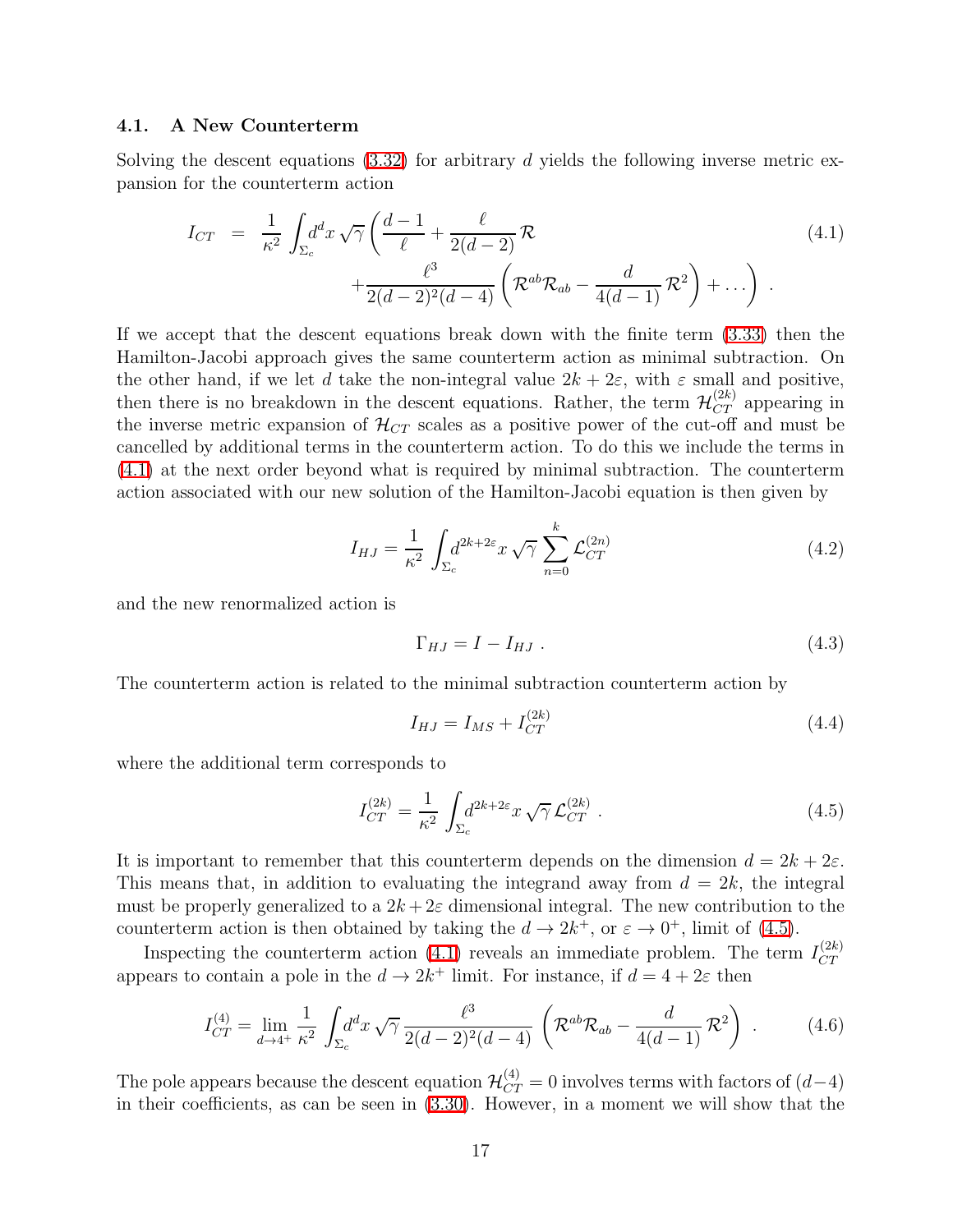$d \to 4^+$  limit of  $I_{CT}^{(4)}$  is perfectly well defined when the bulk spacetime is asymptotically  $AdS_5$ . More generally, the  $d \to 2k^+$  limit of the counterterm  $I_{CT}^{(2k)}$  exists for all asymptotically  $AdS_{2k+1}$  spacetimes. The proof of this statement depends on the properties that were emphasized at the end of section [2.1.](#page-4-1)

Before proving the existence of the  $d \to 2k^+$  limit of  $I_{CT}^{(2k)}$ , it is useful to see a simple example worked out in detail. Let  $\mathcal M$  be an asymptotically  $AdS_5$  spacetime whose boundary  $\partial M$  has geometry  $\mathbb{R} \times S^3$ . In this case, the generalization to a  $d = 4 + 2\varepsilon$  dimensional boundary is straightforward

$$
\mathbb{R} \times S^3 \to \mathbb{R} \times S^{(d-1)} \tag{4.7}
$$

The intrinsic curvature tensors that appear in [\(4.6\)](#page-17-2) are easily calculated for this geometry. They are given by

$$
\mathcal{R}_{ij} = \frac{(d-2)}{r_c^2} \gamma_{ij} \qquad \mathcal{R} = \frac{(d-1)(d-2)}{r_c^2} \tag{4.8}
$$

where indices i, j represent coordinates on the sphere  $S^{d-1}$ . Using these expressions the curvature terms in [\(4.6\)](#page-17-2) give

<span id="page-18-0"></span>
$$
\mathcal{R}^{ab}\mathcal{R}_{ab} - \frac{d}{4(d-1)}\mathcal{R}^2 = -\frac{1}{4r_c^4}(d-1)(d-2)^2(d-4) \ . \tag{4.9}
$$

The apparent pole in [\(4.6\)](#page-17-2) is cancelled by an explicit factor of  $(d-4)$  coming from the curvature terms. The counterterm can now be directly evaluated. In the  $d \to 4^+$  limit the factor of  $r_c^{-4}$  from the curvature terms cancels a factor of  $r_c^d$  coming from the volume element, so that the final result depends only on the conformal representative [\(2.16\)](#page-8-3). Before performing the integral we replace the non-compact time coordinate (the factor  $\mathbb R$  in the geometry) with an  $S<sup>1</sup>$  corresponding to periodic imaginary time on the Euclidean section of  $M$ . The result is

$$
I_{CT}^{(4)} = -\frac{3 \ell^2}{8 \kappa^2} \beta \omega_3 \tag{4.10}
$$

where  $\beta$  is the periodicity of the  $S^1$  and  $\omega_3$  is the volume of the unit  $S^3$ . Note that this term is equal to the finite difference between the background subtraction and boundary counterterm actions for both the global  $AdS_5$  and the Schwarzschild- $AdS_5$  spacetimes.

The previous example is simple because of the high degree of symmetry in the boundary geometry. For less symmetric geometries the computation of the counterterm  $I_{CT}^{(2k)}$  is more difficult. But the existence of this term, which we show in the next section, can be shown quite generally.

## <span id="page-18-1"></span>**4.2.** Existence of the Counterterm  $I_{CT}^{(2k)}$  in  $d = 2k$

As stated in the previous section, we can show that  $I_{CT}^{(2k)}$  has a well defined  $d \to 2k^+$  limit for all asymptotically  $AdS_{2k+1}$  spacetimes. The argument depends on the two properties of asymptotically AdS spacetimes emphasized at the end of section [2.1.](#page-4-1) The first step is to rewrite the counterterm action in a different basis. Instead of using the generic boundary curvature polynomials in [\(3.4\)](#page-10-1) we will use curvature polynomials  $\mathcal{E}_{2n}(d)$  that coincide with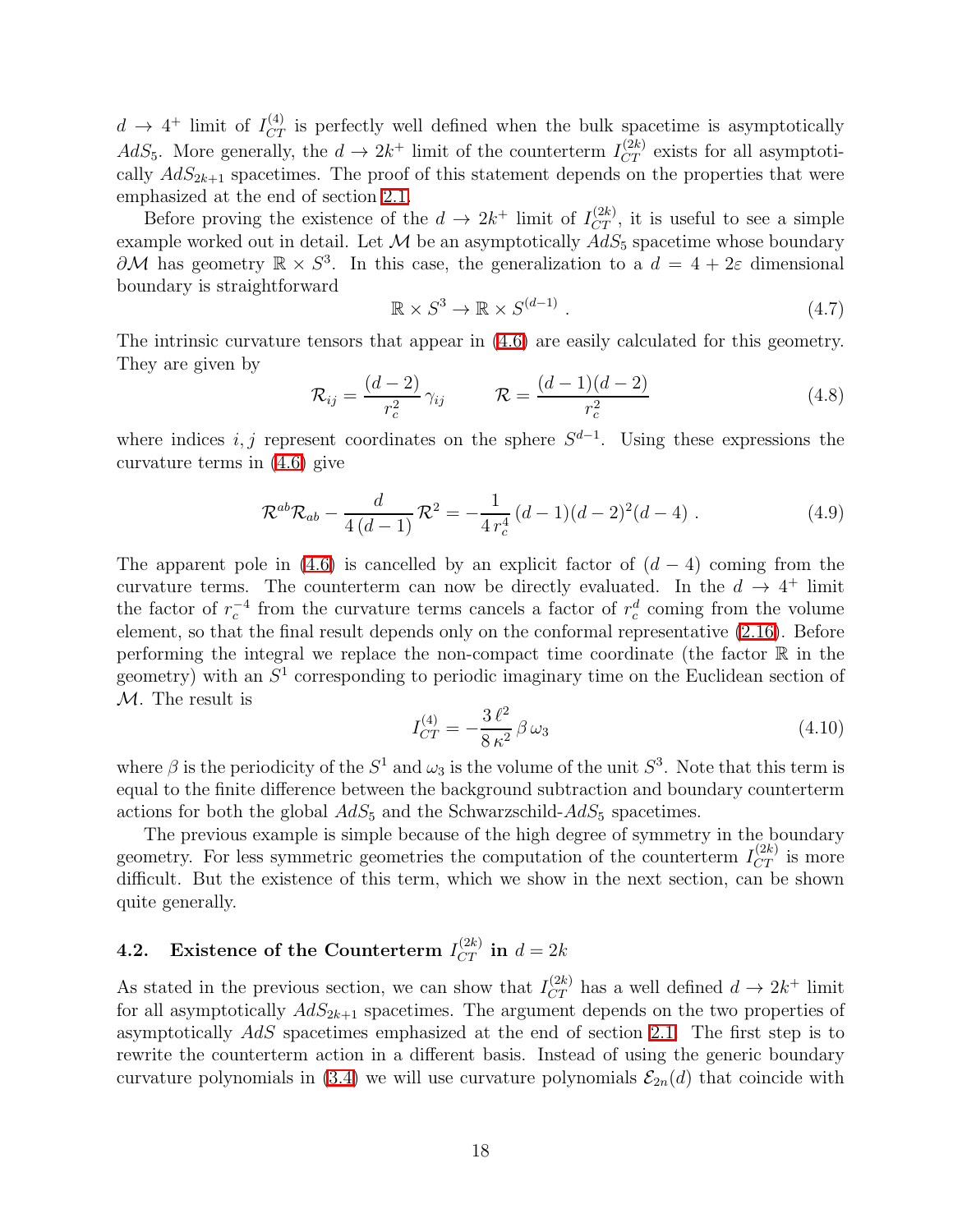<span id="page-19-0"></span>the Euler density in  $d = 2n$  dimensions, and the set of polynomials  $\mathcal{C}_{2n}^{(i)}$  $2n^{(1)}(d)$  that are exactly Weyl invariant in  $d = 2n$ . The first few terms that we will need are

$$
\mathcal{E}_2(d) = \frac{1}{4} \mathcal{R}
$$
\n
$$
\mathcal{E}_4(d) = \frac{1}{64} \left( \mathcal{R}^{abcd} \mathcal{R}_{abcd} - 4 \mathcal{R}^{ab} \mathcal{R}_{ab} + \mathcal{R}^2 \right)
$$
\n
$$
\mathcal{C}_4(d) = -\frac{1}{64} \left( \mathcal{R}^{abcd} \mathcal{R}_{abcd} - \frac{4}{d-2} \mathcal{R}^{ab} \mathcal{R}_{ab} + \frac{2}{(d-1)(d-2)} \mathcal{R}^2 \right)
$$
\n(4.11)

Higher order terms in this basis can be found, for instance, in [\[49,](#page-40-16)[5\]](#page-38-4). The last term in [\(4.11\)](#page-19-0) is the unique Weyl invariant polynomial in four dimensions. It is proportional to the square of the Weyl tensor, which by definition may be written in the form above.

In the new basis the counterterm action can be written as

$$
I_{CT} = \frac{1}{\kappa^2} \int_{\Sigma_c} d^d x \sqrt{\gamma} \frac{(d-1)}{\ell} \left[ 1 + \frac{2 \ell^2}{(d-1)(d-2)} \mathcal{E}_2(d) - \frac{8 \ell^4}{(d-1)(d-2)(d-3)(d-4)} \left( \mathcal{E}_4(d) + \mathcal{C}_4(d) \right) + \ldots \right] \tag{4.12}
$$

Let us now analyze the counterterm that was encountered in the previous section, for an asymptotically  $AdS_5$  spacetime. It takes the form

$$
I_{CT}^{(4)} = -\frac{1}{\kappa^2} \lim_{d \to 4^+} \int_{\Sigma_c} d^d x \sqrt{\gamma} \frac{8 \ell^3}{(d-2)(d-3)(d-4)} \left( \mathcal{E}_4(d) + \mathcal{C}_4(d) \right) \,. \tag{4.13}
$$

As in the previous example, the volume element scales with the cut-off as  $r_c^d$ , while the terms that are quadratic in the boundary curvatures scale as  $r_c^{-4}$ . Factoring out this  $r_c$ dependence, the only terms that do not vanish when the cut-off is removed depend on the conformal representative  $\hat{h}_{ab}$ 

<span id="page-19-2"></span>
$$
I_{CT}^{(4)} = -\frac{1}{\kappa^2} \lim_{d \to 4^+} \int_{\partial \mathcal{M}} d^d x \sqrt{\hat{h}} \left(\frac{r_c}{\ell}\right)^{2\epsilon} \frac{8 \ell^3}{(d-2)(d-3)(d-4)} \left(\hat{\mathcal{E}}_4(d) + \hat{\mathcal{C}}_4(d)\right) \,. \tag{4.14}
$$

The term  $\hat{\mathcal{C}}_4(d)$  automatically vanishes, because the Weyl tensor for any representative of the conformal class of metrics on the boundary of an asymptotically AdS spacetime vanishes. The remaining term in the integrand is a quadratic curvature polynomial whose integral in  $d = 4$  is a topological invariant. But in  $d = 4 + 2\varepsilon$  dimensions it contains geometric information as well. Expanding for d near four dimensions, we can write  $\hat{\mathcal{E}}_4(d)$  as

<span id="page-19-1"></span>
$$
\hat{\mathcal{E}}_4(d) = \hat{\mathcal{E}}_4(4) + (d-4)\,\hat{\mathcal{E}}_4^{(1)}(4) + \frac{1}{2}\,(d-4)^2\,\hat{\mathcal{E}}_4^{(2)}(4) + \dots \tag{4.15}
$$

The example in the previous section showed this expansion explicitly, in equation [\(4.9\)](#page-18-0). The first term is the four dimensional Euler density. As stated in section [2.1,](#page-4-1) the boundary of an asymptotically AdS spacetime has topology  $\mathbb{R} \times S^{d-1}$ , which has an Euler number of zero. Therefore, the integral of the first term in the expansion [\(4.15\)](#page-19-1) vanishes. The next term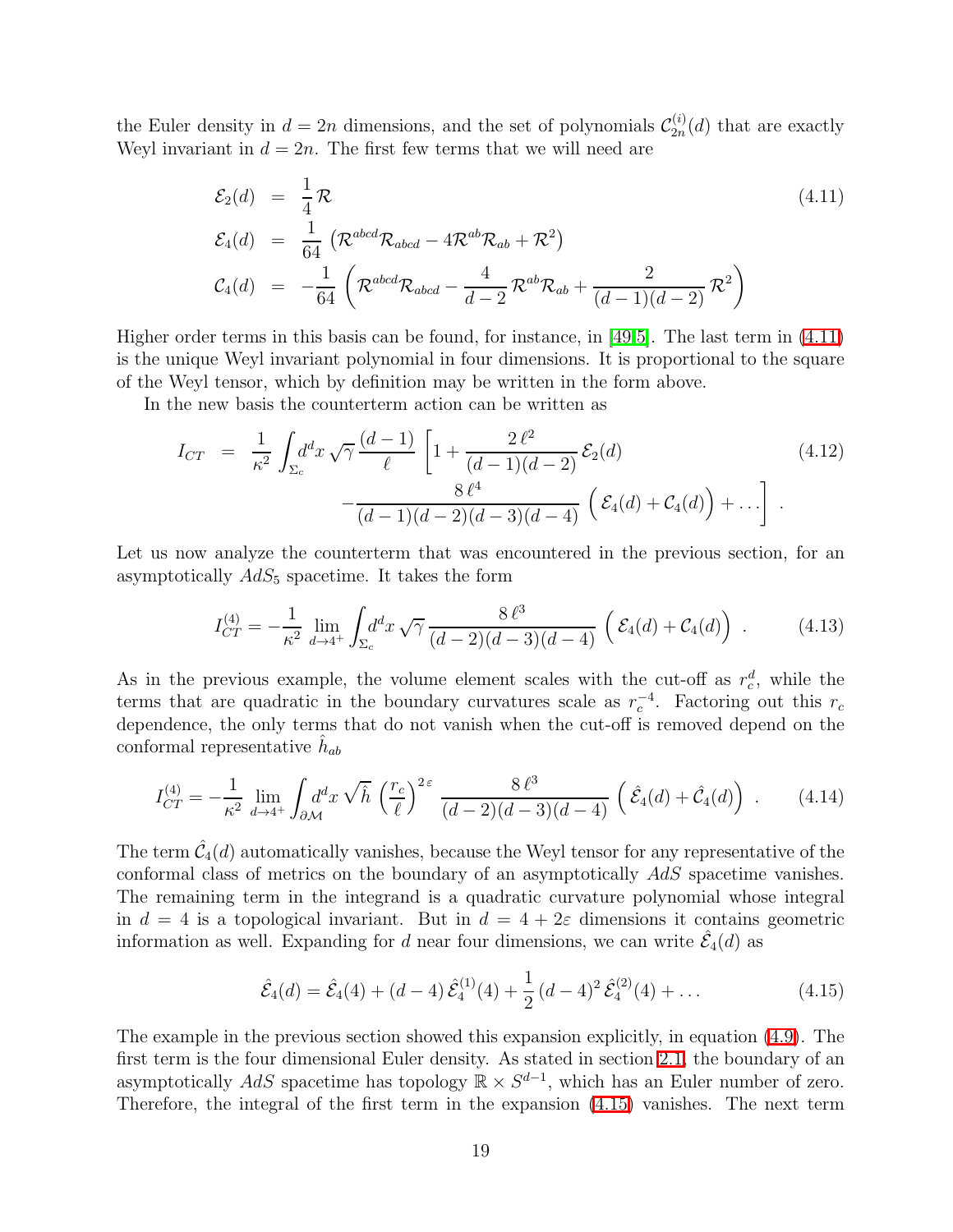carries an explicit factor of  $(d-4)$  that cancels the  $(d-4)^{-1}$  pole in [\(4.14\)](#page-19-2). Unlike the Euler density, whose integral is topological, this term encodes geometric information and depends on the choice of conformal representative  $\hat{h}_{ab}$ . Any contributions to [\(4.14\)](#page-19-2) from higher order terms in [\(4.15\)](#page-19-1) vanish in the  $d \rightarrow 4^+$  limit. Thus, the term  $I_{CT}^{(4)}$  appearing in the counterterm action for an asymptotically  $AdS_5$  spacetime is given by

$$
I_{CT}^{(4)} = \lim_{d \to 4^{+}} \frac{1}{\kappa^{2}} \frac{8 \ell^{3}}{(d-2)(d-3)} \int_{\partial \mathcal{M}} d^{d}x \sqrt{\hat{h}} \hat{\mathcal{E}}_{4}^{(1)}(4) . \qquad (4.16)
$$

This term is finite and well defined in the  $d \rightarrow 4^+$  limit.

These arguments are not particular to a four dimensional boundary. For an asymptotically  $AdS_{2k+1}$  spacetime the term  $I_{CT}^{(2k)}$  will have a form analogous to [\(4.14\)](#page-19-2)

$$
I_{CT}^{(2k)} \sim \lim_{d \to 2k^+} \int_{\Sigma_c} d^d x \sqrt{\hat{h}} \, \frac{1}{(d-2k)} \left(\frac{r_c}{\ell}\right)^{2\,\varepsilon} \left(\hat{\mathcal{E}}_{2k}(d) + \sum_i \alpha_i \hat{\mathcal{C}}_{2k}^{(i)}(d)\right) \,. \tag{4.17}
$$

The terms  $\hat{\mathcal{C}}_{2k}^{(i)}$  $2k$  appearing in the integrand are given by contractions of the Weyl tensor and its derivatives, and therefore vanish. The remaining term will correspond to the curvature polynomial  $\hat{\mathcal{E}}_{2k}(d)$  that gives the Euler density when evaluated at  $d = 2k$  dimensions. It can be expanded around  $d = 2k$  as in [\(4.15\)](#page-19-1), so that the non-vanishing contribution to  $I_{CT}^{(2k)}$  is given by

$$
I_{CT}^{(2k)} \sim \lim_{d \to 2k^+} \int_{\partial \mathcal{M}} d^d x \sqrt{\hat{h}} \hat{\mathcal{E}}_{2k}^{(1)}(2k) . \tag{4.18}
$$

#### <span id="page-20-1"></span>4.3. Diffeomorphism Invariance of  $\Gamma_{HJ}$

In the previous section we showed that the counterterm  $I_{CT}^{(2k)}$  is well defined for asymptotically AdS spacetimes of dimension  $d+1 = 2k+1$ . Including this term in the counterterm action guarantees that the term  $\mathcal{H}_{CT}^{(2k)}$  in the counterterm Hamiltonian vanishes. We will now show that, as a result of this modification, the renormalized action  $\Gamma_{HJ}$  is invariant under bulk diffeomorphisms.

Consider an infinitesimal reparameterization of the bulk coordinates

<span id="page-20-0"></span>
$$
x^{\mu} \to x^{\mu} - \epsilon^{\mu}(x) \tag{4.19}
$$

We can study the behavior of  $\Gamma_{HJ}$  under this diffeomorphism using the well-defined transformation properties of the on-shell action  $I$  and the counterterm action  $I_{HJ}$ 

$$
\delta_{\epsilon} \Gamma_{HJ} = \delta_{\epsilon} I - \delta_{\epsilon} I_{HJ} \tag{4.20}
$$

The transformation of the action I can be obtained from  $(2.18)$  after noting that  $(4.19)$ changes the bulk metric according to

$$
\delta_{\epsilon} g_{\mu\nu} = \nabla_{\mu} \epsilon_{\nu} + \nabla_{\nu} \epsilon_{\mu} \tag{4.21}
$$

After an integration by parts, the transformation of the regulated action is given by

$$
\delta_{\epsilon}I = -\frac{1}{\kappa^2} \int_{\mathcal{M}_c} d^{d+1}x \sqrt{g} \,\epsilon_{\nu} \nabla_{\mu} G^{\mu\nu} + \int_{\Sigma_c} d^d x \sqrt{\gamma} \left( \frac{1}{\kappa^2} G^{\mu\nu} n_{\mu} \epsilon_{\nu} + \pi^{ab} \,\delta_{\epsilon} \gamma_{ab} \right) \tag{4.22}
$$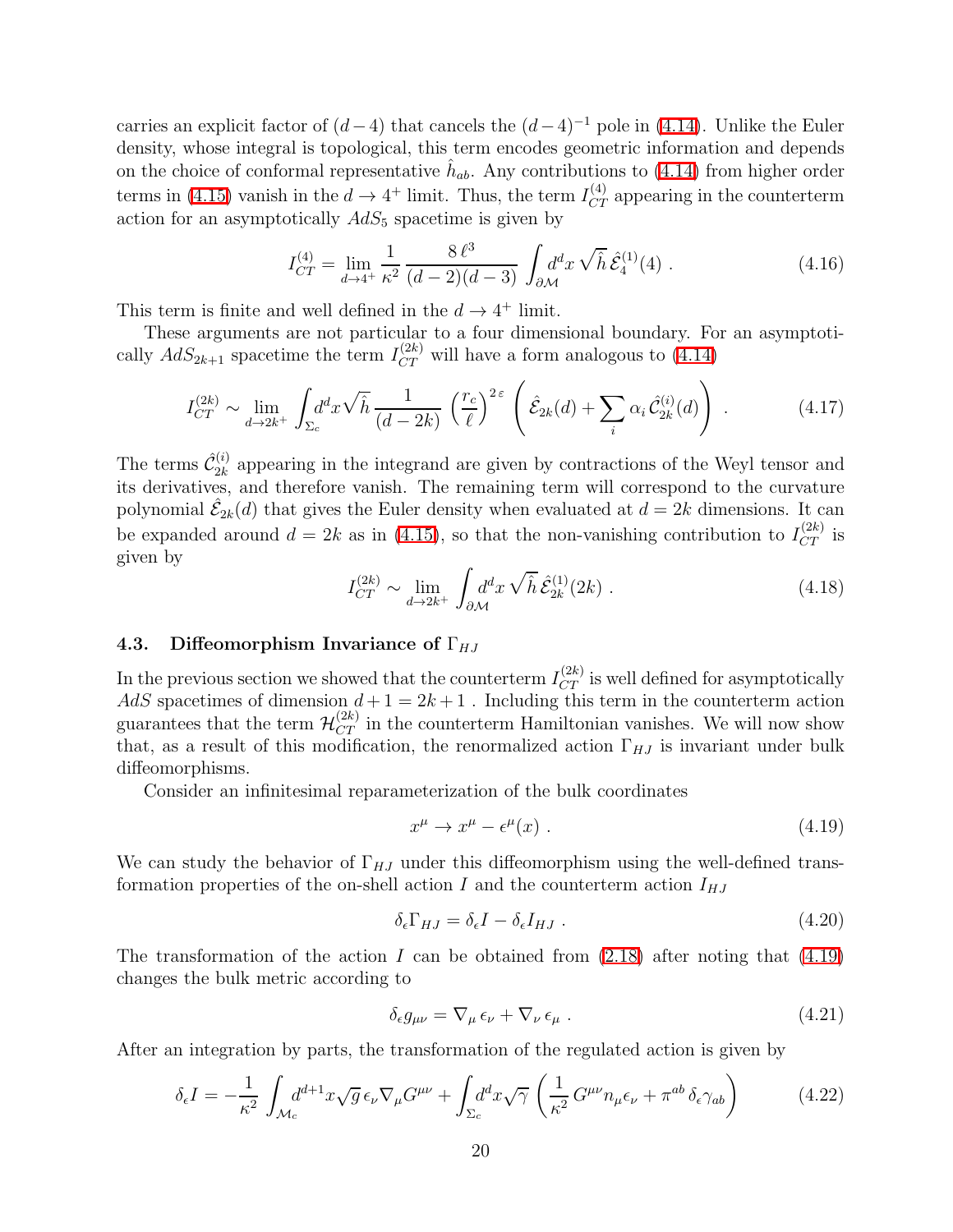where  $G_{\mu\nu}$  is the  $d+1$ -dimensional Einstein tensor, including the contribution from the cosmological constant. The bulk term vanishes automatically by the twice-contracted Bianchi identity. The first boundary term can be simplified by splitting the diffeomorphism parameter  $\epsilon^{\mu}$  into its normal and boundary components. The resulting projections of the Einstein tensor are proportional to  $\mathcal{H}$  and  $\mathcal{H}_a$ . The second boundary term involves the variation of the boundary metric under [\(4.19\)](#page-20-0). The induced metric on the boundary transforms as a tensor under diffeomorphisms of the boundary coordinates, but it is simply a scalar from the point of view of the coordinate normal to the boundary. Therefore its variation is

$$
\delta_{\epsilon}\gamma_{ab} = \mathcal{D}_{a}\epsilon_{b} + \mathcal{D}_{b}\epsilon_{a} + n^{\mu}\partial_{\mu}\gamma_{ab} \tag{4.23}
$$

<span id="page-21-0"></span>The last term in this expression is proportional to the extrinsic curvature of the boundary, using [\(2.15\)](#page-8-4). Thus, the change in the regulated on-shell action under a bulk diffeomorphism [\(4.19\)](#page-20-0) is

$$
\delta_{\epsilon}I = \int_{\Sigma_c} d^d x \sqrt{\gamma} \left[ \frac{1}{\kappa^2} \left( \mathcal{H} \, n_{\mu} \epsilon^{\mu} + \mathcal{H}_a \, \epsilon^a \right) + 2 \, \pi^{ab} K_{ab} \, n_{\mu} \epsilon^{\mu} + 2 \, \pi^{ab} \mathcal{D}_a \epsilon_b \right] \ . \tag{4.24}
$$

The counterterm action is a local functional of the induced metric on the boundary, so its transformation properties under [\(4.19\)](#page-20-0) are very simple

$$
\delta_{\epsilon} I_{HJ} = \int_{\Sigma_{c}} d^{d}x \, \frac{\delta I_{HJ}}{\delta \gamma_{ab}} \, \delta_{\epsilon} \gamma_{ab} \tag{4.25}
$$

<span id="page-21-1"></span>Using the definition [\(3.19\)](#page-13-4) we can replace the functional derivative of  $I_{CT}$  with  $\sqrt{\gamma} P^{ab}$ . This expression, along with [\(4.24\)](#page-21-0), allows us to write the transformation of the renormalized action  $\Gamma_{HJ}$  under a bulk diffeomorphism. After an integration by parts, we arrive at the following result

$$
\delta_{\epsilon} \Gamma_{HJ} = \int_{\Sigma_{c}} d^{d}x \sqrt{\gamma} \left[ \frac{1}{\kappa^{2}} \left( \mathcal{H} \, n_{\mu} \epsilon^{\mu} + \mathcal{H}_{a} \, \epsilon^{a} \right) - \epsilon_{a} \, \mathcal{D}_{b} T^{ab} + T^{ab} K_{ab} \, n_{\mu} \epsilon^{\mu} \right] \tag{4.26}
$$

where we have defined

$$
T^{ab} = 2\left(\pi^{ab} - P^{ab}\right) \tag{4.27}
$$

Note that the quantity  $T^{ab}$  is just the quasi-local stress tensor of Brown and York [\[14\]](#page-38-12) for the action  $\Gamma_{HJ}$ .

At this point the regulator is still in place;  $\Sigma_c$  is the hypersurface defined by the infra-red cut-off. For the renormalized action to be invariant under bulk diffeomorphisms we must show that the expression [\(4.26\)](#page-21-1) is zero, up to terms which vanish as the cut-off is removed, for arbitrary  $\epsilon^{\mu}$ . It is straightforward to show that the first three terms in [\(4.26\)](#page-21-1) are zero. The first two terms are proportional to  $\mathcal{H}$  and  $\mathcal{H}_a$ . They vanish on-shell because they are simply projections of the bulk Einstein tensor. The third term involves the (boundary) covariant divergence of the boundary stress tensor. To see that this must vanish, first note that it is related to the renormalized stress tensor obtained from minimal subtraction [\[6\]](#page-38-5) by

<span id="page-21-2"></span>
$$
\mathcal{D}_b T^{ab} = \mathcal{D}_b T_{MS}^{ab} - \mathcal{D}_b P_{(2k)}^{ab} . \qquad (4.28)
$$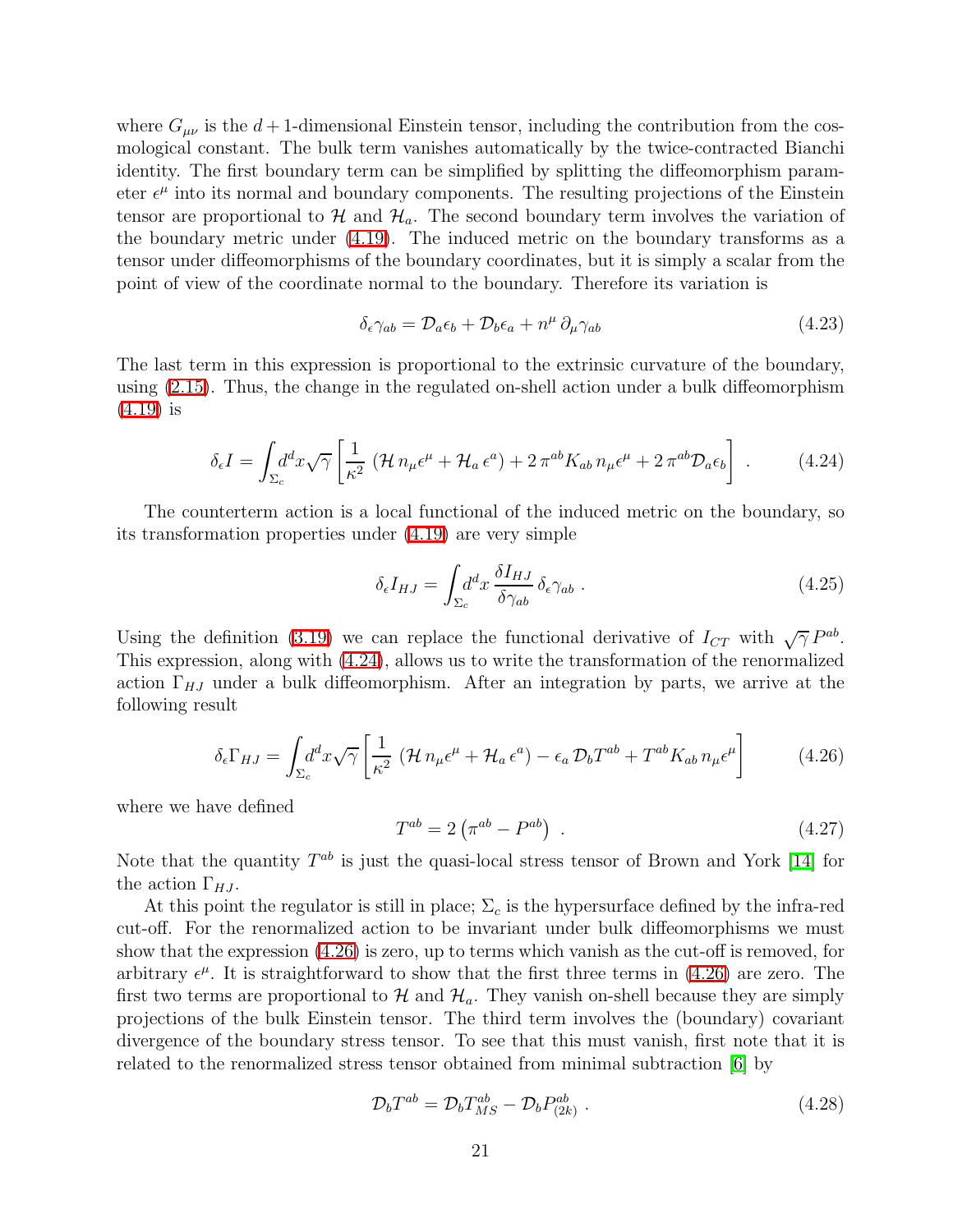The fact that the first term vanishes was established in [\[6\]](#page-38-5). The second term vanishes as well, by repeated application of the contracted and uncontracted Bianchi identities. For instance, when  $2k = 2$  this amounts to

$$
\mathcal{D}_a P_{(2)}^{ab} \sim \mathcal{D}_a \mathcal{G}^{ab} \tag{4.29}
$$

where  $\mathcal{G}^{ab}$  is the boundary Einstein tensor. The divergence of  $\mathcal{G}^{ab}$  vanishes by application of the twice-contracted Bianchi identity. Verifying that the divergence of  $P_{(4)}^{ab}$  vanishes requires both the once- and twice-contracted forms of the identity. Although the form of the second term in  $(4.28)$  becomes much more complicated for  $2k \geq 6$ , the same arguments can be used to show that it vanishes in those cases.

<span id="page-22-1"></span>Showing that the last term in [\(4.26\)](#page-21-1) vanishes is more involved. Specifically, we want to show that

$$
\sqrt{\gamma} T^{ab} K_{ab} = 0 + \dots \tag{4.30}
$$

where '...' denote terms which vanish as the cut-off is removed. First, it is useful to rewrite the left hand side of [\(4.30\)](#page-22-1). Using [\(3.14\)](#page-12-1) and [\(3.20\)](#page-13-5) the Hamiltonian [\(3.12\)](#page-12-0) can be rewritten in the following form

$$
\mathcal{H} = -\sqrt{\gamma} K_{ab} \left( P^{ab} + \frac{1}{2} T^{ab} \right) - \frac{\sqrt{\gamma}}{2\kappa^2} \left( \mathcal{R} - 2\Lambda \right) . \tag{4.31}
$$

The Hamiltonian constraint then implies

$$
\sqrt{\gamma} T^{ab} K_{ab} = -\sqrt{\gamma} 2 K_{ab} P^{ab} - \frac{\sqrt{\gamma}}{\kappa^2} (\mathcal{R} - 2\Lambda) . \qquad (4.32)
$$

We can now explicitly show that the right hand side of this equation vanishes, using asymptotic expansions for the intrinsic and extrinsic curvatures. This is described in detail for the case of asymptotically  $AdS_5$  spacetimes in appendix [A.](#page-34-0) The result is that  $(4.30)$  is satisfied, so that

$$
\delta_{\epsilon} \Gamma_{HJ} = 0 \tag{4.33}
$$

We have found that including  $I_{CT}^{(2k)}$  in the counterterm action leads to a renormalized action which is invariant under bulk diffeomorphisms.

## <span id="page-22-0"></span>5. The Kerr- $AdS_5$  Black Hole

In this section we review the properties of the Kerr- $AdS_5$  black hole and summarize the calculation of the action using background subtraction. We then calculate the renormalized action using the techniques discussed in sections [3](#page-10-0) and [4.](#page-16-0) We find that our modified version of the boundary counterterm approach gives the same renormalized action and conserved charges as background subtraction.

The metric for Kerr- $AdS_{d+1}$  is discussed in Appendix [B.](#page-36-0) In 5 dimensions it can be written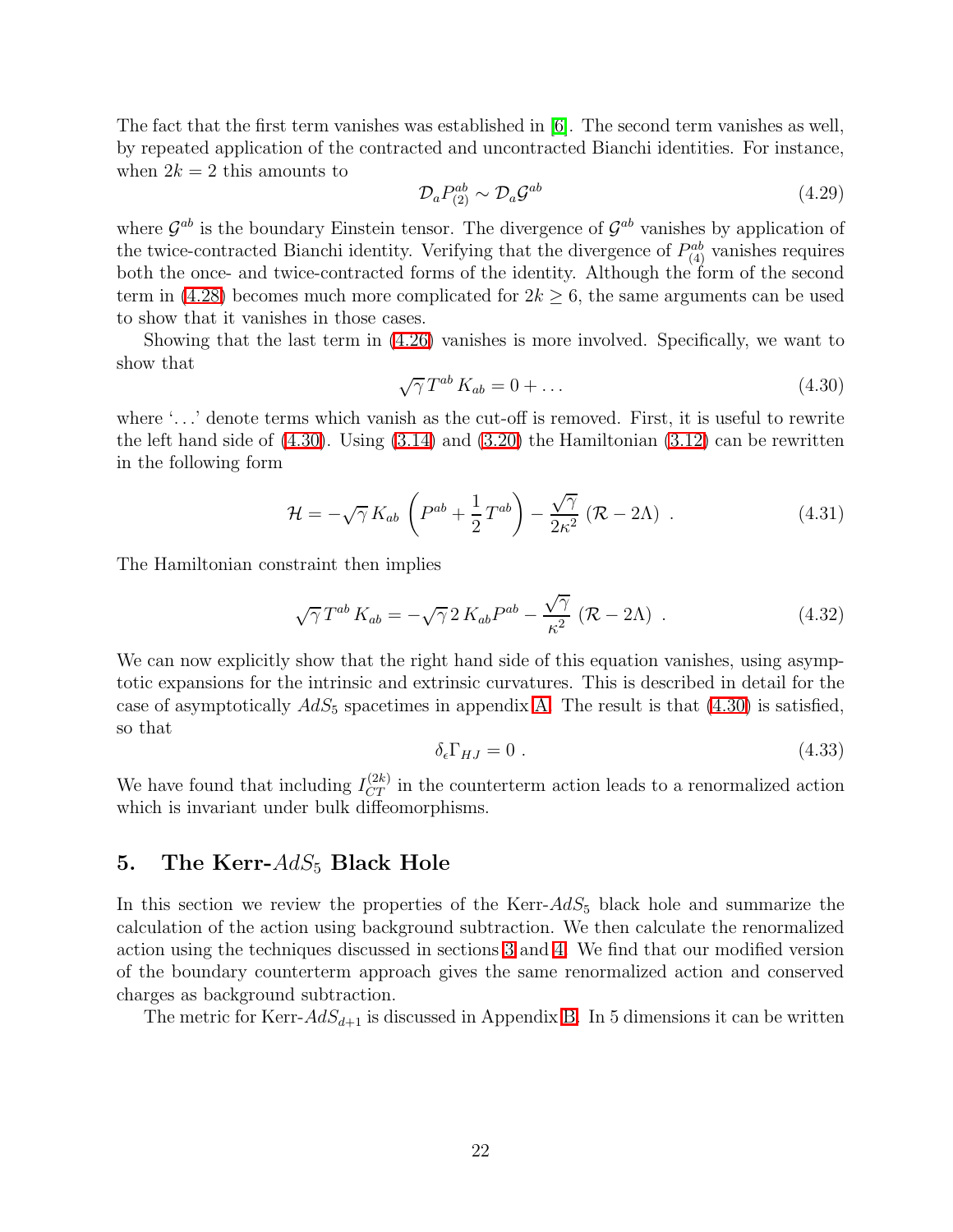<span id="page-23-2"></span>as

$$
ds^{2} = \frac{U}{V - 2m} dr^{2} - W \left( 1 + \frac{r^{2}}{\ell^{2}} \right) dt^{2} + \frac{2m}{U} \left( dt - \frac{a}{\Xi_{a}} \mu_{1}^{2} d\phi - \frac{b}{\Xi_{b}} \mu_{2}^{2} d\psi \right)^{2} \qquad (5.1)
$$
  
+ 
$$
\frac{r^{2} + a^{2}}{\Xi_{a}} \mu_{1}^{2} \left( d\phi + \frac{a}{\ell^{2}} dt \right)^{2} + \frac{r^{2} + b^{2}}{\Xi_{b}} \mu_{2}^{2} \left( d\psi + \frac{b}{\ell^{2}} dt \right)^{2} + \left( \frac{r^{2} + a^{2}}{\Xi_{a}} + \frac{r^{2} + b^{2}}{\Xi_{b}} \mu_{2}^{2} - \frac{1}{\ell^{2} W} \left( 1 + \frac{r^{2}}{\ell^{2}} \right) \frac{(\Xi_{a} - \Xi_{b})^{2}}{\Xi_{a}^{2} \Xi_{b}^{2}} \mu_{1}^{2} \right) d\mu_{1}^{2} .
$$

The functions appearing in the metric are

$$
W = \frac{\mu_1^2}{\Xi_a} + \frac{\mu_2^2}{\Xi_b} \tag{5.2}
$$

$$
U = r^2 + a^2 \mu_2^2 + b^2 \mu_1^2 \tag{5.3}
$$

<span id="page-23-0"></span>
$$
V = \frac{1}{r^2} \left( 1 + \frac{r^2}{\ell^2} \right) \left( r^2 + a^2 \right) \left( r^2 + b^2 \right) . \tag{5.4}
$$

A single angle  $\theta \in [0, \pi/2]$  parameterizes the two direction cosines as  $\mu_1 = \sin(\theta)$  and  $\mu_2 = \cos(\theta)$ . There are two independent rotation parameters, which we denote by a and b, and two corresponding azimuthal angles,  $\phi$  and  $\psi$ , which run over [0, 2π]. We define an angular velocity in each plane of rotation, relative to a non-rotating frame at infinity, by

$$
\Omega_a = \frac{a}{r_h^2 + a^2} \left( 1 + \frac{r_h^2}{\ell^2} \right) \qquad \Omega_b = \frac{b}{r_h^2 + b^2} \left( 1 + \frac{r_h^2}{\ell^2} \right) \,. \tag{5.5}
$$

Using [\(B.7\)](#page-36-1) the area of the horizon is

<span id="page-23-1"></span>
$$
A_h = \frac{2\pi^2}{r_h \Xi_a \Xi_b} \left( r_h^2 + a^2 \right) \left( r_h^2 + b^2 \right) \,. \tag{5.6}
$$

and the Hawking temperature  $T = \beta^{-1}$  is given by

$$
T = \frac{r_h}{2\pi} \left( 1 + \frac{r_h^2}{\ell^2} \right) \left( \frac{1}{r_h^2 + a^2} + \frac{1}{r_h^2 + b^2} \right) - \frac{1}{2\pi r_h} \,. \tag{5.7}
$$

<span id="page-23-4"></span>Note that the metric used here has the same form as [\(2.10\)](#page-7-0).

#### 5.1. Background Subtraction

<span id="page-23-3"></span>The renormalized action for Kerr- $AdS_5$  was calculated in [\[16\]](#page-39-0) using background subtraction. The authors obtained

$$
\Gamma = \frac{2\pi^2 \beta}{\kappa^2 \ell^2 \Xi_a \Xi_b} \left( m\ell^2 - \left( r_h^2 + a^2 \right) \left( r_h^2 + b^2 \right) \right) \,. \tag{5.8}
$$

The Quantum Statistical Relation (QSR) says that this renormalized action should be expressed in terms of the mass and other conserved charges of Kerr- $AdS_5$  according to

$$
\beta^{-1}\Gamma = M - TS - \Omega_a J_a - \Omega_b J_b \tag{5.9}
$$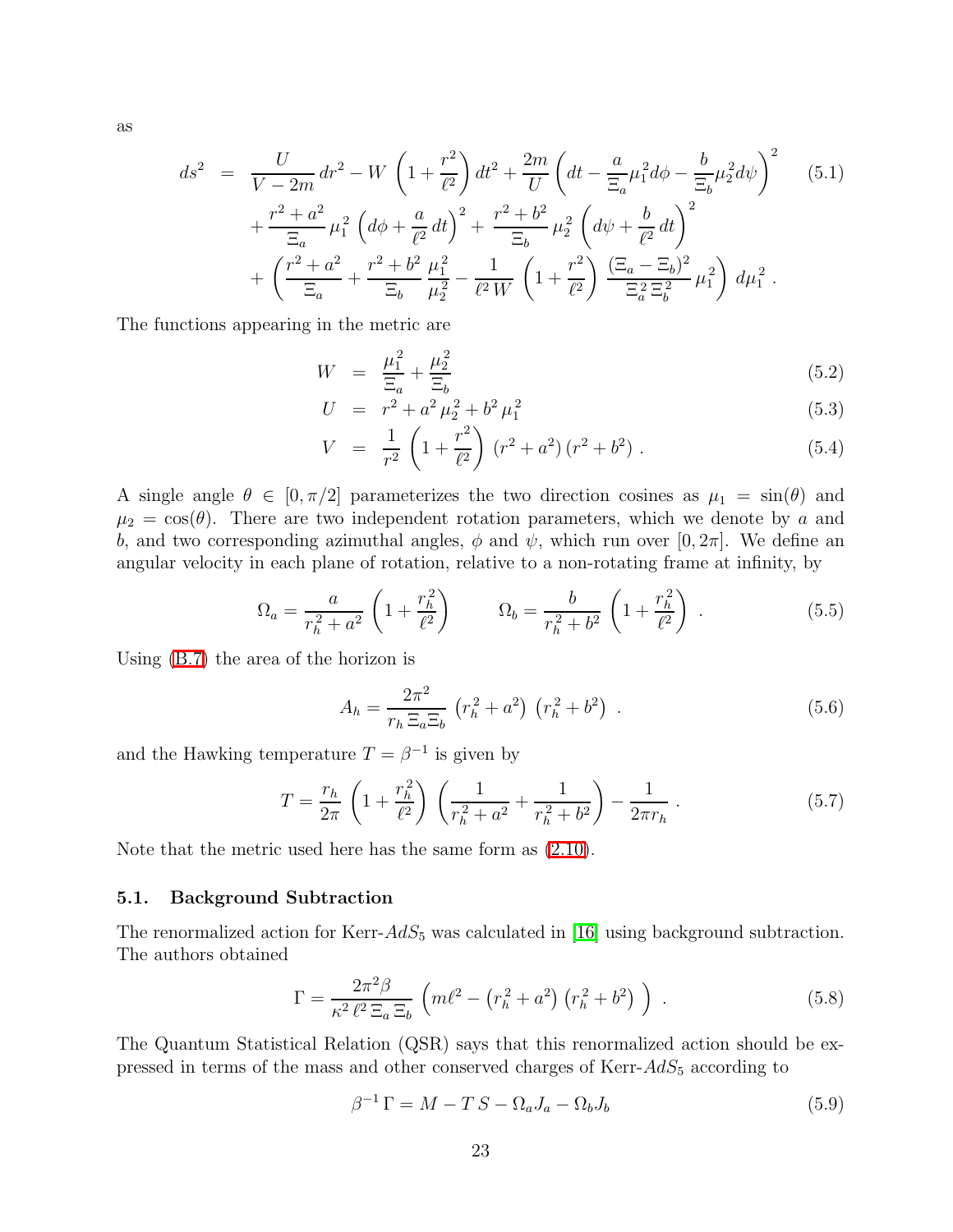<span id="page-24-1"></span>where  $S$  is the entropy, and the  $J_i$  are the angular momenta conjugate to the angular velocities  $(5.5)$ . In terms of these quantities, the mass M should satisfy the first law of black hole thermodynamics

$$
dM = T dS + \Omega_a dJ_a + \Omega_b dJ_b . \qquad (5.10)
$$

Thus, we identify  $\beta^{-1}\Gamma$  with the thermodynamic potential  $\Phi$  for the system, and can calculate the entropy and angular momenta according to the standard thermodynamic identities

<span id="page-24-0"></span>
$$
S = -\frac{\partial \Phi}{\partial T}\Big|_{\Omega_i}
$$
  
\n
$$
J_i = -\frac{\partial \Phi}{\partial \Omega_i}\Big|_{T, \Omega_{j \neq i}}.
$$
\n(5.11)

Using the expressions for the angular velocities [\(5.5\)](#page-23-0) and Hawking Temperature [\(5.7\)](#page-23-1), one finds

<span id="page-24-4"></span>
$$
S = \frac{4\pi^3}{\kappa^2 r_h \Xi_a \Xi_b} (r_h^2 + a^2) (r_h^2 + b^2)
$$
  
\n
$$
J_a = \frac{4\pi^2 m a}{\kappa^2 \Xi_a^2 \Xi_b}
$$
  
\n
$$
J_b = \frac{4\pi^2 m b}{\kappa^2 \Xi_b^2 \Xi_a}.
$$
  
\n(5.12)

As expected, the entropy is given by one quarter of the area in Planck units. Although this result is often assumed in the literature, it is easy to verify it directly using [\(5.11\)](#page-24-0). Having obtained the entropy and the angular momenta one can verify that the quantity

<span id="page-24-2"></span>
$$
T dS + \Omega_a dJ_a + \Omega_b dJ_b \tag{5.13}
$$

<span id="page-24-3"></span>which appears in  $(5.10)$  is indeed a total differential. Integrating  $(5.13)$  gives the mass of the spacetime

$$
M = \frac{2\pi^2 m}{\kappa^2 \Xi_a^2 \Xi_b^2} (2\Xi_a + 2\Xi_b - \Xi_a \Xi_b) + M_0.
$$
 (5.14)

The last term,  $M_0$ , is an integration constant which should not depend on S,  $J_a$ , or  $J_b$ , or alternately on the parameters  $m, a$ , and b. Typically  $M_0$  is set to zero, which gives a mass that satisfies the QSR [\[16\]](#page-39-0) and agrees with results obtained using a wide range of techniques [\[19,](#page-39-3)[20,](#page-39-4)[21,](#page-39-5)[22,](#page-39-6)[23\]](#page-39-7). More importantly, it is consistent with a vanishing mass for global AdS  $|15|$ .

#### 5.2. Boundary Counterterms

We now want to calculate the renormalized on-shell action using the boundary counterterm method. This calculation was first performed using the minimal subtraction scheme in [\[12\]](#page-38-10), and has subsequently been reviewed in several references [\[13,](#page-38-11)[48,](#page-40-15)[50\]](#page-41-0). Because the minimal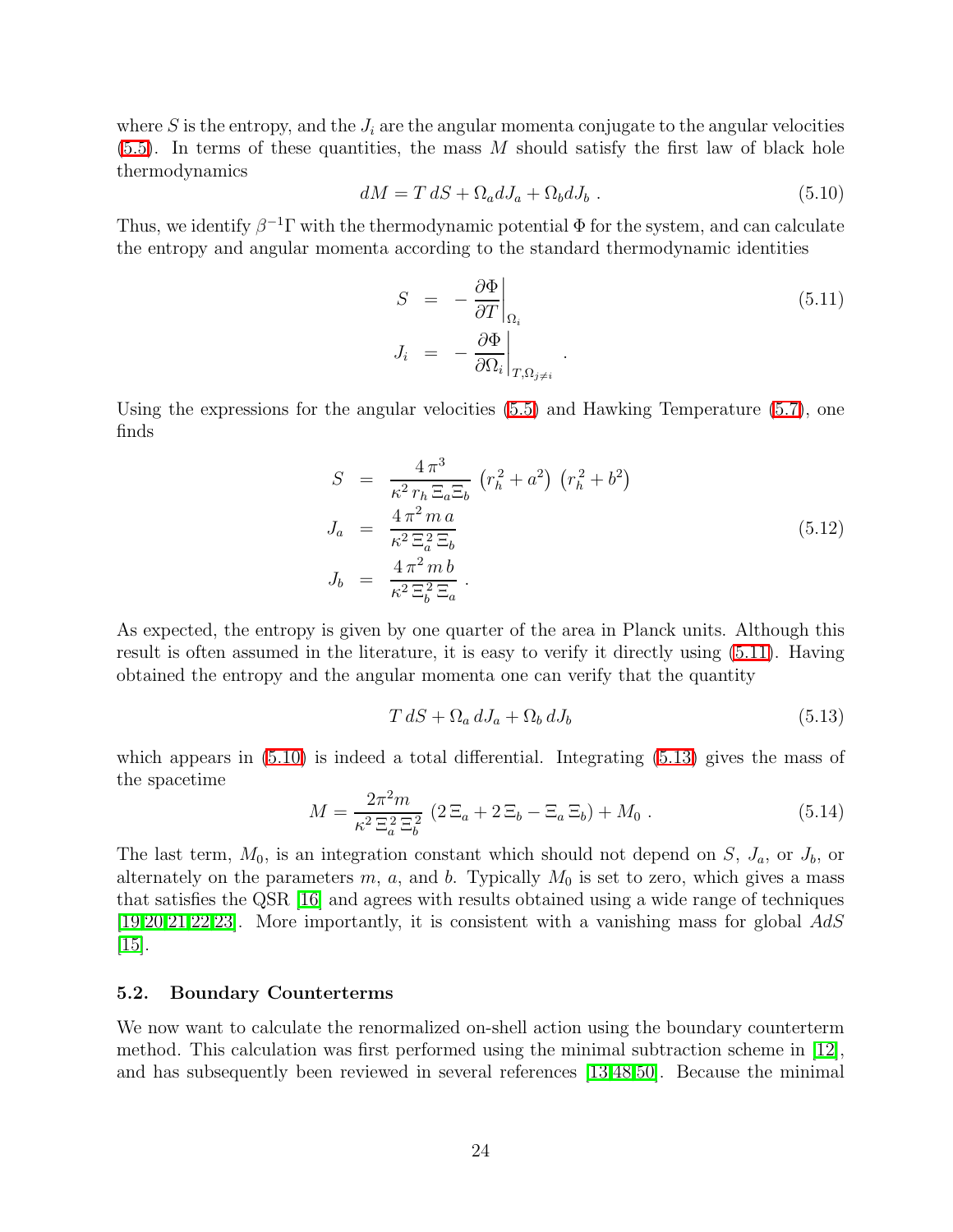subtraction calculation disagrees with the results of the previous section we will examine this approach in detail. Our renormalized action is

$$
\Gamma_{HJ} = I - I_{HJ} \tag{5.15}
$$

where I is given in [\(2.17\)](#page-8-1). The counterterm action  $I_{HJ}$  consists of the minimal subtraction terms [\(3.8\)](#page-11-2) and the finite term  $I_{CT}^{(4)}$  which is needed to enforce bulk diffeomorphism invariance of  $\Gamma_{HJ}$ . While it is relatively simple to calculate I and  $I_{MS}$ , evaluating  $I_{CT}^{(4)}$  is more involved.

#### 5.2.1. The Einstein-Hilbert and Gibbons-Hawking Terms

The first term in the action consists of the Einstein-Hilbert and Gibbons-Hawking-York terms

$$
I_{EH} + I_{GHY} = -\frac{1}{2\,\kappa^2} \int_{\mathcal{M}_c} d^5 x \sqrt{g} \ (R - 2\Lambda) - \frac{1}{\kappa^2} \int_{\Sigma_c} d^4 x \sqrt{\gamma} \, K \ . \tag{5.16}
$$

The Einstein-Hilbert term is simple to evaluate, and gives

$$
I_{EH} = \frac{2\pi^2 \beta}{\kappa^2 \ell^2 \Xi_a \Xi_b} \left( r_c^4 + r_c^2 \left( a^2 + b^2 \right) - \left( r_h^2 + a^2 \right) \left( r_h^2 + b^2 \right) + a^2 b^2 \right) \,. \tag{5.17}
$$

From the metric [\(5.1\)](#page-23-2) we can identify the unit normal vector  $n^{\mu}$  and construct the trace of the extrinsic curvature, K

$$
K = \frac{1}{\sqrt{g}} \partial_r \left( \sqrt{g} \sqrt{\frac{V - 2m}{U}} \right) \,. \tag{5.18}
$$

With this expression, the Gibbons-Hawking-York term evaluates to

$$
I_{GHY} = \frac{2\pi^2 \beta}{\kappa^2 \ell^2 \Xi_a \Xi_b} \left( -4r_c^4 - \frac{1}{2} \left( 5 \left( a^2 + b^2 \right) + 6 \ell^2 \right) r_c^2 + \frac{1}{6} \ell^4 \left( \Xi_a - \Xi_b \right)^2 - a^2 b^2 - \frac{3}{2} \ell^2 \left( a^2 + b^2 \right) + 4 m \ell^2 \right) .
$$
 (5.19)

<span id="page-25-0"></span>Together,  $I_{EH}$  and  $I_{GHY}$  give the regulated on-shell action

$$
I = \frac{2\pi^2 \beta}{\kappa^2 \ell^2 \Xi_a \Xi_b} \left( -3r_c^4 - \frac{3}{2} (a^2 + b^2) r_c^2 - 3 \ell^2 r_c^2 - (r_h^2 + a^2) (r_h^2 + b^2) \right) \tag{5.20}
$$

$$
\frac{1}{6} \ell^4 (\Xi_a - \Xi_b)^2 - \frac{3}{2} \ell^2 (a^2 + b^2) + 4 m \ell^2 \right) .
$$

#### 5.2.2. The Counterterm Action

Next we evaluate the minimal subtraction counterterms

$$
I_{MS} = -\frac{1}{\kappa^2} \int_{\partial \mathcal{M}} d^4 x \sqrt{\gamma} \left( \frac{3}{\ell} + \frac{\ell}{4} \mathcal{R} \right) . \tag{5.21}
$$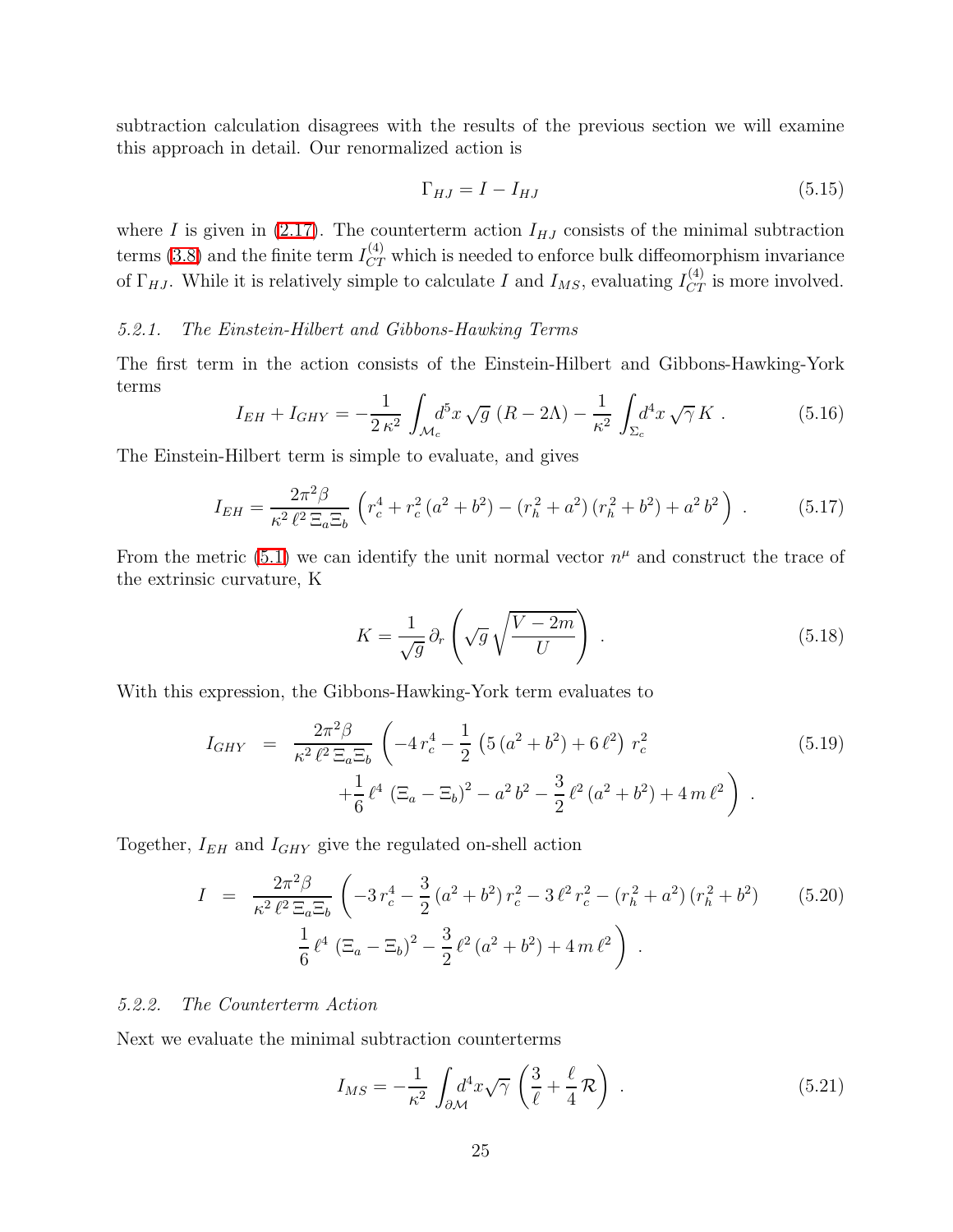There are no subtleties in evaluating these terms, which give

$$
I_{MS} = \frac{2\pi^2 \beta}{\kappa^2 \ell^2 \Xi_a \Xi_b} \left( -3r_c^4 - \frac{3}{2} (a^2 + b^2) r_c^2 - 3\ell^2 r_c^2 + \frac{1}{8} \ell^4 (\Xi_a - \Xi_b)^2 - \frac{3}{8} \ell^4 \Xi_a \Xi_b - \frac{3}{2} \ell^2 (a^2 + b^2) - 3m \ell^2 \right) .
$$
 (5.22)

<span id="page-26-1"></span>These counterterms are sufficient to remove the infra-red divergent terms from the regulated on-shell action. Combining them with the terms in [\(5.20\)](#page-25-0) we obtain the minimal subtraction renormalized action

$$
\Gamma_{MS} = \frac{2\pi^2 \beta}{\kappa^2 \ell^2 \Xi_a \Xi_b} \left( m \ell^2 - (r_h^2 + a^2) (r_h^2 + b^2) + \frac{3}{8} \ell^4 \Xi_a \Xi_b + \frac{\ell^4}{24} (\Xi_a - \Xi_b)^2 \right) . \tag{5.23}
$$

This is the same action found in [\[12\]](#page-38-10). If one were to treat this quantity as the full renormalized action and use the entropy and angular momenta derived in the previous section  $10$ , then the quantum statistical relation would imply that the total mass is given by

<span id="page-26-0"></span>
$$
M_{MS} = M + \frac{2\pi^2}{\kappa^2} \left( \frac{3}{8} \ell^2 + \frac{\ell^2}{24} \frac{(\Xi_a - \Xi_b)^2}{\Xi_a \Xi_b} \right) . \tag{5.24}
$$

This expression for the mass differs from [\(5.14\)](#page-24-3) by two terms which represent the Casimir energy associated with a dual conformal field theory living in the rotating Einstein static universe [\[51,](#page-41-1)[52,](#page-41-2)[53,](#page-41-3)[54\]](#page-41-4)

For certain values of the rotation parameters a and b the difference between M and  $M_{MS}$ is fairly innocuous. For instance, if we consider the non-rotating black hole,  $a = b = 0$ , then the Casimir energy is a constant shift to M which depends only on the cosmological constant

$$
M_{Cas} = \frac{2\pi^2}{\kappa^2} \frac{3}{8} \ell^2 \ . \tag{5.25}
$$

From the point of view of the first law this can be regarded as the integration constant  $M_0$ that appeared in [\(5.14\)](#page-24-3). Because this Casimir term does not depend on the mass parameter m it does not affect the differential form of the first law, which is still satisfied. The same is true when both rotation parameters are equal,  $a = b$ .

For the general rotating black hole the Casimir shift in [\(5.24\)](#page-26-0) is not harmless. In this case it is given by

$$
M_{Cas} = \frac{2\pi^2}{\kappa^2} \left( \frac{3}{8} \ell^2 + \frac{\ell^2}{24} \frac{(\Xi_a - \Xi_b)^2}{\Xi_a \Xi_b} \right) . \tag{5.26}
$$

Repeating the thermodynamic analysis of the previous section with the action [\(5.23\)](#page-26-1), one finds that the first law is not satisfied, as pointed out in [\[16\]](#page-39-0).

In the next section we will calculate the remaining part of the counterterm action, and show that the resulting renormalized action is consistent with the first law. We should also remind the reader that [\[32\]](#page-39-16) presents another explanation for this apparent breakdown of the first law.

 $10 \text{Using } (5.23)$  $10 \text{Using } (5.23)$  in  $(5.11)$  does not yield  $(5.12)!$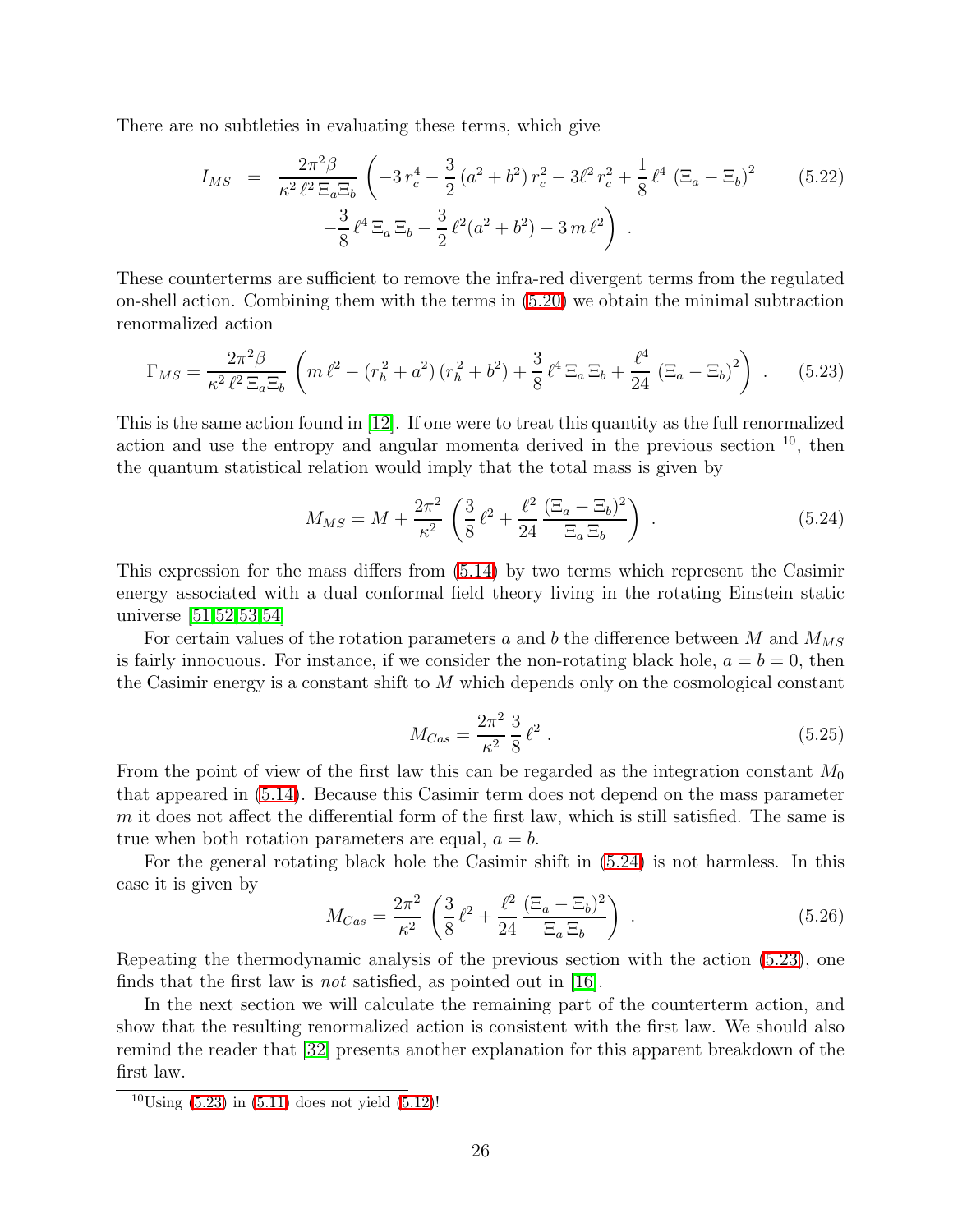#### 5.2.3. The Finite Term  $I_{CT}^{(4)}$  $CT$

We will now calculate the counterterm  $I_{CT}^{(4)}$ , given by

<span id="page-27-0"></span>
$$
I_{CT}^{(4)} = -\frac{1}{\kappa^2} \lim_{d \to 4^+} \int_{\Sigma_c} d^d x \sqrt{\gamma} \frac{\ell^3}{2(d-2)^2(d-4)} \left( \mathcal{R}^{ab} \mathcal{R}_{ab} - \frac{d}{4(d-1)} \mathcal{R}^2 \right) . \tag{5.27}
$$

This is a non-trivial calculation that requires an evaluation of the integrand away from  $d = 4$ . This is complicated by the fact that certain quantities characterizing the metric, such as the number of free rotation parameters, are not continuous functions of d. However, we will find that there are simplifications that will allow us to obtain the integrand for arbitrary d. The term [\(5.27\)](#page-27-0) will then precisely cancel the terms in the action [\(5.23\)](#page-26-1) which interfere with the first law.

In section [4.2](#page-18-1) we saw that [\(5.27\)](#page-27-0) depends only on the conformal representative obtained from  $\gamma_{ab}$  via the rescaling [\(2.16\)](#page-8-3). Much of the analysis that follows is simplified by discarding the physical metric at this point and working directly with  $\hat{h}_{ab}$ . Using [\(B.1\)](#page-36-2), the conformal representative is

<span id="page-27-1"></span>
$$
d\hat{s}^{2} = -W dt^{2} + \ell^{2} \sum_{i=1}^{N} \frac{\mu_{i}^{2}}{\Xi_{i}} \left( d\varphi_{i} + \frac{a_{i}}{\ell^{2}} dt \right)^{2} + \ell^{2} \sum_{i=1}^{N+\epsilon} \frac{1}{\Xi_{i}} d\mu_{i}^{2} \qquad (5.28)
$$

$$
- \frac{\ell^{2}}{W} \left( \sum_{i=1}^{N+\epsilon} \frac{1}{\Xi_{i}} \mu_{i} d\mu_{i} \right)^{2}
$$

where  $N = [d/2]$  is the integer part of  $d/2$ , and  $\epsilon = d - 2N$ . Now we make the following observations, which will allow us to calculate [\(5.27\)](#page-27-0) directly.

- 1. Because we want the  $d \to 4^+$  limit, we treat d as if it were an even number, so that  $\epsilon = 0$  and  $N = d/2$ .
- 2. The number of rotation parameters is not a continuous function of d. But all Kerr-AdS metrics with  $d+1\geq 5$  have at least two such parameters. We can think of these metrics as members of a family of metrics with two non-zero rotation parameters that are defined for  $d > 4$ . We can write down the general form of a metric in this family, and continue its form to non-integer d.

For the purposes of this calculation we will actually simplify a bit further, and set all  $a_i = 0$ for  $i \neq 1$ . This implies that  $\Xi_i = 1$  for all  $i \neq 1$ . We will perform the calculation explicitly for this case, and then present the result of an identical calculation for two non-zero rotation parameters.

We begin the calculation by defining the following new coordinates

$$
\mu_1 = \mu \quad \varphi_1 = \phi \quad \varphi_N = \zeta \tag{5.29}
$$

$$
\varphi_{i+1} = \psi_i \quad \forall \ i = 1, \dots, N-2 \tag{5.30}
$$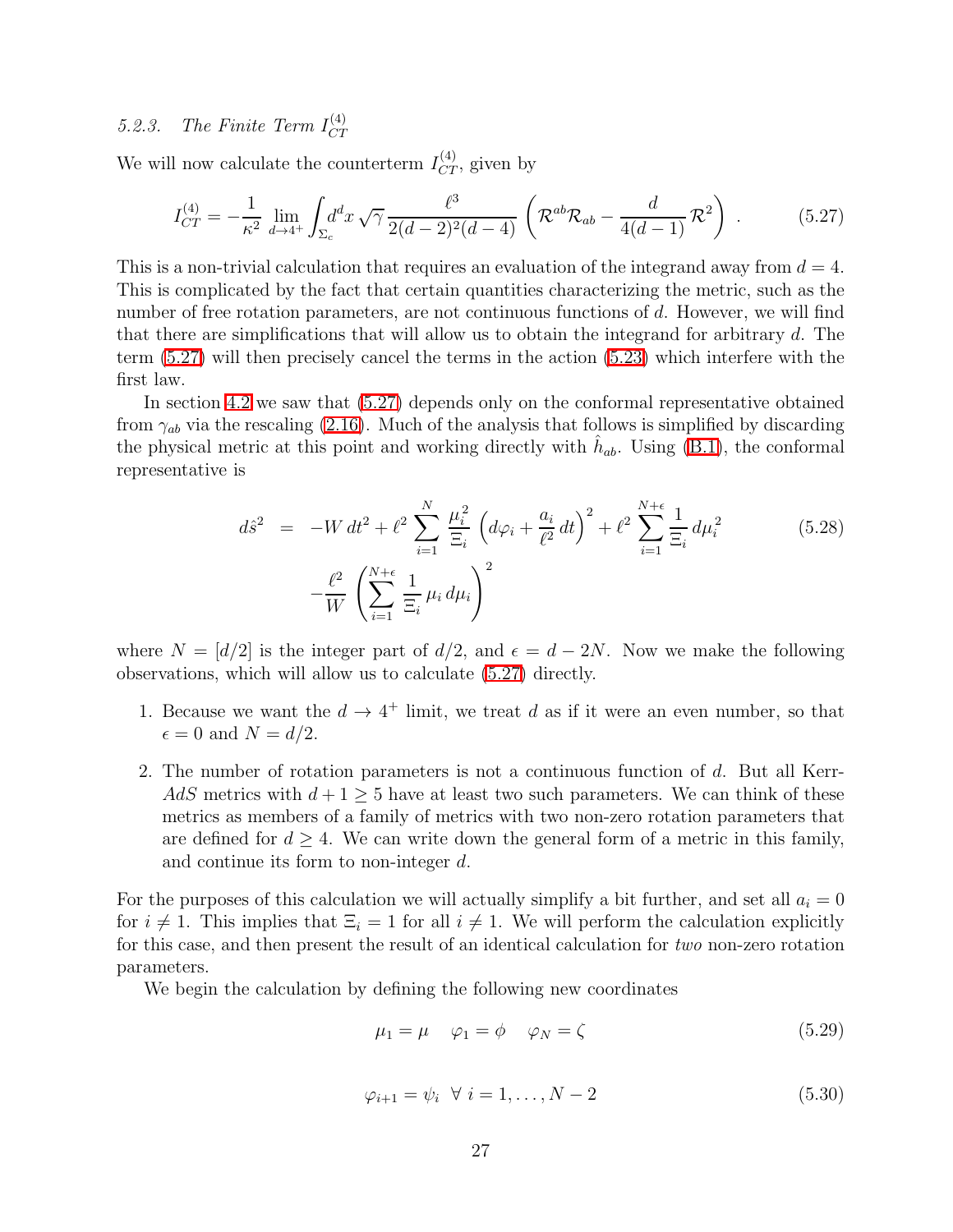$$
\mu_{\alpha+1} = \nu^{\alpha} \quad \forall \alpha = 1, \dots, N-2 \tag{5.31}
$$

In terms of these variables, the constraint  $(B.2)$  on the  $\mu_i$  becomes

$$
\mu_N^2 = 1 - F(\mu, \nu^{\alpha}) \tag{5.32}
$$

where the function  $F(\mu, \nu^{\alpha})$  is given by

$$
F(\mu, \nu^{\alpha}) = \mu^2 + \sum_{\alpha=1}^{N-2} (\nu^{\alpha})^2.
$$
 (5.33)

We are now able to write the metric [\(5.28\)](#page-27-1) in the following form

$$
d\hat{s}^{2} = -dt^{2} + 2 \frac{a}{\Xi_{a}} \mu^{2} dt d\phi + \ell^{2} \frac{\mu}{\Xi_{a}} d\phi^{2} + \ell^{2} (1 - F(\mu, \nu^{\alpha})) d\zeta^{2}
$$
(5.34)  
+ 
$$
\ell^{2} \sum_{i}^{N-2} (\nu^{i})^{2} d\psi_{i}^{2} + \ell^{2} \left( \frac{1}{\Xi_{a}} + \frac{\mu^{2}}{1 - F(\mu, \nu^{\alpha})} - \frac{\mu^{2}}{W} \frac{a^{4}}{\ell^{4} W^{2}} \right) d\mu^{2}
$$

$$
+ 2 \ell^{2} \sum_{\alpha=1}^{N-2} \frac{\mu \nu^{\alpha}}{1 - F(\mu, \nu^{\alpha})} d\mu d\nu^{\alpha} + \ell^{2} \sum_{\alpha=1}^{N-2} \sum_{\beta=1}^{N-2} \left( \delta_{\alpha\beta} + \frac{\nu^{\alpha} \nu^{\beta}}{1 - F(\mu, \nu^{\alpha})} \right) d\nu^{\alpha} d\nu^{\beta}.
$$

This metric can be decomposed into four blocks along the diagonal. The first two are  $2 \times 2$ and  $1 \times 1$  blocks. The third block involves the  $N-2$  coordinates  $\psi^i$  and is diagonal, while the fourth block is  $N - 1 \times N - 1$  and is in ADM form. Because of the relatively simple form of this metric it is straightforward to invert it and then calculate the curvature tensors. We obtain the following expressions for the scalar curvature and the square of the Ricci tensor

<span id="page-28-0"></span>
$$
\hat{\mathcal{R}} = \frac{(d-1)}{\ell^4} \left( (d-2) \ell^2 - 4a^2 + (d+2) a^2 \mu^2 \right) \tag{5.35}
$$
\n
$$
\hat{\mathcal{R}}^{ab} \hat{\mathcal{R}}_{ab} = \frac{(d-1)(d-2)^2}{\ell^4} + 4 \frac{a^2}{\ell^6} (d-2) \left( \left( \frac{1}{2} d^2 - 1 \right) \mu^2 - (2d-3) \right) + 4 \frac{a^4}{\ell^8} \left( \frac{1}{2} (d^2 + 2d - 4) - \frac{1}{2} d \left( 5d - 6 \right) \mu^2 + \frac{1}{4} (d-1) (d^2 + 4d - 4) \mu^4 \right) .
$$
\n(5.35)

Equipped with these expressions, we are now able to calculate the final piece of the counterterm action.

Using [\(5.35\)](#page-28-0) we can write the integrand of  $I_{CT}^{(4)}$  as a polynomial that is quadratic in  $\mu^2$ 

$$
\frac{\ell^3}{2(d-2)^2(d-4)}\left(\hat{\mathcal{R}}^{ab}\hat{\mathcal{R}}_{ab} - \frac{d}{4(d-1)}\hat{R}^2\right) = b_0 + b_1\,\mu^2 + b_2\,\mu^4\,. \tag{5.36}
$$

Thus, we need to evaluate integrals of the form

<span id="page-28-2"></span><span id="page-28-1"></span>
$$
\int d\mu \, d^{N-2} \nu^{\alpha} \sqrt{\hat{h}} \, \mu^{2n} \tag{5.37}
$$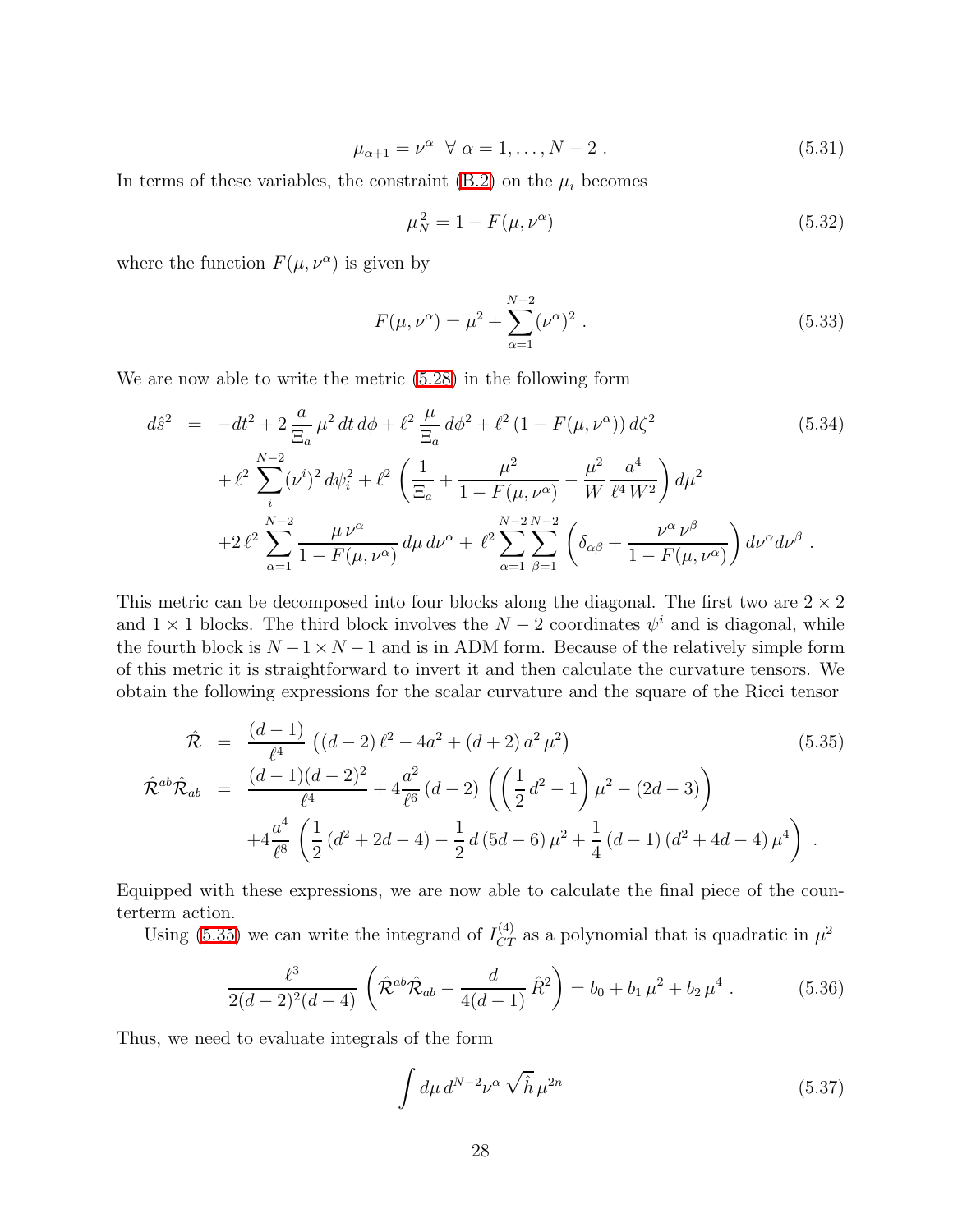where the square-root of the determinant of the conformal representative is given by

$$
\sqrt{\hat{h}} = \ell^{d-1} \frac{\mu}{\Xi_a} \prod_{\alpha=1}^{N-2} \nu^{\alpha} . \qquad (5.38)
$$

Evaluating the integral [\(5.37\)](#page-28-1) gives

<span id="page-29-0"></span>
$$
\int d\mu \, d^{N-2} \nu^{\alpha} \sqrt{\hat{h}} \, \mu^{2n} = \frac{2^{N-2} \, \ell^{d-1}}{\Xi_a} \left( \prod_{k=1}^{N-1} (2k+2n) \right)^{-1} \,. \tag{5.39}
$$

By shifting the range of the product appearing in [\(5.39\)](#page-29-0) it is easy to show that

$$
\int d\mu \, d^{N-2} \nu^{\alpha} \sqrt{\hat{h}} \, \mu^{2n} = \frac{n! \, (N-1)!}{(N-1+n)!} \int d\mu \, d^{N-2} \nu^{\alpha} \sqrt{\hat{h}} \,. \tag{5.40}
$$

This result allows us to rewrite the integral of [\(5.36\)](#page-28-2) in terms of a boundary volume integral

$$
I_{CT}^{(4)} = \frac{1}{8\pi G} \lim_{d \to 4^+} \left( b_0 + b_1 \frac{2}{d} + b_2 \frac{8}{d(d+2)} \right) \int_{\partial \mathcal{M}} d^d x \sqrt{\hat{h}} \,. \tag{5.41}
$$

The coefficients  $b_i$  are given by

$$
b_0 = -\frac{(d-1)}{8\ell} + \frac{(d-3)}{(d-4)}\frac{a^2}{\ell^3} - \frac{1}{(d-4)}\frac{a^4}{\ell^5}
$$
  
\n
$$
b_1 = -\frac{d^2 - d - 4}{4(d-4)}\frac{a^2}{\ell^3} + \frac{d}{d-4}\frac{a^4}{\ell^5}
$$
  
\n
$$
b_2 = -\frac{(d-1)(d+4)}{8(d-4)}\frac{a^4}{\ell^5}.
$$
\n(5.42)

With these expressions we finally obtain

<span id="page-29-1"></span>
$$
I_{CT}^{(4)}\Big|_{b=0} = \frac{2\pi^2 \beta}{\kappa^2 \ell^2 \Xi_a} \left(\frac{3}{8} \ell^4 \Xi_a + \frac{1}{24} a^4\right) \,. \tag{5.43}
$$

In the  $b = 0$  case this is precisely the difference between the action obtained using minimal subtraction [\(5.23\)](#page-26-1), and the action obtained using background subtraction [\(5.8\)](#page-23-3).

We can repeat the analysis in this section with both  $a$  and  $b$  non-zero. This does not introduce any new conceptual difficulties; it only makes the book-keeping aspects more tedious. We will simply quote the final result of this calculation, which is

$$
I_{CT}^{(4)} = \frac{2\pi^2 \beta}{\kappa^2 \ell^2 \Xi_a \Xi_b} \left( \frac{3}{8} \ell^4 \Xi_a \Xi_b + \frac{\ell^4}{24} (\Xi_a - \Xi_b)^2 \right) . \tag{5.44}
$$

Combining this with the other terms in the renormalized action, we obtain

$$
\Gamma_{HJ} = \frac{2\pi^2 \beta}{\kappa^2 \ell^2 \Xi_a \Xi_b} \left( m \ell^2 - (r_h^2 + a^2) (r_h^2 + b^2) \right)
$$
 (5.45)

This is the same result that is found using background subtraction.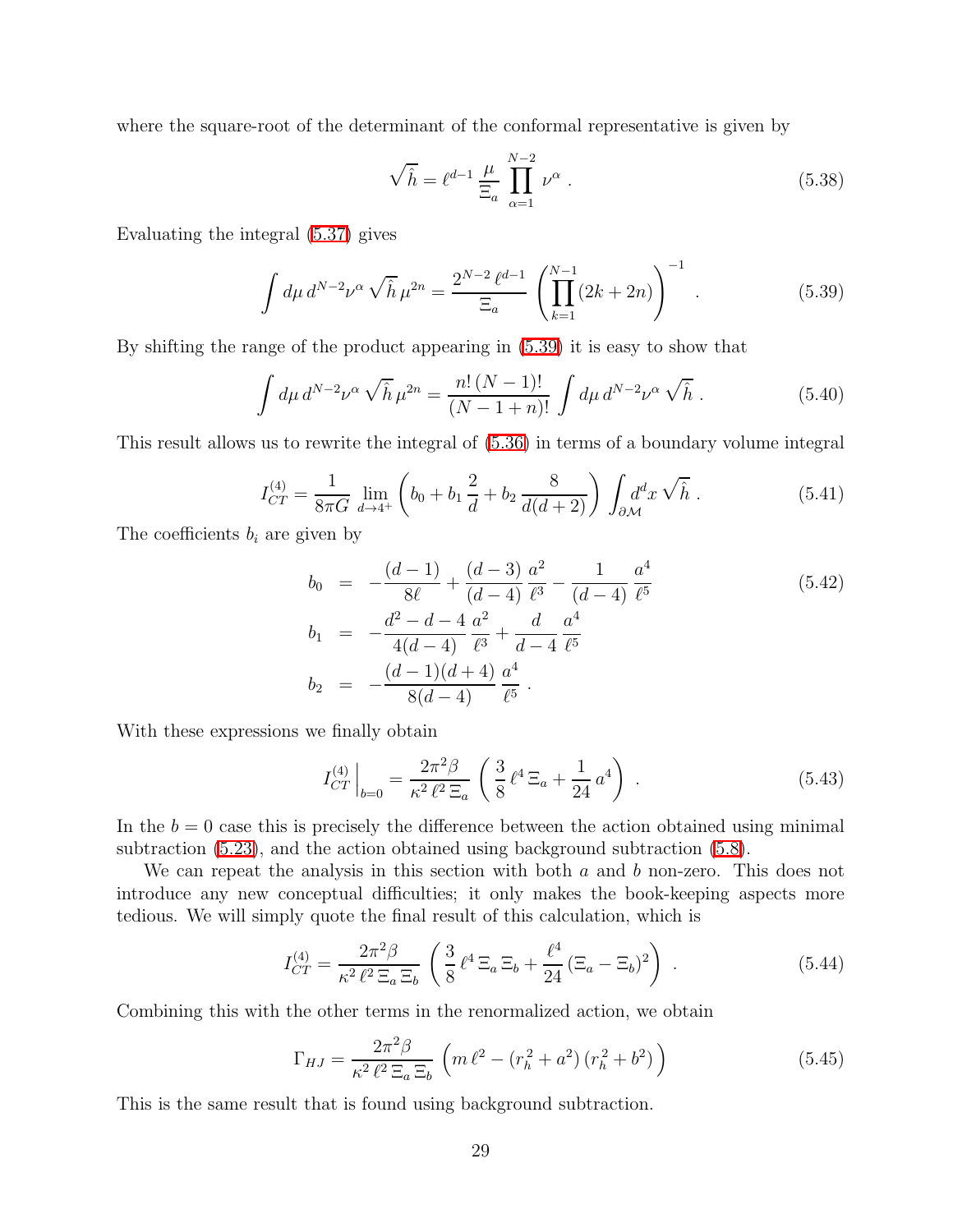#### 5.3. A Comment on the Ambiguity of Balasubramanian and Kraus

The authors of [\[6\]](#page-38-5) identify a natural ambiguity in the definition of the counterterm action for asymptotically  $AdS_5$  spacetimes. It is instructive to ask whether this encompasses the finite term that was calculated in the previous section. Specifically, Balasubramanian and Kraus point out that one may supplement the counterterm action with terms that are quadratic in the boundary curvatures. Although they adopt a basis for the finite terms similar to the one we use in section [4.2,](#page-18-1) for our purposes it is sufficient to consider a contribution to the counterterm action of the form

<span id="page-30-0"></span>
$$
\Delta I_{CT} = -\frac{\ell^3}{\kappa^2} \int_{\partial \mathcal{M}} d^4 x \sqrt{\hat{h}} \left( c_1 \hat{\mathcal{R}}^2 + c_2 \hat{\mathcal{R}}^{ab} \hat{\mathcal{R}}_{ab} + c_3 \hat{\mathcal{R}}^a_{bcd} \hat{\mathcal{R}}_a^{bcd} \right)
$$
(5.46)

<span id="page-30-1"></span>where the  $c_i$  are *finite* numerical coefficients. Evaluating this expression for the Kerr- $AdS_5$ solution gives

$$
\Delta I_{CT} \sim \frac{2\,\pi^2\,\beta}{\kappa^2\,\ell^2\,\Xi_a\,\Xi_b} \left(3c_1+c_2+c_3\right) \left(\ell^4\,\Xi_a\,\Xi_b+\ell^4\left(\Xi_a-\Xi_b\right)^2\right) \,. \tag{5.47}
$$

It is clear that no choice of the coefficients in [\(5.46\)](#page-30-0) can reproduce the result [\(5.44\)](#page-29-1) from the previous section.

The difference between the ambiguity pointed out in [\[6\]](#page-38-5) and the term  $I_{CT}^{(4)}$  can be understood as the difference between trivial and non-trivial cocycles of the Weyl group in four dimensions  $^{11}$ , as described in [\[55](#page-41-5)[,56](#page-41-6)[,57,](#page-41-7)[58\]](#page-41-8). Recall from section [3.3](#page-15-3) that diffeomorphism invariance is broken in the minimal subtraction scheme by the terms in the field theory effective action that are responsible for the conformal anomaly

$$
\delta_{\epsilon} \Gamma_{MS} \sim \int_{\partial \mathcal{M}} d^{2k} x \sqrt{\hat{h}} \mathcal{A}[\hat{h}] n_{\mu} \epsilon^{\mu} . \tag{5.48}
$$

The conformal anomaly is due to terms in the action which are non-local functionals of the conformal representative  $\hat{h}_{ab}$  in the physical dimension  $d = 2k$ . These terms may, however, be obtained from the  $d \to 2k$  limit of functionals of the boundary metric which are perfectly local away from  $d = 2k$ . The authors of [\[55\]](#page-41-5) show that dimensional regularization provides a simple and direct away of obtaining these terms, which generate non-trivial cocycles of the Weyl group in  $d = 2k$ . The counterterm  $I_{CT}^{(2k)}$  identifies and removes the non-trivial cocycles of the Weyl group in the gravitational action that are responsible for the breakdown in diffeomorphism invariance or, equivalently, the terms in the field theory effective action responsible for the conformal anomaly. The local terms in [\(5.46\)](#page-30-0), on the other hand, correspond to trivial cocycles of the Weyl group in  $d = 4$ , and cannot cancel the terms in the effective action that are generating the conformal anomaly  $12$ . Comparing [\(5.47\)](#page-30-1) with [\(5.44\)](#page-29-1) shows this explicitly.

The techniques used in [\[55\]](#page-41-5) suggest an alternate means of calculating the counterterm  $I_{CT}^{(4)}$  that does not involve dimensional continuation of the conformal representative  $\hat{h}_{ab}$ . This approach will be discussed in a future work [\[60\]](#page-41-9).

 $11$ <sup>The</sup> abelian group of local conformal transformations of the metric.

<sup>&</sup>lt;sup>12</sup>It should be noted that, given our definition of an asymptotically  $AdS$  spacetime, the only conformal anomaly present in the dual theory is type A, according to the classification of Deser and Schwimmer [\[59\]](#page-41-10).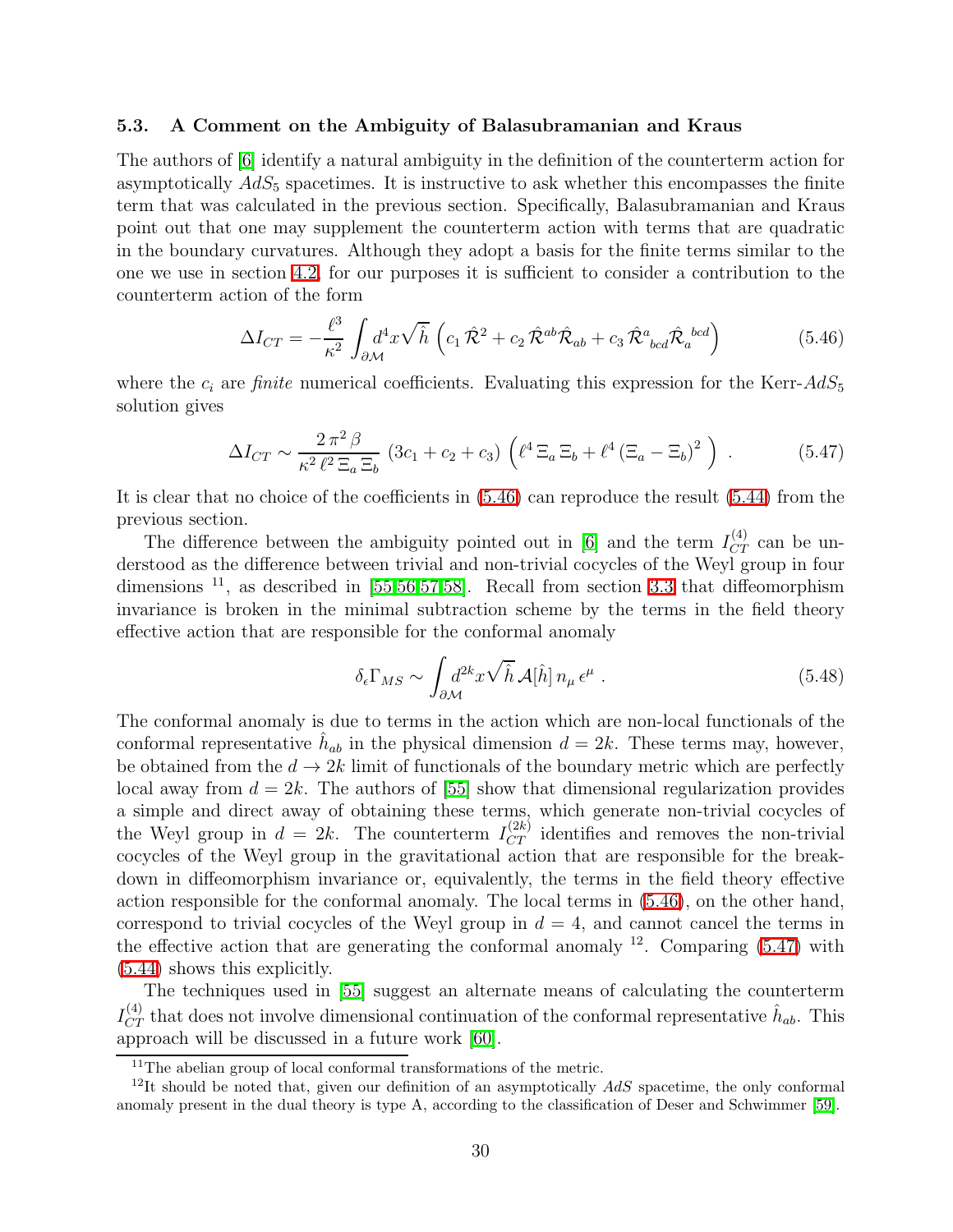#### 5.4. Counterterm Charges

In [\[6\]](#page-38-5) the boundary counterterm method was used to renormalize the calculation of conserved charges via the quasi-local stress tensor of Brown and York [\[14\]](#page-38-12). In this section we show that the stress tensor obtained from our modified action leads to the same conserved charges found in section [5.1.](#page-23-4)

The boundary stress tensor is defined by the functional derivative of the renormalized action with respect to the boundary metric

$$
T^{ab} = \frac{2}{\sqrt{\gamma}} \frac{\delta \Gamma}{\delta \gamma_{ab}}
$$
  
= 2 (\pi^{ab} - P^{ab}). \t\t(5.49)

We can use this stress tensor to calculate the conserved charges associated with various killing vectors of the boundary metric, which we write in the ADM form

$$
\gamma_{ab} dx^{a} dx^{b} = -N_{\Psi} dt^{2} + q_{IJ} \left( dx^{I} + N_{\Psi}^{I} dt \right) \left( dx^{J} + N_{\Psi}^{J} dt \right) . \tag{5.50}
$$

In this decomposition  $\Psi$  is a  $d-1$  dimensional spacelike hypersurface, orthogonal to a timelike Killing vector of unit norm which we denote  $u^a$ . If  $\xi^a$  is an appropriately normalized killing vector, then its associated conserved charge is given by

$$
Q_{\xi} = \int_{\Psi} d^{d-1}x \sqrt{q} u^a T_{ab} \xi^b . \qquad (5.51)
$$

Using this expression we can calculate the mass and angular momenta for the Kerr- $AdS_5$ spacetime, which are given by

$$
M = \int_{\Psi} d^3x \sqrt{q} N_{\Psi} u^a T_{ab} u^b
$$
 (5.52)

$$
J_I = \int_{\Psi} d^3x \sqrt{q} q_I^J T_{aJ} u^a . \qquad (5.53)
$$

To evaluate these integrals we first need to find the boundary stress tensor by taking the functional derivative of  $\Gamma_{HJ}$  with respect to the boundary metric. For d near the physical value  $d = 4$  we find

$$
\kappa^2 T^{ab} = K^{ab} - \gamma^{ab} K - \frac{d-1}{\ell} \gamma^{ab} + \frac{\ell}{d-2} \left( \mathcal{R}^{ab} - \frac{1}{2} \gamma^{ab} \mathcal{R} \right) + \frac{\ell^3}{(d-2)^2 (d-4)} \mathcal{F}^{ab} .
$$
 (5.54)

The tensor  $\mathcal{F}^{ab}$  contains the contributions from the counterterm  $I_{CT}^{(4)}$ , and is given by

$$
\mathcal{F}^{ab} = -\frac{1}{2} \gamma^{ab} \left( \mathcal{R}^{cd} \mathcal{R}_{cd} - \frac{d}{4(d-1)} \mathcal{R}^2 \right) - \frac{d}{2(d-1)} \mathcal{R} \mathcal{R}^{ab} \n- \frac{1}{2(d-1)} \gamma^{ab} \mathcal{D}^2 \mathcal{R} + \mathcal{D}^2 \mathcal{R}^{ab} - \frac{(d-2)}{2(d-1)} \mathcal{D}^a \mathcal{D}^b \mathcal{R} \n+ 2 \mathcal{R}^{acbd} \mathcal{R}_{cd} .
$$
\n(5.55)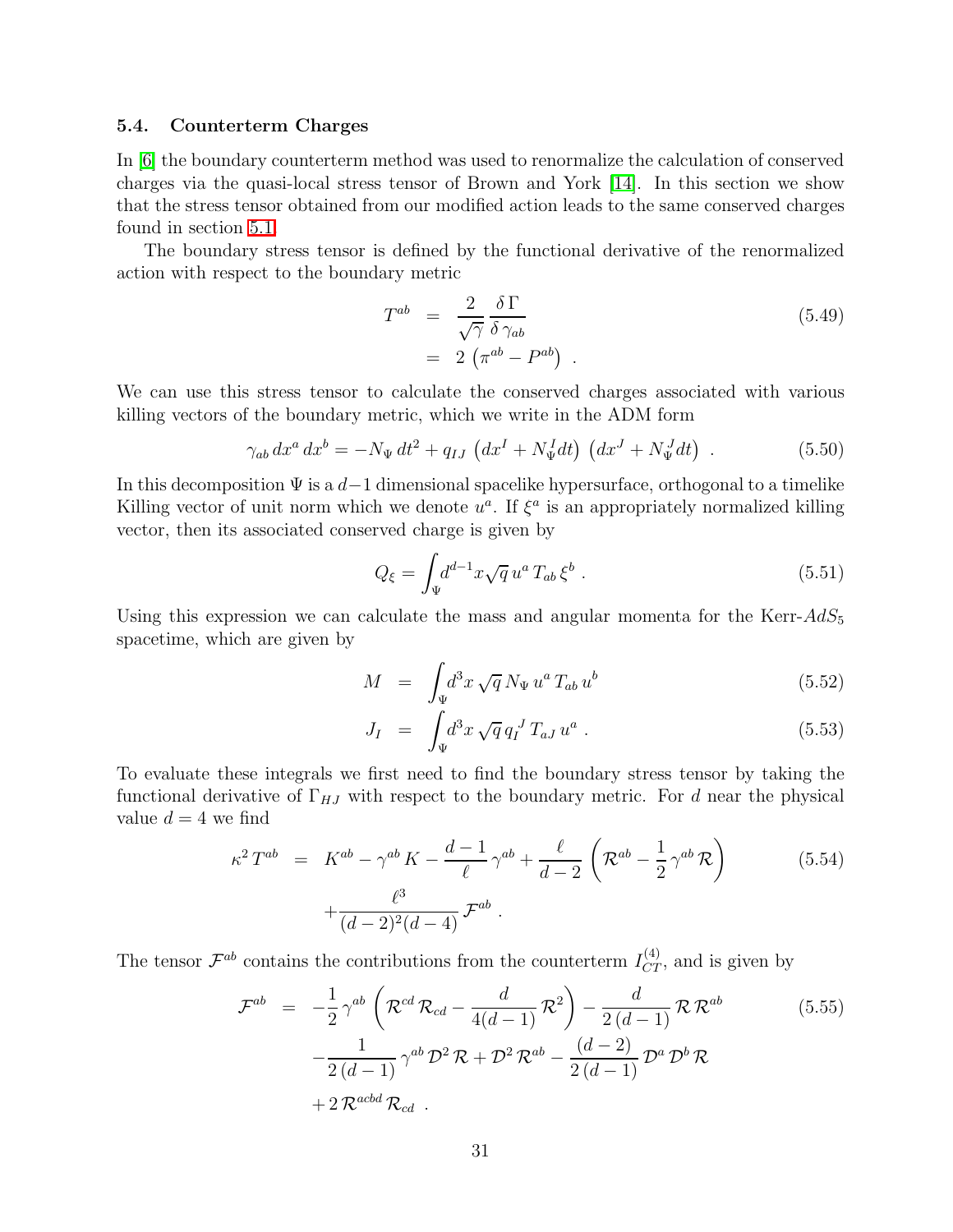Once again, we are forced to evaluate contributions from the new counterterm by continuing away from  $d = 4$ . Conceptually this calculation is no more difficult than the one in the previous section (Note that the first two terms in  $\mathcal{F}^{ab}$  are proportional to  $\gamma^{ab} \mathcal{L}_{CT}^{(4)}$ ). As a practical matter, however, it is much more tedious. We simply quote the results of these calculations, which give the same values predicted by the thermodynamic analysis

$$
M = \frac{2\pi^2 m}{\kappa^2 \Xi_a^2 \Xi_b^2} (2\Xi_a + 2\Xi_b - \Xi_a \Xi_b)
$$
 (5.56)

$$
J_a = \frac{4\pi^2 m a}{\kappa^2 \Xi_a^2 \Xi_b} \tag{5.57}
$$

$$
J_a = \frac{4\,\pi^2\,m\,b}{\kappa^2\,\Xi_a\,\Xi_b^2} \,. \tag{5.58}
$$

These results also agree with the conserved charges found in [\[19](#page-39-3)[,20](#page-39-4)[,21](#page-39-5)[,22,](#page-39-6)[23\]](#page-39-7).

In conclusion we find that a boundary counterterm renormalization of the on-shell action that is consistent with the symmetries of the bulk gravitational theory leads to conserved charges that satisfy the first law of black hole thermodynamics and the quantum statistical relation. Furthermore, it is easy to see that these conserved charges vanish for global  $AdS_5$ , which corresponds to the  $(m, a, b) = (0, 0, 0)$  case of the Kerr-AdS metric. This should be sufficient to address the concerns of [\[15\]](#page-38-13).

## <span id="page-32-0"></span>6. Conclusion

In this paper we have shown that the boundary counterterm method [\[5,](#page-38-4)[6,](#page-38-5)[7](#page-38-6)[,8\]](#page-38-7) can be modified to give a finite, diffeomorphism invariant action for asymptotically AdS spacetimes. Normally, the counterterm procedure gives an action whose response to certain bulk diffeomorphisms is related to the conformal anomaly of the dual field theory [\[5,](#page-38-4)[8](#page-38-7)[,61](#page-41-11)[,32\]](#page-39-16). In section [4](#page-16-0) we obtained a new counterterm that restores full diffeomorphism invariance to the renormalized action. This construction is only necessary, of course, when the dimension of the boundary is even. Using our improved action to study the Kerr- $AdS_5$  black hole, we find conserved charges consistent with the first law of black hole thermodynamics. Our results also address the criticism of references like [\[15\]](#page-38-13), since our action gives a vanishing mass for the pure  $AdS_{2k+1}$ .

The new counterterm is well defined for spacetimes which are asymptotically AdS, as defined in section [2.1.](#page-4-1) In that sense, our results are less complete than the very general treatment given in [\[32\]](#page-39-16). It would be interesting to investigate the extent to which our construction can be generalized. For instance, one might consider asymptotically AdS spacetimes whose boundary topology is different than  $\mathbb{R} \times S^{d-1}$ , but for which the Euler number is still zero. Some of the spacetimes considered in [\[7\]](#page-38-6) and [\[62\]](#page-41-12) fall into this category. On the other hand, it appears difficult to relax the condition that the conformal class of metrics induced on the boundary must be conformally flat. Another natural extension would be the inclusion of matter [\[34](#page-40-1)[,8](#page-38-7)[,63](#page-41-13)[,64](#page-41-14)[,61\]](#page-41-11), and the application of these techniques to black-hole spacetimes that arise in gauged supergravities [\[65](#page-41-15)[,66,](#page-42-0)[67,](#page-42-1)[68,](#page-42-2)[69](#page-42-3)[,70](#page-42-4)[,71\]](#page-42-5). It would also be interesting, and presumably straightforward, to adapt the techniques described in this paper to the case of asymptotically de-Sitter spacetimes.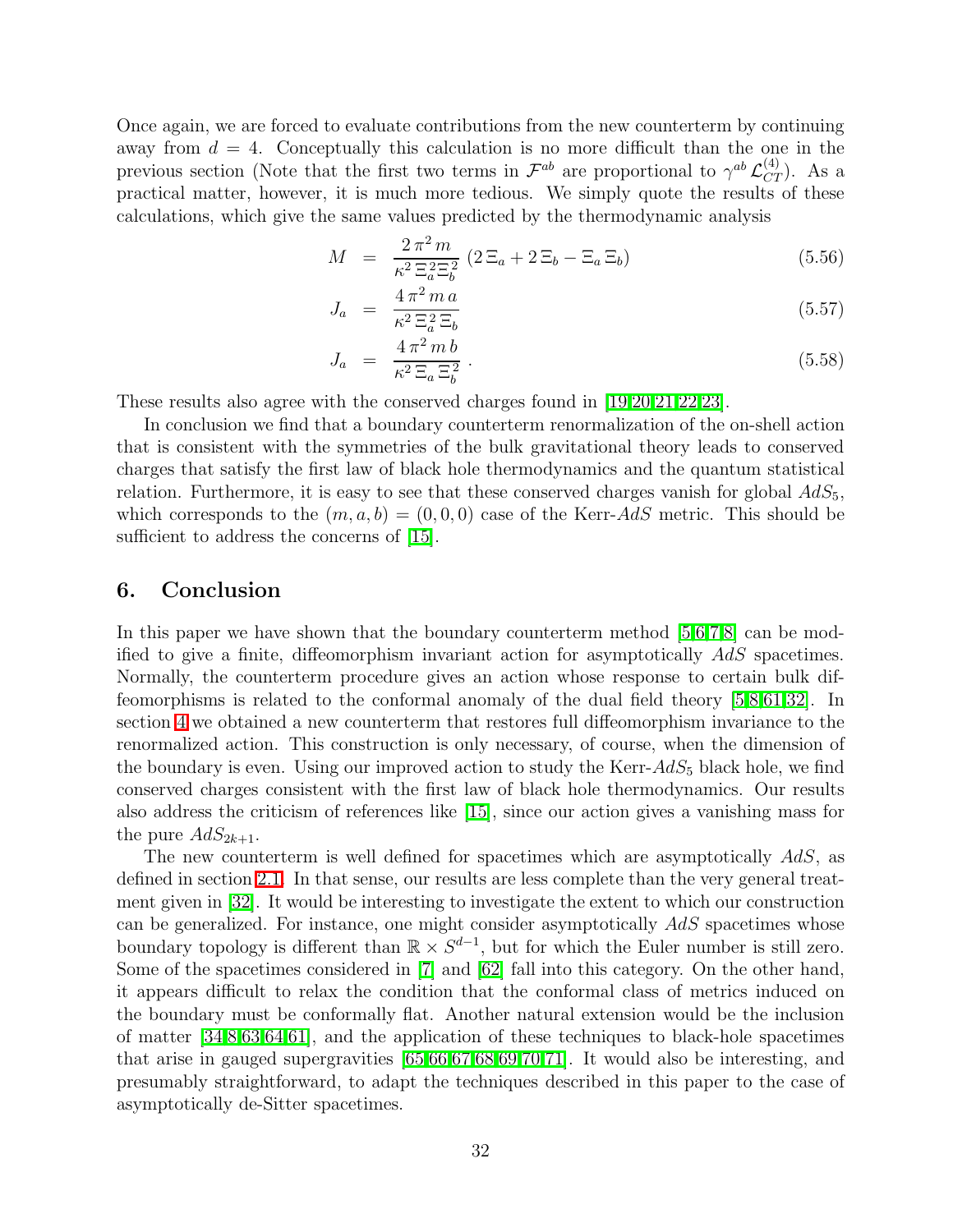It is important to point out that our results do not represent a disagreement with the usual AdS/CFT treatment of the field theory dual of an asymptotically AdS spacetime. It is clear that the counterterm construction given in [\[5](#page-38-4)[,6](#page-38-5)[,7](#page-38-6)[,32\]](#page-39-16) is the correct procedure for calculating the effective action of these theories. We have focused, instead, on questions one might ask of the bulk gravitational theory, independently of the AdS/CFT correspondence. In that case it is appropriate to use the diffeomorphism invariant action  $\Gamma_{HJ}$ , which differs from field theory effective action  $\Gamma_{MS}$  when the boundary dimension is even

$$
\Gamma_{MS} = \Gamma_{HJ} + I_{CT}^{(2k)} \tag{6.1}
$$

This last equation represents an interesting perspective, since it appears that the d-dimensional effective action of the dual field theory is related to a subtle breaking of  $d+1$ -dimensional diffeomorphism invariance in the gravitational theory.

Finally, any treatment of the boundary counterterm method is incomplete without raising the question of whether there is an analogous construction for the full, higher dimensional supergravities that appear in the  $AdS/\text{CFT}$  correspondence. As a tool in  $AdS/\text{CFT}$ , the counterterm approach is only relevant insofar as several features of the dual field theory are captured by pure gravity with a negative cosmological constant. The universal properties of the counterterm construction seem to require the existence of a length scale as a natural parameter in the gravitational theory, but this is not usually the case in AdS/CFT. Rather, one encounters 10 and 11 dimensional supergravities that admit Freund-Rubin backgrounds, where a dynamical Ramond-Ramond field strength mimics a cosmological constant for some lower dimensional asymptotically AdS spacetime. Thus, the AdS length scale that appears in this case is a feature of a particular supergravity solution, and not of the supergravity theory itself [\[72\]](#page-42-6). Still, there are examples where dynamical fields, and not fixed parameters, seem to provide a sufficient framework for the counterterm construction [\[73,](#page-42-7)[74,](#page-42-8)[75\]](#page-42-9). The treatment of divergences in the full supergravity action via the counterterm method remains an open and intriguing area of research.

## 7. Acknowledgments

The author would like to thank Vijay Balasubramanian, Ben Burrington, Josh Davis, Jason Kumar, Finn Larsen, Jim Liu, David Lowe, and Paul de Medeiros for useful discussions. In addition, special thanks go to Don Marolf for insightful comments and questions based on an early version of this paper, and Malcolm Perry for collaboration in the initial stages of this work. This work was supported by DoE grant DE-FG02-95ER40899 at the University of Michigan, and by DoE grant DE-FG02-91ER40688-Task A at Brown University.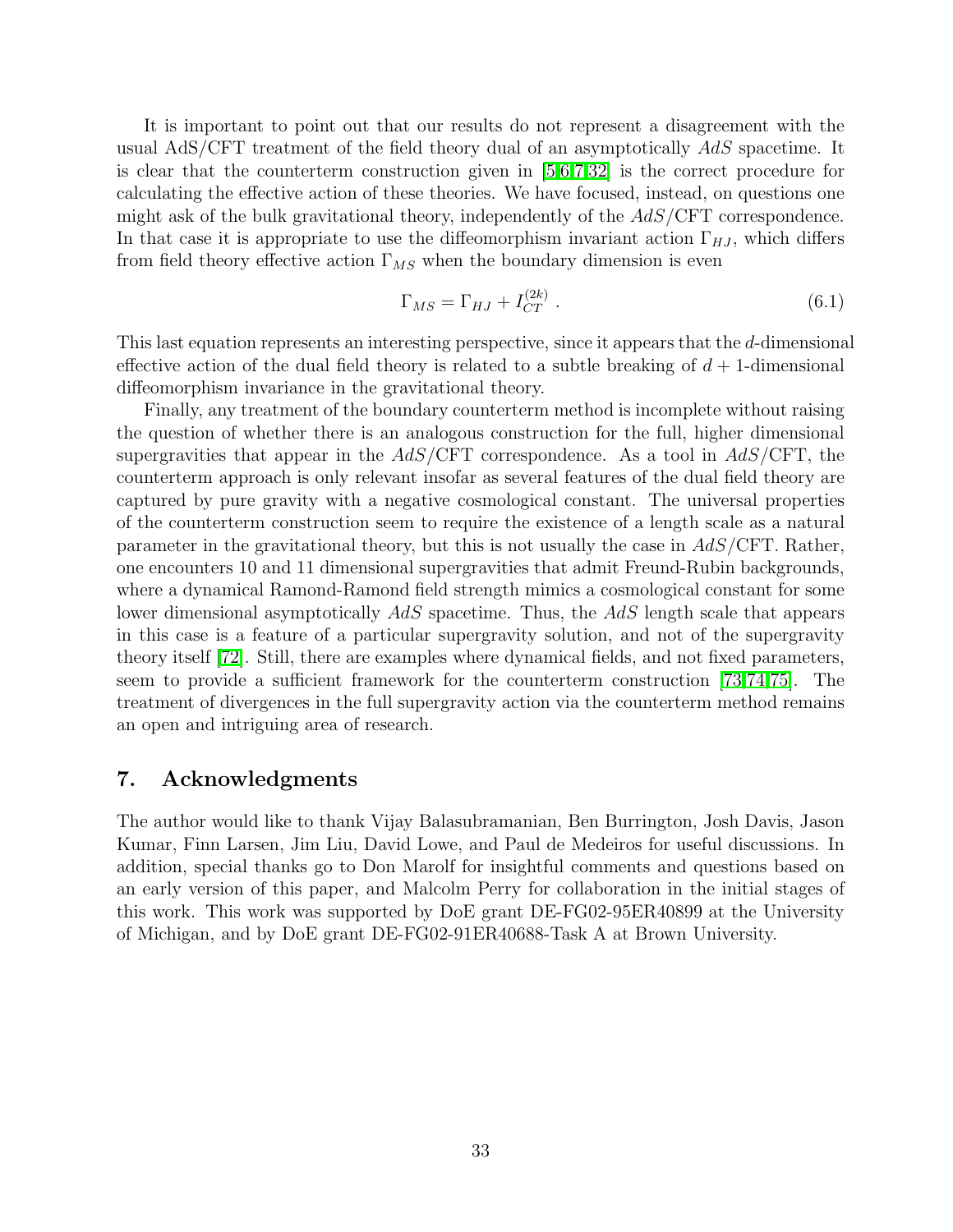## <span id="page-34-0"></span>A. Asymptotic Expansions

In section [4.3](#page-20-1) we claim that  $\Gamma_{HJ}$  is invariant under diffeomorphisms

<span id="page-34-1"></span>
$$
\delta_{\epsilon} \Gamma_{HJ} = -\int_{\partial \mathcal{M}} d^d x \sqrt{\gamma} \left[ 2 \, K_{ab} \, P^{ab} + \frac{1}{\kappa^2} \left( \mathcal{R} - 2\Lambda \right) \right] \, n_{\mu} \, \epsilon^{\mu} = 0 \; . \tag{A.1}
$$

In this appendix we provide the details of this calculation. For simplicity's sake we will work with asymptotically  $AdS_5$  spacetimes. As in section [4](#page-16-0) we use dimensional regularization, treating the boundary as if the dimension were  $d = 4 + 2\varepsilon$ , with  $\varepsilon$  small and positive. The method we use in this example extends to the general case of asymptotically  $AdS_{2k+1}$ spacetimes, although the calculations can become very cumbersome.

We will work in Fefferman-Graham coordinates [\[35\]](#page-40-2) where the metric takes the form

$$
ds^{2} = \frac{\ell^{2}}{4\rho^{2}} d\rho^{2} + \frac{1}{\rho} h_{ab}(x,\rho) dx^{a} dx^{b} .
$$
 (A.2)

This choice of coordinate system allows us to make contact with a number of useful results in the literature regarding the asymptotic expansion of the metric and its curvature tensors [\[5](#page-38-4)[,34,](#page-40-1)[8](#page-38-7)[,63](#page-41-13)[,64,](#page-41-14)[61\]](#page-41-11). As in section [2.2](#page-7-2) we foliate the region near  $\rho = 0$  with constant  $\rho$  surfaces orthogonal to the spacelike unit normal vector

$$
n_{\mu} = \frac{\ell}{2\rho} \delta_{\mu\rho} \tag{A.3}
$$

The induced metric on the constant  $\rho$  surface is

$$
\gamma_{ab} = \frac{1}{\rho} h_{ab}(x, \rho) \tag{A.4}
$$

We assume that  $h_{ab}$  can be Taylor expanded around  $\rho = 0$  to give

$$
h_{ab}(x,\rho) = \hat{h}_{ab}(x) + \rho h_{ab}^{(1)}(x) + \rho^2 h_{ab}^{(2)}(x) + \dots
$$
 (A.5)

The leading term in this expansion is a representative of the conformal class of metrics on the surface  $\rho = 0$ . The coefficients  $h_{ab}^{(i)}$  are covariant functions of  $\hat{h}_{ab}$  that are obtained by solving the Einstein equations [\(2.3\)](#page-4-2) order-by-order in  $\rho$ . An excellent discussion of this procedure can be found in, for instance, [\[8\]](#page-38-7). To show [\(A.1\)](#page-34-1) with  $d = 4 + 2\varepsilon$  we will only need a few terms from this expansion

$$
h_{ab}^{(1)} = -\frac{\ell^2}{(d-2)} \left( \hat{\mathcal{R}}_{ab} - \frac{1}{2(d-1)} \hat{h}_{ab} \hat{\mathcal{R}} \right)
$$
 (A.6)

<span id="page-34-2"></span>
$$
\hat{h}^{ab} h_{ab}^{(2)} = \frac{\ell^4}{(d-2)^2} \left( \hat{\mathcal{R}}^{ab} \hat{\mathcal{R}}_{ab} - \frac{(3d-4)}{4(d-1)^2} \hat{\mathcal{R}}^2 \right) . \tag{A.7}
$$

We will also need the following expansions for the intrinsic and extrinsic curvatures built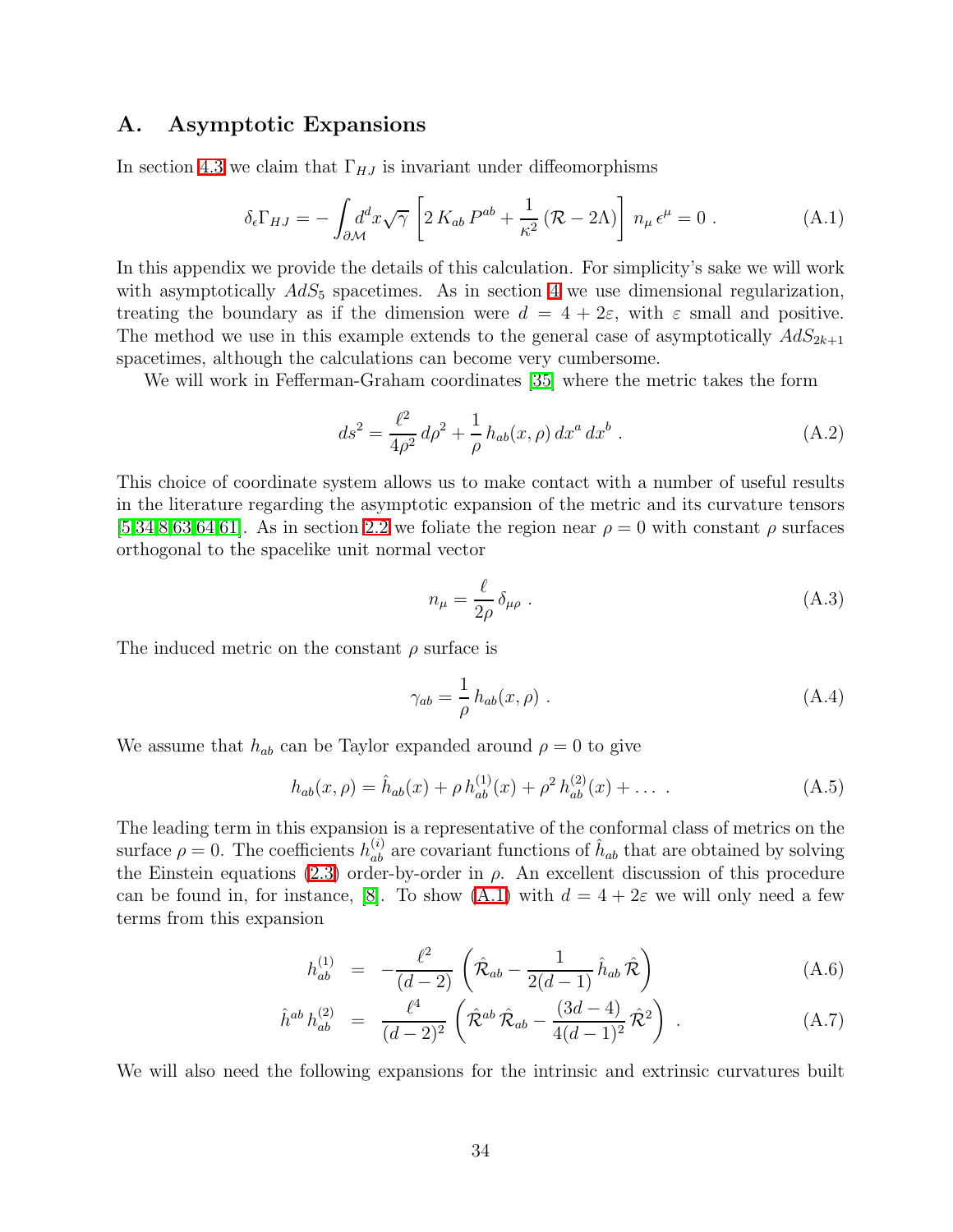<span id="page-35-2"></span>from  $\gamma_{ab}$ , and the covariant volume element

$$
\mathcal{R} = \rho \hat{\mathcal{R}} + \frac{1}{(d-2)} \rho^2 \left( \hat{\mathcal{R}}^{ab} \hat{\mathcal{R}}_{ab} - \frac{1}{2(d-1)} \hat{\mathcal{R}}^2 \right) + \mathcal{O}(\rho^3) \tag{A.8}
$$

$$
\mathcal{R}_{ab} = \hat{\mathcal{R}}_{ab} + \mathcal{O}(\rho) \tag{A.9}
$$

$$
K_{ab} = -\frac{1}{\ell} \gamma_{ab} + \frac{1}{\ell} h_{ab}^{(1)} + \mathcal{O}(\rho) \tag{A.10}
$$

<span id="page-35-0"></span>
$$
\sqrt{\gamma} = \rho^{-\frac{d}{2}} \sqrt{\hat{h}} \left( 1 + \mathcal{O}(\rho) \right) . \tag{A.11}
$$

.

Now we can use these expressions to evaluate the integrand in [\(A.1\)](#page-34-1)

$$
\sqrt{\gamma} \left( 2K_{ab} P^{ab} + \frac{1}{\kappa^2} \left( \mathcal{R} - 2\Lambda \right) \right) = \rho^{-2-\varepsilon} \sqrt{\hat{h}} \left( 1 + \mathcal{O}(\rho) \right) \left[ -\frac{2}{\ell} P^a_{\ a} + \frac{2}{\ell} P^{ab} h^{(1)}_{ab} + \frac{1}{\kappa^2} \mathcal{R} + \frac{d(d-1)}{\ell^2 \kappa^2} \right] \tag{A.12}
$$

Thus, proving [\(A.1\)](#page-34-1) amounts to showing that the cut-off dependence of the quantity in square brackets is at most  $\mathcal{O}(\rho^3)$ , so that the total integrand is  $\mathcal{O}(\rho^{1-\varepsilon})$  and vanishes as the cut-off is removed.

<span id="page-35-1"></span>The counterterm momentum that appears in [\(A.12\)](#page-35-0), including the contribution from the counterterm  $I_{CT}^{(4)}$ , is

$$
P^{ab} = \frac{(d-1)}{2\kappa^2 \ell} \gamma^{ab} - \frac{\ell}{2\kappa^2 (d-2)} \left( \mathcal{R}^{ab} - \frac{1}{2} \gamma^{ab} \mathcal{R} \right)
$$
  
 
$$
+ \frac{\ell^3}{4\kappa^2 d(d-2)^2} \gamma^{ab} \left( \mathcal{R}^{ab} \mathcal{R}_{ab} - \frac{d}{4(d-1)} \mathcal{R}^2 \right) + \dots
$$
 (A.13)

The '. . .' represents a traceless term that is quadratic in the boundary curvature, but does not contribute to  $(A.12)$  at the orders in  $\rho$  that we are interested in. We can now evaluate each of the terms in  $(A.12)$ . After replacing the first term using the trace of  $(A.13)$ ,  $(A.12)$ becomes

$$
2K_{ab}P^{ab} + \frac{1}{\kappa^2} (\mathcal{R} - 2\Lambda) = \frac{2}{\ell} P^{ab} h_{ab}^{(1)} + \frac{1}{2\kappa^2} \mathcal{R} - \frac{\ell^2}{2\kappa^2 (d-2)^2} \left( \mathcal{R}^{ab} \mathcal{R}_{ab} - \frac{d}{4(d-1)} \mathcal{R}^2 \right)
$$
\n(A.14)

Evaluating the remaining terms on the right hand side using [\(A.6\)](#page-34-2) - [\(A.11\)](#page-35-2) shows that all terms proportional to  $\rho$  or  $\rho^2$  cancel, leaving only terms which are  $\mathcal{O}(\rho^3)$ . Thus

$$
\delta_{\epsilon} \Gamma_{HJ} = -\int_{\partial \mathcal{M}} d^{4+2\epsilon} x \sqrt{\hat{h}} \, \mathcal{O}(\rho^{1-\epsilon}) \, n_{\mu} \epsilon^{\mu} \; . \tag{A.15}
$$

Although  $n_{\mu} \sim \rho^{-1}$ , the leading terms in  $\epsilon^{\rho}$  for a diffeomorphism that is consistent with the asymptotics implied by [\(2.3\)](#page-4-2) are

$$
\epsilon^{\rho} \sim a(x)\,\rho + b(x)\,\rho \,\log \rho \tag{A.16}
$$

Therefore, the  $\rho$  dependence of the leading order term in  $n_{\mu} \epsilon^{\mu}$  is no greater than  $\mathcal{O}(\log \rho)$ , so that in the  $\rho \rightarrow 0$  limit we find

$$
\delta_{\epsilon} \Gamma_{HJ} = 0 \tag{A.17}
$$

The action  $\Gamma_{HJ}$  is invariant under diffeomorphisms, as we claimed at the end of section [4.3.](#page-20-1)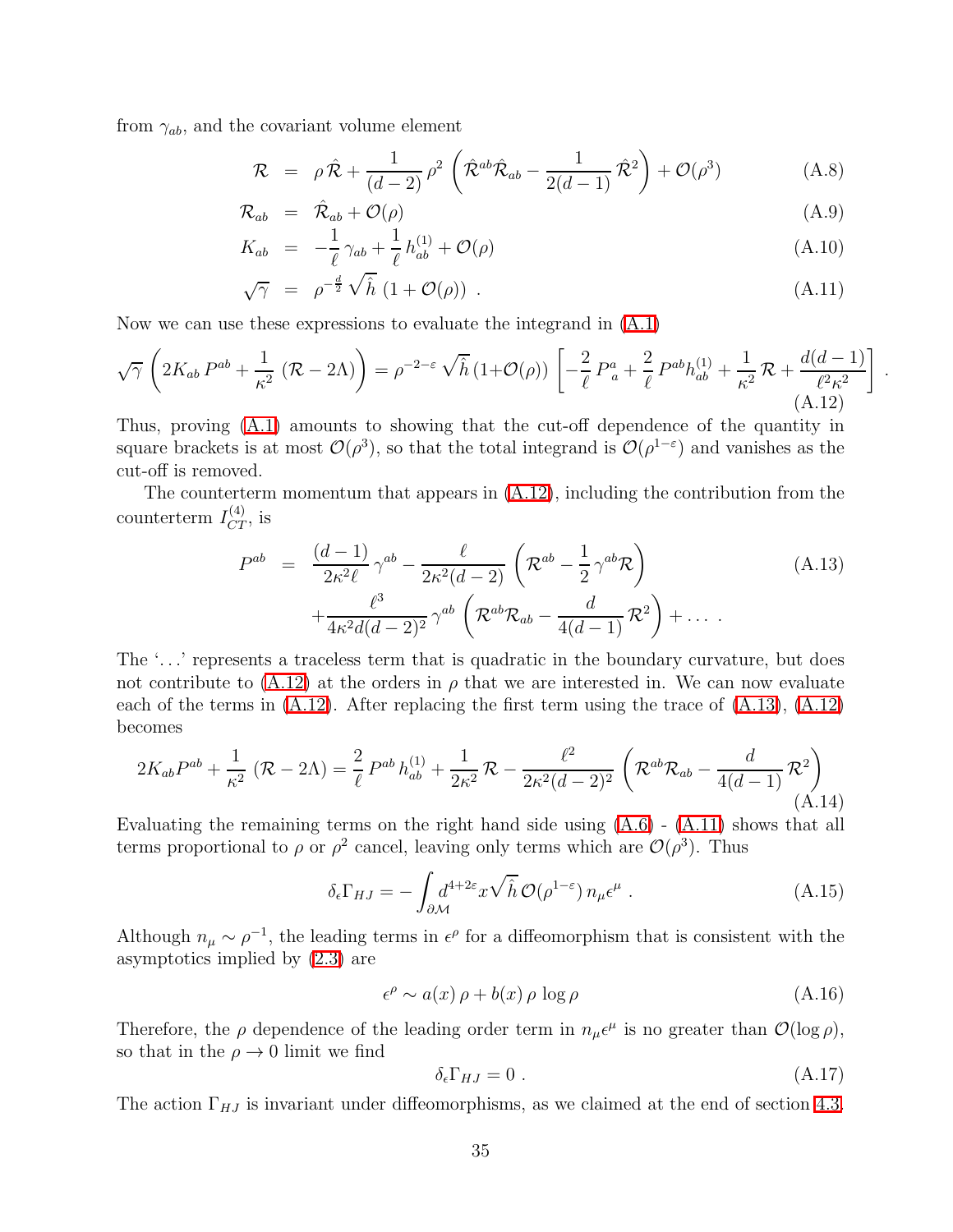## <span id="page-36-0"></span>**B.** The Kerr- $AdS_{d+1}$  Solution

<span id="page-36-2"></span>The general form of the Kerr- $AdS_{d+1}$  solution was obtained in [\[76](#page-42-10)[,77\]](#page-42-11). For our purposes it is useful to express the solution in Boyer-Lindquist coordinates

$$
ds^{2} = -W (1 + \frac{r^{2}}{\ell^{2}}) dt^{2} + \frac{U}{V - 2m} dr^{2} + \frac{2m}{U} \left( dt - \sum_{i=1}^{N} \frac{a_{i} \mu_{i}^{2}}{\Xi_{i}} d\varphi_{i} \right)^{2} + \sum_{i=1}^{N} \frac{r^{2} + a_{i}^{2}}{\Xi_{i}} \mu_{i}^{2} \left( d\varphi_{i} + \frac{a_{i}}{\ell^{2}} dt \right)^{2} + \sum_{i=1}^{N+\epsilon} \frac{r^{2} + a_{i}^{2}}{\Xi_{i}} d\mu_{i}^{2} - \frac{1}{\ell^{2}W} \left( 1 + \frac{r^{2}}{\ell^{2}} \right)^{-1} \left( \sum_{i=1}^{N+\epsilon} \frac{r^{2} + a_{i}^{2}}{\Xi_{i}} \mu_{i} d\mu_{i} \right)^{2} .
$$
\n(B.1)

<span id="page-36-3"></span>In  $d+1$  dimensions there are  $N = [d/2]$  azimuthal angles  $\varphi_i$ , with corresponding rotation parameters  $a_i$ , and  $N + \epsilon$  direction cosines  $\mu_i$ , with  $\epsilon = d - 2N$ . The direction cosines  $\mu_i$ satisfy the constraint

$$
\sum_{i}^{N+\epsilon} \mu_i^2 = 1 \tag{B.2}
$$

<span id="page-36-4"></span>The functions  $W, V, U$ , and  $\Xi_i$  are given by

$$
\Xi_i = 1 - \frac{a_i^2}{\ell^2} \tag{B.3}
$$

$$
W = \sum_{i=1}^{N+\epsilon} \frac{\mu_i^2}{\Xi_i} \tag{B.4}
$$

$$
U = r^{\epsilon} \sum_{i=1}^{N+\epsilon} \frac{\mu_i^2}{r^2 + a_i^2} \prod_{j=1}^N (r^2 + a_j^2)
$$
 (B.5)

$$
V = r^{\epsilon - 2} \left( 1 + \frac{r^2}{\ell^2} \right) \prod_{i=1}^{N} (r^2 + a_i^2) . \tag{B.6}
$$

When the dimension  $d+1$  of spacetime is even there are  $N+1$  direction cosines, but there are only N azimuthal angles and N free rotation parameters. When a rotation parameter  $a_i$  appears in a sum that runs from 1 to  $N+1$ ,  $a_{N+1}$  is taken to be zero.

The outermost horizon for the Kerr-AdS solution corresponds to the largest positive root of the equation  $V(r_h) = 2m$ . The area of the horizon is then given by

<span id="page-36-1"></span>
$$
A_h = \omega_{d-1} r_h^{1+\epsilon} \prod_{i=1}^N \frac{r_h^2 + a_i^2}{\Xi_i} \,. \tag{B.7}
$$

where  $\omega_{d-1}$  is the area of the unit  $d-1$  sphere. The surface gravity  $\kappa$  is obtained in terms of  $V(r)$  and its first derivative, evaluated at the horizon

$$
\kappa = \frac{1}{2} \left( 1 + \frac{r_h^2}{\ell^2} \right) \frac{V'(r_h)}{V(r_h)} . \tag{B.8}
$$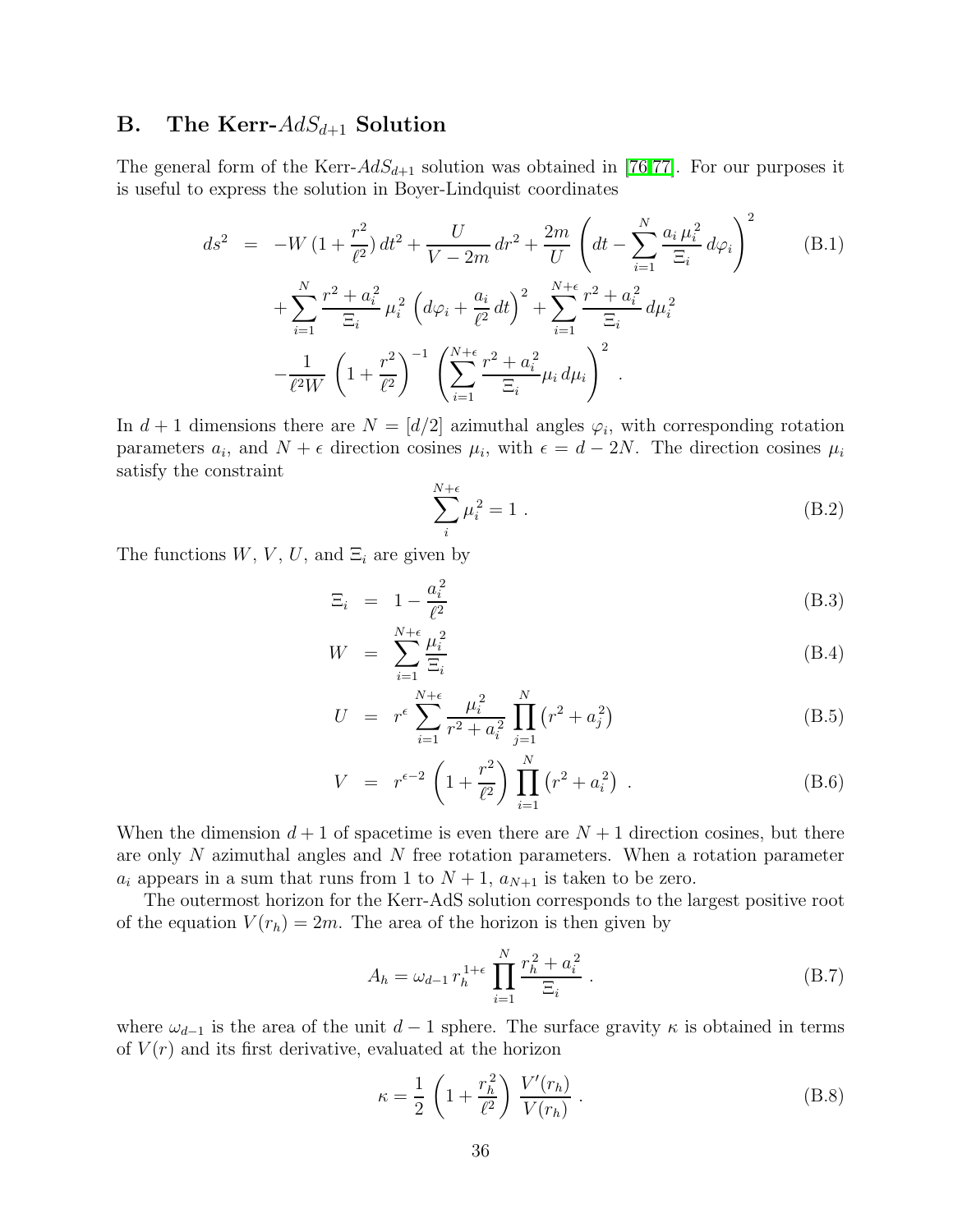The Hawking temperature associated with the horizon is related to the surface gravity by  $T = (2\pi)^{-1}\kappa$ . Evaluating  $\kappa$  using [\(B.6\)](#page-36-4) gives

$$
T = \frac{r_h}{2\pi} \left( a + \frac{r_h^2}{\ell^2} \right) \sum_{i=1}^N \frac{1}{r_h^2 + a_i^2} + \frac{r_h}{2\pi\ell^2} + \frac{\epsilon - 2}{4\pi r_h} \left( 1 + \frac{r_h^2}{\ell^2} \right) . \tag{B.9}
$$

Finally, it is useful to define a set of angular velocities relative to a non-rotating frame at infinity. For each rotation parameter  $a_i$  we define the associated angular velocity as

$$
\Omega_i = \frac{a_i}{r_h^2 + a_i^2} \left( 1 + \frac{r_h^2}{\ell^2} \right) \,. \tag{B.10}
$$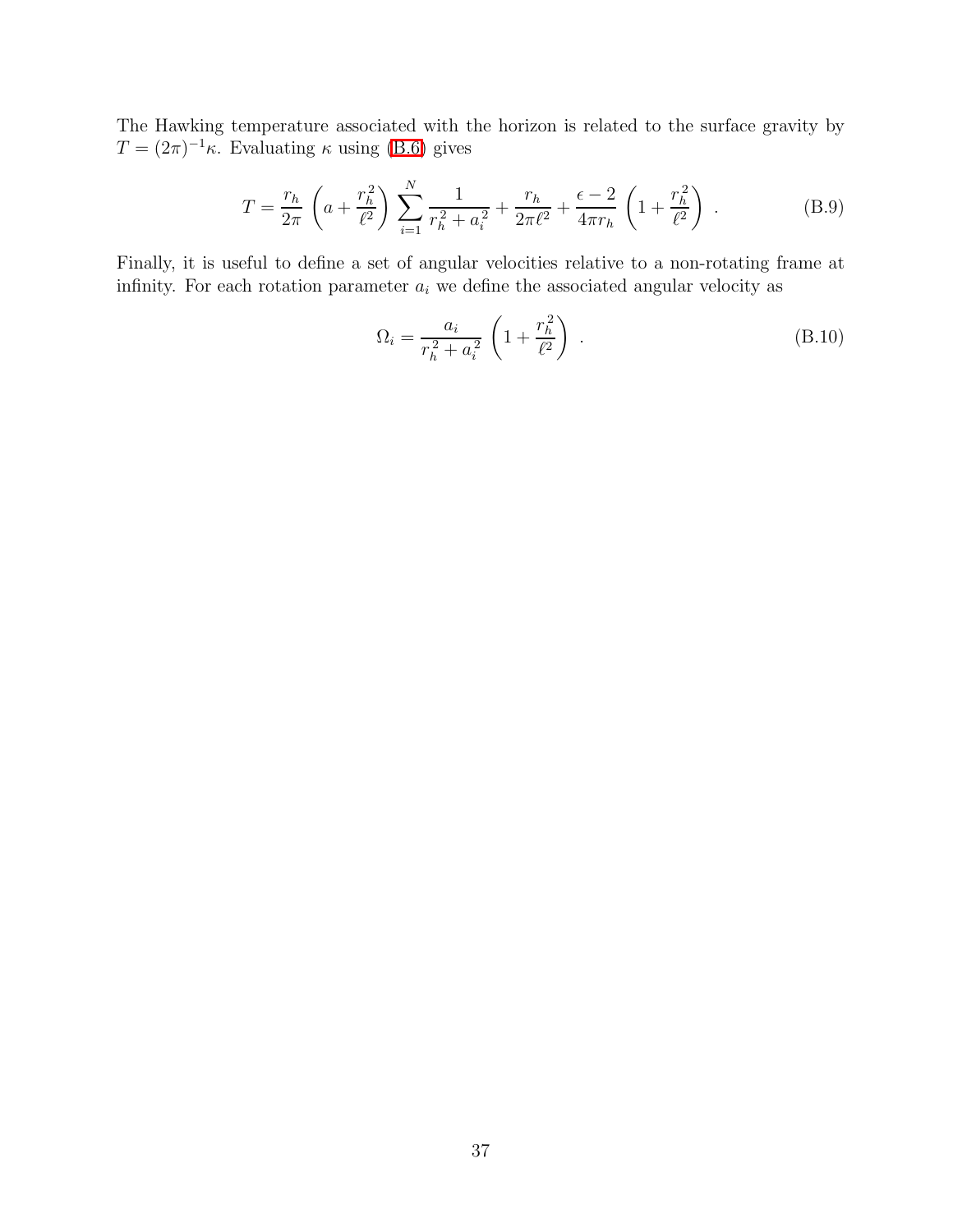## <span id="page-38-0"></span>References

- <span id="page-38-1"></span>[1] G. W. Gibbons and S. W. Hawking, "Action Integrals And Partition Functions In Quantum Gravity," Phys. Rev. D 15, 2752 (1977).
- [2] J. M. Maldacena, "The large N limit of superconformal field theories and supergravity," Adv. Theor. Math. Phys. 2, 231 (1998) [Int. J. Theor. Phys. 38, 1113 (1999)] [arXiv:hepth/9711200].
- <span id="page-38-3"></span><span id="page-38-2"></span>[3] S. S. Gubser, I. R. Klebanov and A. M. Polyakov, "Gauge theory correlators from non-critical string theory," Phys. Lett. B 428, 105 (1998) [arXiv:hep-th/9802109].
- <span id="page-38-4"></span>[4] E. Witten, "Anti-de Sitter space and holography," Adv. Theor. Math. Phys. 2, 253 (1998) [arXiv:hep-th/9802150].
- <span id="page-38-5"></span>[5] M. Henningson and K. Skenderis, "The holographic Weyl anomaly," JHEP 9807, 023 (1998) [arXiv:hep-th/9806087].
- [6] V. Balasubramanian and P. Kraus, "A stress tensor for anti-de Sitter gravity," Commun. Math. Phys. 208, 413 (1999) [arXiv:hep-th/9902121].
- <span id="page-38-6"></span>[7] R. Emparan, C. V. Johnson and R. C. Myers, "Surface terms as counterterms in the AdS/CFT correspondence," Phys. Rev. D 60, 104001 (1999) [arXiv:hep-th/9903238].
- <span id="page-38-7"></span>[8] S. de Haro, S. N. Solodukhin and K. Skenderis, "Holographic reconstruction of spacetime and renormalization in the AdS/CFT correspondence," Commun. Math. Phys. 217, 595 (2001) [arXiv:hep-th/0002230].
- <span id="page-38-8"></span>[9] P. Kraus, F. Larsen and R. Siebelink, "The gravitational action in asymptotically AdS and flat spacetimes," Nucl. Phys. B 563, 259 (1999) [arXiv:hep-th/9906127].
- <span id="page-38-14"></span>[10] R. B. Mann and D. Marolf, "Holographic Renormalization of Asymptotically Flat Spacetimes," arXiv:hep-th/0511096.
- <span id="page-38-9"></span>[11] R. C. Myers, "Stress tensors and Casimir energies in the AdS/CFT correspondence," Phys. Rev. D 60, 046002 (1999) [arXiv:hep-th/9903203].
- <span id="page-38-10"></span>[12] A. M. Awad and C. V. Johnson, "Holographic stress tensors for Kerr-AdS black holes," Phys. Rev. D 61, 084025 (2000) [arXiv:hep-th/9910040].
- <span id="page-38-11"></span>[13] A. M. Awad and C. V. Johnson, "Scale vs. conformal invariance in the AdS/CFT correspondence," Phys. Rev. D 62, 125010 (2000) [arXiv:hep-th/0006037].
- <span id="page-38-12"></span>[14] J. D. Brown and J. W. . York, "Quasilocal energy and conserved charges derived from the gravitational action," Phys. Rev. D 47, 1407 (1993).
- <span id="page-38-13"></span>[15] A. Ashtekar and S. Das, "Asymptotically anti-de Sitter space-times: Conserved quantities," Class. Quant. Grav. 17, L17 (2000) [arXiv:hep-th/9911230].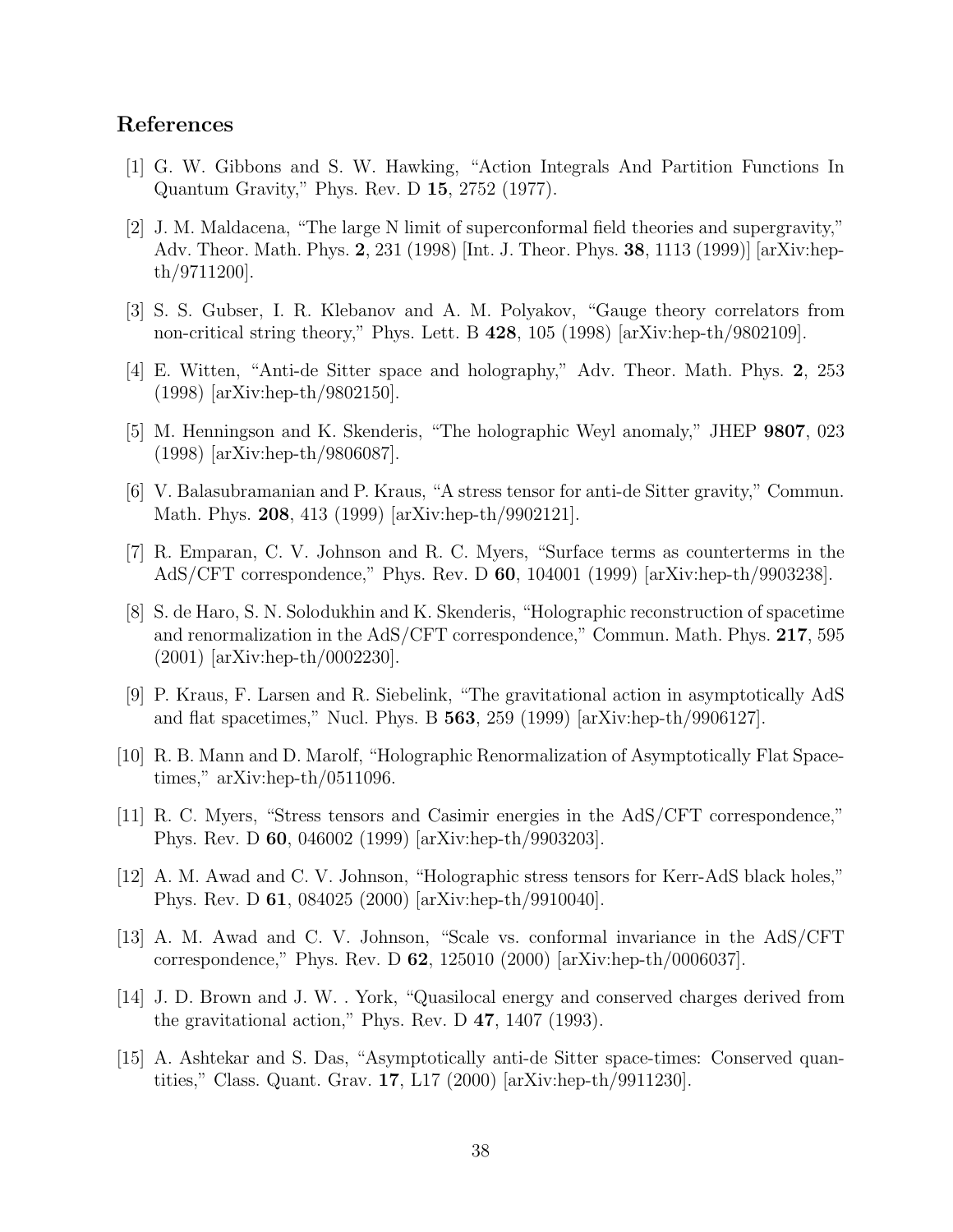- <span id="page-39-1"></span><span id="page-39-0"></span>[16] G. W. Gibbons, M. J. Perry and C. N. Pope, "The first law of thermodynamics for Kerr anti-de Sitter black holes," Class. Quant. Grav. 22, 1503 (2005) [arXiv:hep-th/0408217].
- <span id="page-39-2"></span>[17] J. M. Bardeen, B. Carter and S. W. Hawking, "The Four Laws Of Black Hole Mechanics," Commun. Math. Phys. 31, 161 (1973).
- <span id="page-39-3"></span>[18] V. Iyer and R. M. Wald, "Some properties of Noether charge and a proposal for dynamical black hole entropy," Phys. Rev. D 50, 846 (1994) [arXiv:gr-qc/9403028].
- <span id="page-39-4"></span>[19] S. Das and R. B. Mann, "Conserved quantities in Kerr-anti-de Sitter spacetimes in various dimensions," JHEP 0008, 033 (2000) [arXiv:hep-th/0008028].
- <span id="page-39-5"></span>[20] S. Deser, I. Kanik and B. Tekin, "Conserved charges of higher D Kerr-AdS spacetimes," Class. Quant. Grav. 22, 3383 (2005) [arXiv:gr-qc/0506057].
- <span id="page-39-6"></span>[21] N. Deruelle and J. Katz, "On the mass of a Kerr-anti-de Sitter spacetime in D dimensions," Class. Quant. Grav. 22, 421 (2005) [arXiv:gr-qc/0410135].
- [22] S. Hollands, A. Ishibashi and D. Marolf, "Comparison between various notions of conserved charges in asymptotically AdS-spacetimes," Class. Quant. Grav. **22**, 2881 (2005)  $\arXiv:hep-th/0503045$ .
- <span id="page-39-7"></span>[23] S. Hollands, A. Ishibashi and D. Marolf, "Counter-term charges generate bulk symmetries," arXiv:hep-th/0503105.
- <span id="page-39-9"></span><span id="page-39-8"></span>[24] S.W. Hawking and G.F.R. Ellis, "The Large Scale Structure of Space-Time," Cambridge University Press (1973).
- [25] A. Ashtekar and A. Magnon, "Asymptotically anti-de Sitter space-times," Class. Quant. Grav. 1, L39 (1984).
- <span id="page-39-10"></span>[26] A. Magnon, "On Komar Integrals In Asymptotically Anti-De Sitter Space-Times," J. Math. Phys. 26, 3112 (1985).
- <span id="page-39-12"></span><span id="page-39-11"></span>[27] M. Henneaux and C. Teitelboim, "Asymptotically Anti-De Sitter Spaces," Commun. Math. Phys. 98, 391 (1985).
- [28] C. R. Graham and E. Witten, "Conformal anomaly of submanifold observables in AdS/CFT correspondence," Nucl. Phys. B 546, 52 (1999) [arXiv:hep-th/9901021].
- <span id="page-39-14"></span><span id="page-39-13"></span>[29] I. Bengtsson, "Anti-De Sitter Space," Available at http://www.physto.se/~ingemar/.
- [30] M. T. Anderson, "On the structure of asymptotically de Sitter and anti-de Sitter spaces," arXiv:hep-th/0407087.
- <span id="page-39-16"></span><span id="page-39-15"></span>[31] M. T. Anderson, "Geometric aspects of the AdS/CFT correspondence," arXiv:hepth/0403087.
- [32] I. Papadimitriou and K. Skenderis, "Thermodynamics of asymptotically locally AdS spacetimes," arXiv:hep-th/0505190.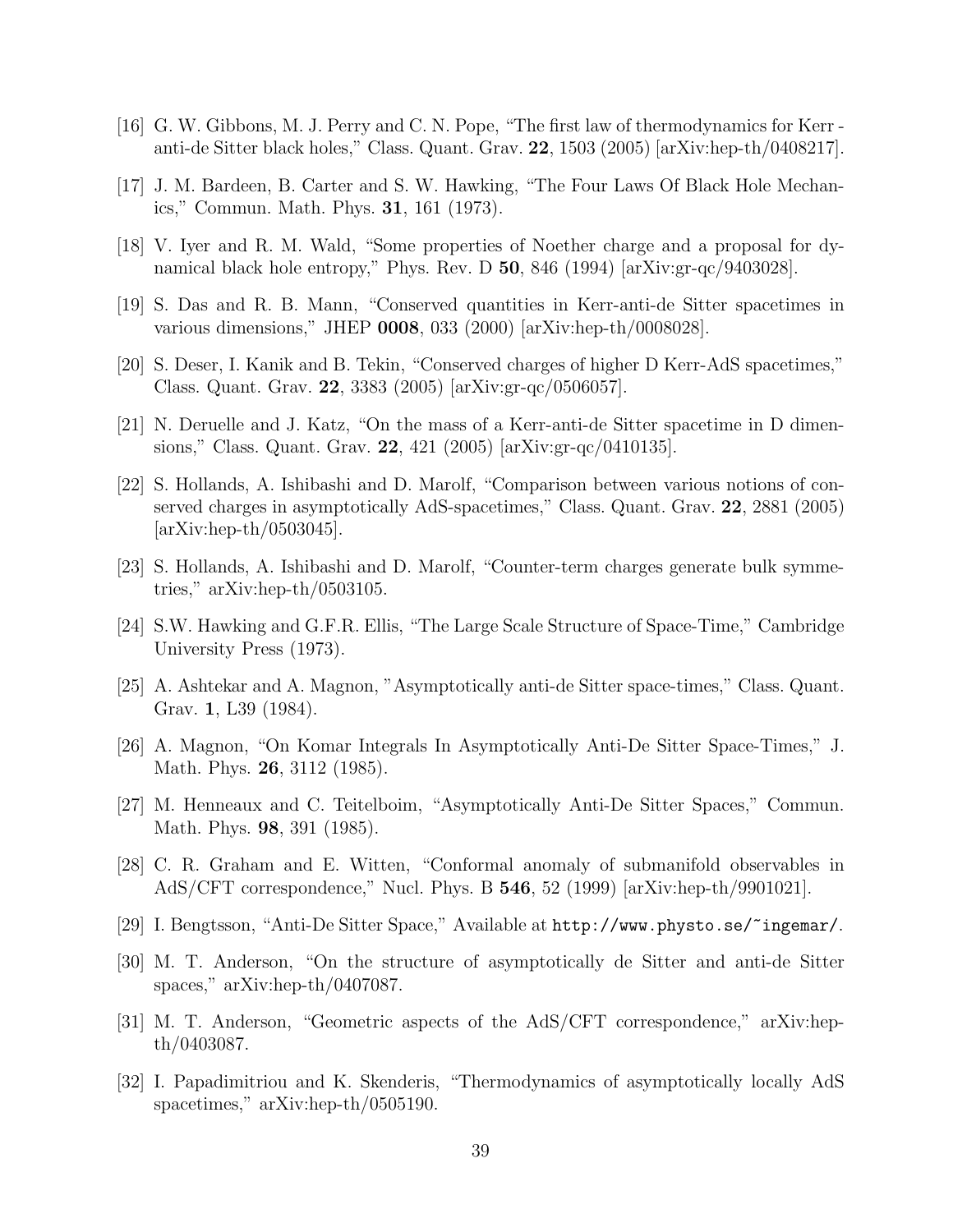- <span id="page-40-1"></span><span id="page-40-0"></span>[33] C. R. Graham, "Volume and area renormalizations for conformally compact Einstein metrics," arXiv:math.dg/9909042.
- <span id="page-40-2"></span>[34] K. Skenderis and S. N. Solodukhin, "Quantum effective action from the AdS/CFT correspondence," Phys. Lett. B 472, 316 (2000) [arXiv:hep-th/9910023].
- <span id="page-40-3"></span>[35] C. Fefferman and C. R. Graham, in *Elie Cartan et les Mathématiques d'aujour d'hui*, Astérique, p. 95 (1985)
- <span id="page-40-4"></span>[36] J. W. York, "Role Of Conformal Three Geometry In The Dynamics Of Gravitation," Phys. Rev. Lett. 28, 1082 (1972).
- <span id="page-40-5"></span>[37] H. Liu and A. A. Tseytlin, " $D = 4$  super Yang-Mills,  $D = 5$  gauged supergravity, and  $D = 4$  conformal supergravity," Nucl. Phys. B 533, 88 (1998) [arXiv:hep-th/9804083].
- [38] S. Hyun, W. T. Kim and J. Lee, "Statistical entropy and AdS/CFT correspondence in BTZ black holes," Phys. Rev. D 59, 084020 (1999) [arXiv:hep-th/9811005].
- <span id="page-40-7"></span><span id="page-40-6"></span>[39] J. de Boer, E. Verlinde and H. Verlinde, "On the holographic renormalization group," JHEP 0008, 003 (2000) [arXiv:hep-th/9912012].
- <span id="page-40-8"></span>[40] J. de Boer, "The holographic renormalization group," Fortsch. Phys. 49, 339 (2001) [arXiv:hep-th/0101026].
- [41] J. Kalkkinen, D. Martelli and W. Muck, "Holographic renormalisation and anomalies," JHEP 0104, 036 (2001) [arXiv:hep-th/0103111].
- <span id="page-40-9"></span>[42] D. Martelli and W. Muck, "Holographic renormalization and Ward identities with the Hamilton-Jacobi method," Nucl. Phys. B 654, 248 (2003) [arXiv:hep-th/0205061].
- <span id="page-40-10"></span>[43] D. S. Salopek and J. R. Bond, "Nonlinear Evolution Of Long Wavelength Metric Fluctuations In Inflationary Models," Phys. Rev. D 42, 3936 (1990).
- <span id="page-40-11"></span>[44] D. S. Salopek and J. M. Stewart, "Hamilton-Jacobi theory for general relativity with matter fields," Class. Quant. Grav. 9, 1943 (1992).
- <span id="page-40-12"></span>[45] D. S. Salopek, J. M. Stewart and J. Parry, "The Semiclassical Wheeler-Dewitt equation: Solutions for long wavelength fields," Phys. Rev. D 48, 719 (1993).
- <span id="page-40-13"></span>[46] J. Parry, D. S. Salopek and J. M. Stewart, "Solving The Hamilton-Jacobi Equation For General Relativity," Phys. Rev. D 49, 2872 (1994) [arXiv:gr-qc/9310020].
- <span id="page-40-14"></span>[47] D. S. Salopek and J. M. Stewart, "Hypersurface invariant approach to cosmological perturbations," Phys. Rev. D 51, 517 (1995) [arXiv:astro-ph/9409055].
- <span id="page-40-15"></span>[48] A. M. Awad and C. V. Johnson, "Higher dimensional Kerr-AdS black holes and the AdS/CFT correspondence," Phys. Rev. D 63, 124023 (2001) [arXiv:hep-th/0008211].
- <span id="page-40-16"></span>[49] L. Bonora, P. Pasti and M. Bregola, "Weyl Cocycles," Class. Quant. Grav. 3, 635 (1986).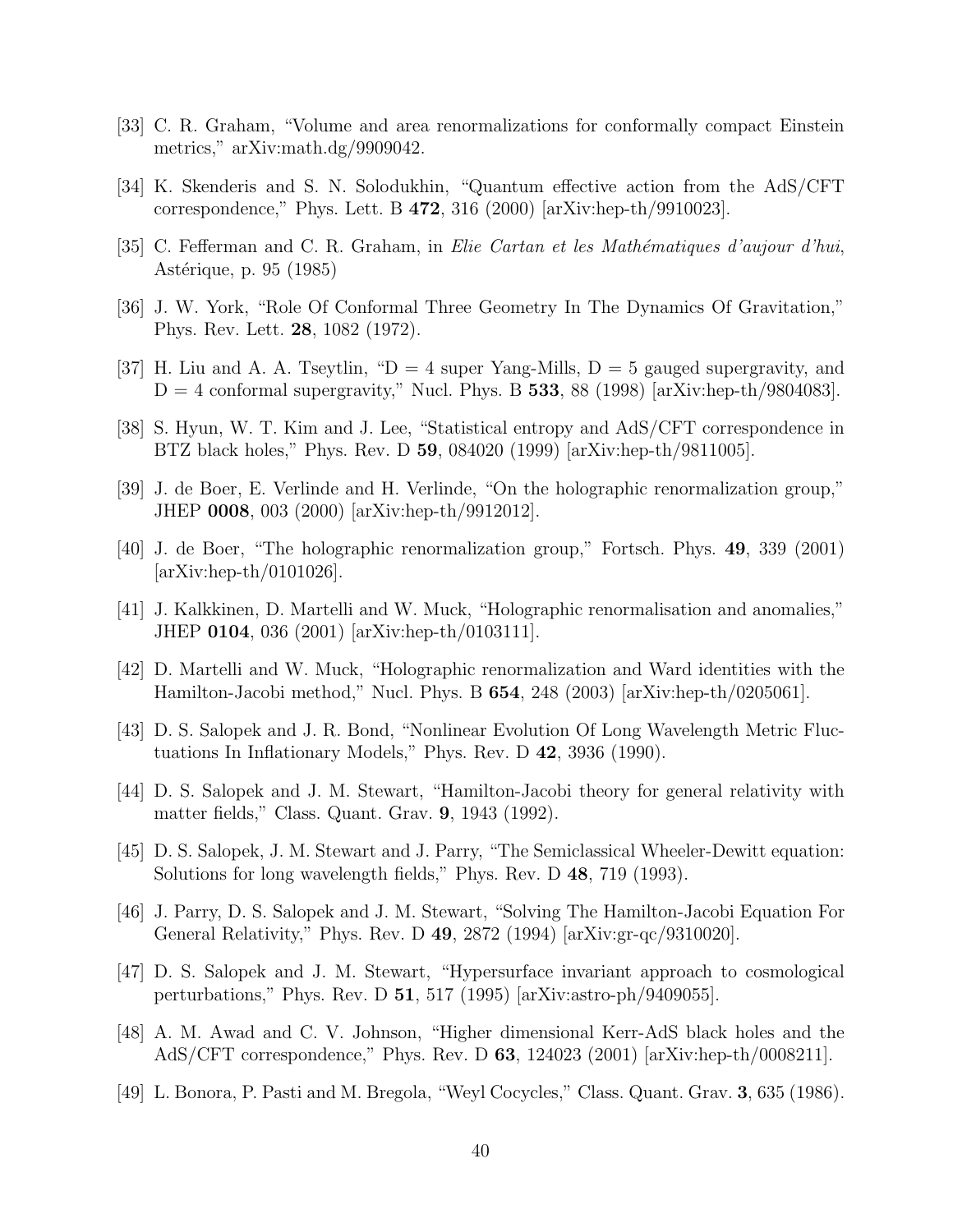- <span id="page-41-1"></span><span id="page-41-0"></span>[50] A. M. Awad and C. V. Johnson, "Scale invariance and the AdS/CFT correspondence," Int. J. Mod. Phys. A 16S1C, 1008 (2001) [arXiv:hep-th/0011092].
- [51] S. W. Hawking, C. J. Hunter and M. M. Taylor-Robinson, "Rotation and the AdS/CFT correspondence," Phys. Rev. D 59, 064005 (1999) [arXiv:hep-th/9811056].
- <span id="page-41-3"></span><span id="page-41-2"></span>[52] R. G. Cai, L. M. Cao and D. W. Pang, "Thermodynamics of dual CFTs for Kerr-AdS black holes," Phys. Rev. D 72, 044009 (2005) [arXiv:hep-th/0505133].
- [53] G. W. Gibbons, M. J. Perry and C. N. Pope, "Bulk / boundary thermodynamic equivalence, and the Bekenstein and cosmic-censorship bounds for rotating charged AdS black holes," Phys. Rev. D **72**, 084028 (2005) [arXiv:hep-th/0506233].
- <span id="page-41-5"></span><span id="page-41-4"></span>[54] G. W. Gibbons, M. J. Perry and C. N. Pope, "AdS/CFT Casimir energy for rotating black holes," arXiv:hep-th/0507034.
- <span id="page-41-6"></span>[55] P. O. Mazur and E. Mottola, "Weyl cohomology and the effective action for conformal anomalies," Phys. Rev. D 64, 104022 (2001) [arXiv:hep-th/0106151].
- <span id="page-41-7"></span>[56] C. Imbimbo, A. Schwimmer, S. Theisen and S. Yankielowicz, "Diffeomorphisms and holographic anomalies," Class. Quant. Grav. 17, 1129 (2000) [arXiv:hep-th/9910267].
- <span id="page-41-8"></span>[57] A. Schwimmer and S. Theisen, "Diffeomorphisms, anomalies and the Fefferman-Graham ambiguity," JHEP 0008, 032 (2000) [arXiv:hep-th/0008082].
- [58] A. Schwimmer and S. Theisen, "Universal features of holographic anomalies," JHEP 0310, 001 (2003) [arXiv:hep-th/0309064].
- <span id="page-41-10"></span><span id="page-41-9"></span>[59] S. Deser and A. Schwimmer, "Geometric classification of conformal anomalies in arbitrary dimensions," Phys. Lett. B 309, 279 (1993) [arXiv:hep-th/9302047].
- <span id="page-41-11"></span>[60] R. McNees, In preparation.
- <span id="page-41-12"></span>[61] K. Skenderis, "Lecture notes on holographic renormalization," Class. Quant. Grav. 19, 5849 (2002) [arXiv:hep-th/0209067].
- [62] J. de Boer, L. Maoz and A. Naqvi, "Some aspects of the AdS/CFT correspondence," arXiv:hep-th/0407212.
- <span id="page-41-13"></span>[63] M. Bianchi, D. Z. Freedman and K. Skenderis, "How to go with an RG flow," JHEP 0108, 041 (2001) [arXiv:hep-th/0105276].
- <span id="page-41-14"></span>[64] M. Bianchi, D. Z. Freedman and K. Skenderis, "Holographic renormalization," Nucl. Phys. B 631, 159 (2002) [arXiv:hep-th/0112119].
- <span id="page-41-15"></span>[65] M. Cvetic, H. Lu and C. N. Pope, "Charged rotating black holes in five dimensional  $U(1)$ <sup>\*\*</sup>3 gauged N = 2 supergravity," Phys. Rev. D **70**, 081502 (2004) [arXiv:hepth/0407058].